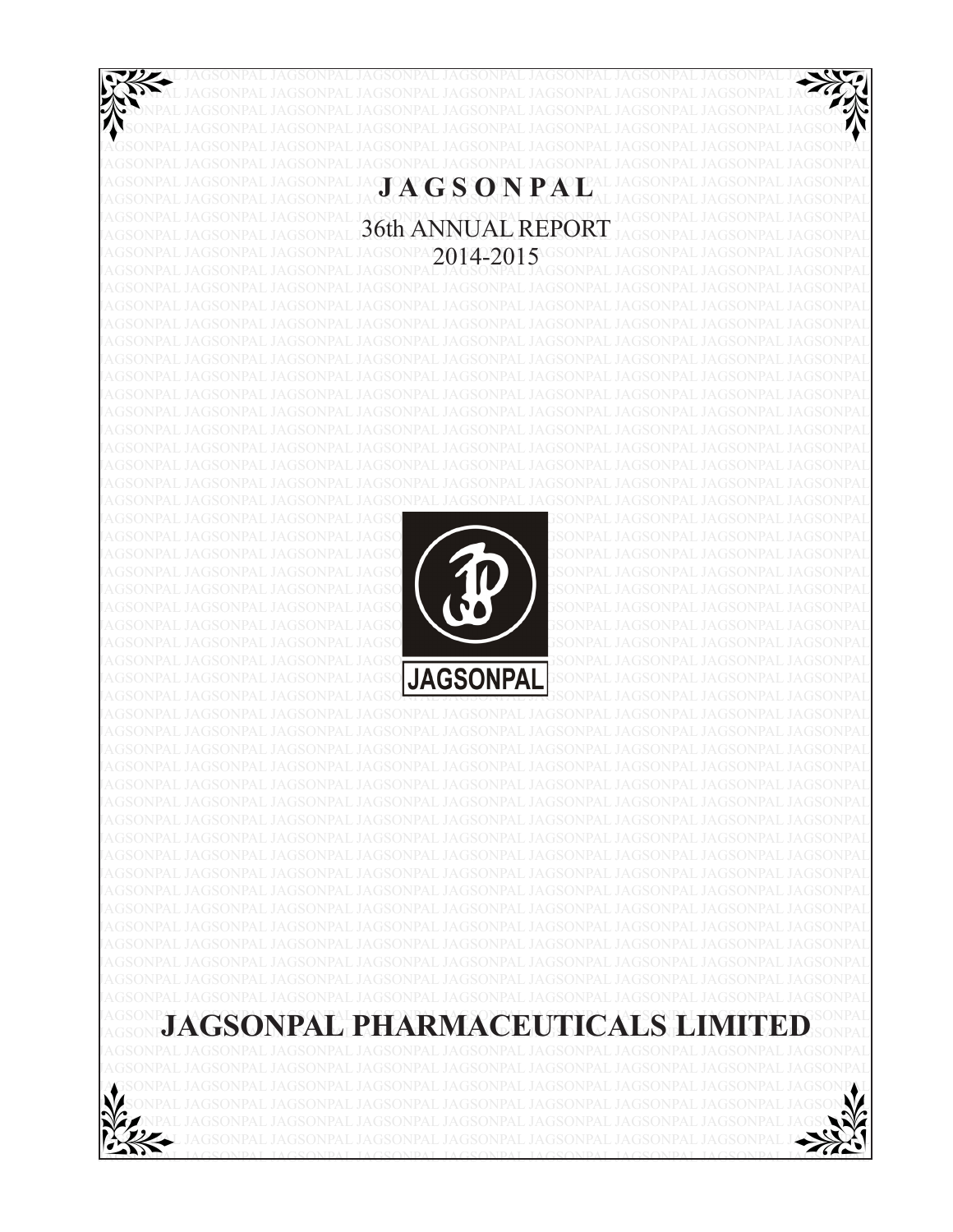#### **BOARD OF DIRECTORS**

Mrs. Jasbir Kaur Kochhar **Director** Dr. S. K. Goyal **Independent Director** Govind Deo **Independent Director** Bharat Sinh Independent Director Dr. Ishpal Singh Ghai **Independent Director** 

#### **CHIEF FINANCIAL OFFICER**

Sanjiv Kumar Dudeja

#### **BANKERS**

Punjab & Sind Bank Central Bank of India

#### **COMPANY SECRETARY**

R. K. Kapoor

#### **AUDITORS**

P. P. Thukral & Co. Chartered Accountants

#### **REGISTERED OFFICE:**

T-210 J, Shahpur Jat New Delhi – 110 049 Tel. : 011-46181100 & 46119900 Fax : 011-26498341 E-mail : cs@jagsonpal.com Website : www.jagsonpal.com **CIN : L74899DL1978PLC009181**

#### **Works:**

20 K. M. Mathura Road, Post Office Amar Nagar Faridabad, Haryana – 121 003

14, 15, 16, 54, 55, 56, Sector – 5, IIE, Pant Nagar Rudra Pur, (U. S. NAGAR) U. K. 263 153

#### **REGISTRAR & SHARE TRANSFER AGENTS:**

MCS Share Transfer Agent Limited F-65, 1st Floor, Okhla Industrial Area Phase – I, New Delhi – 110 020 Phone : 011-46106148

| Index |    |  |  |
|-------|----|--|--|
|       |    |  |  |
|       | 5  |  |  |
|       |    |  |  |
|       | 31 |  |  |
|       | 35 |  |  |
|       |    |  |  |

R P S Kochhar Chairman & Managing Director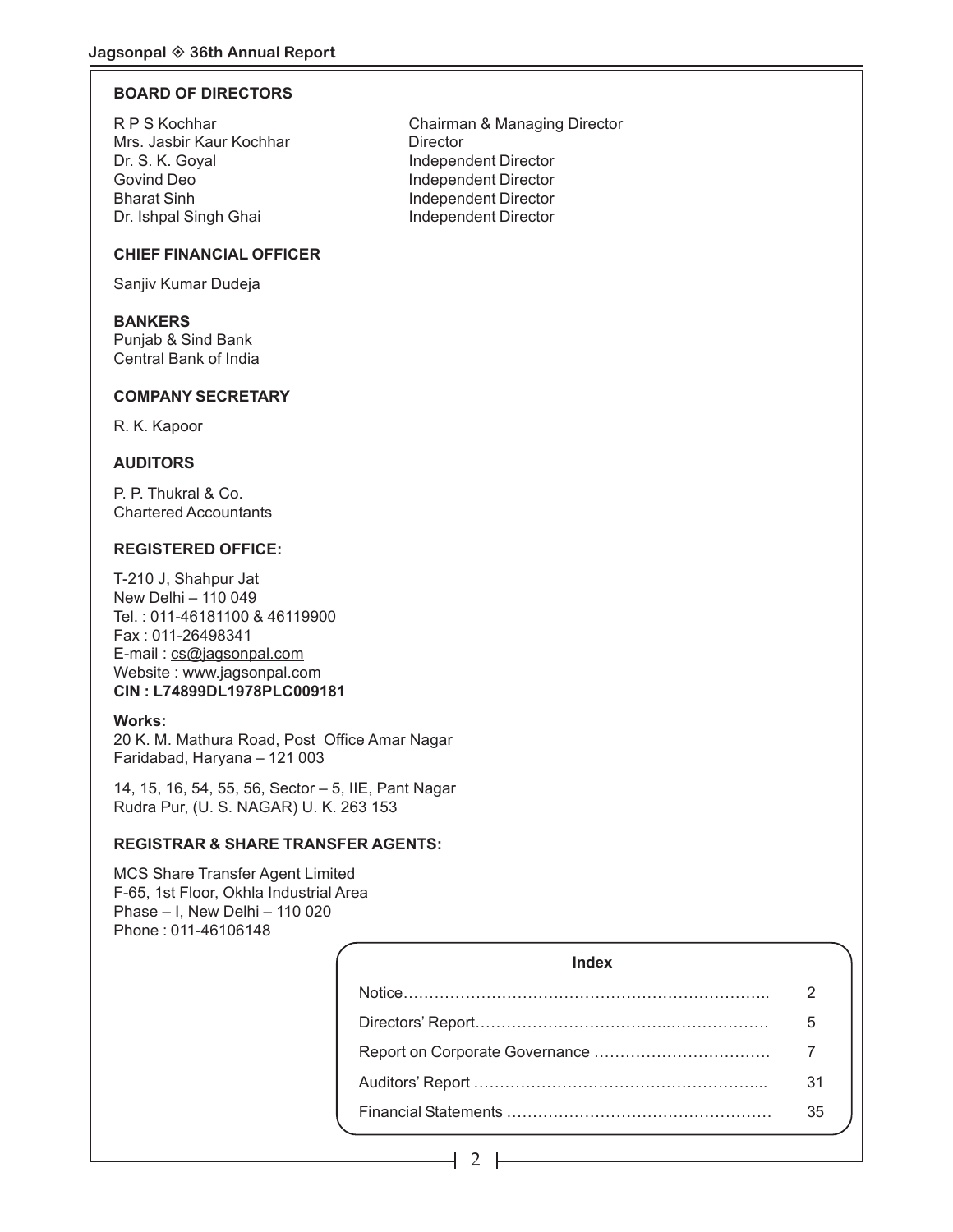#### **NOTICE**

**NOTICE** is hereby given that the 36<sup>th</sup> Annual General Meeting of the members of **JAGSONPAL PHARMACEUTICALS LIMITED** will be held on Wednesday, the 30<sup>th</sup> day of September, 2015 at 10.00 A. M. at Vanita Samaj, 13, Institutional Area, New Delhi – 110003 to transact the following business.

#### **ORDINARY BUSINESS**

- **01** To receive, consider and adopt the Audited Financial Statements of the Company for the period ended on 31st March, 2015 together with the reports of the Board of Directors and the Auditors' report.
- **02** To declare dividend on Equity Shares
- **03** To re-appoint the Auditors and to fix their remuneration and in this regard pass, with or without modification(s), the following resolution as an **Ordinary Resolution:** "RESOLVED That pursuant to the provisions of sections 139 & 142 and other applicable provisions, if any, of the Companies Act, 2013 M/s P P Thukral & Co., Chartered Accountants, Registration No. 000632N be and are hereby re-appointed as Statutory Auditors of the Company, to hold office from the conclusion of 36th Annual General Meeting till the conclusion of 37th Annual General Meeting of the Company at a remuneration to be decided by Audit Committee of the Board of Directors and reimbursement of other Expenses.

#### **SPECIAL BUSINESS**

#### **04 To Appoint Woman Director**

To pass with or without modification(s), the following resolution as an **Ordinary Resolution:**

**"RESOLVED THAT** Mrs. Jasbir Kaur Kochhar, (Din : 01460798) be and is hereby appointed as Woman Director, (previously Additional Director) as her tenure ceases on ensuing Annual General Meeting, being eligible, offers herself for appointment/ reappointment.

**05** To approve the remuneration of the Cost Auditors for the financial year ending 31<sup>st</sup> March, 2016 and in this regard, to consider and if thought fit, pass the following resolution as an **Ordinary Resolution.**

> **"RESOLVED THAT** pursuant to the provisions of Section148 and and other applicable provisions, if any, of the Companies Act, 2013 and the Companies (Audit and Auditors) Rules, 2014 (including any statutory modification(s) or enactment(s) thereof, for the time being in force), the Cost Auditors appointed by the Board of Directors of the Company, to conduct the audit of the cost records of the Company for the financial year ending 31st March, 2016, be paid the remuneration of Rs. 1.75 lac plus out of pocket expenses.

#### **06 Amendment of the Articles of Association**

To consider and, if thought fit, to pass the following resolution as a **Special Resolution:**

**"Resolved That"** pursuant to the provisions of section 14 and all other applicable provisions of the Companies

Act, 2013 read with Companies (Incorporation) Rules, 2014 (including any statutory modification or amendment thereto or re-enactment thereof for the time being in force), the draft regulations contained in the Articles of Association submitted to this meeting be and are hereby approved and adopted as the Articles of Association of the Company in substitution, and to the entire exclusion, of the regulations contained in the existing Articles of Association of the Company.

**Resolved Further That the** Board of Directors of the Company be and are hereby authorized to do all such acts, deeds and action as may be necessary, proper or expedient to give effect to this resolution.

|                   | By Order of the Board of Directors |
|-------------------|------------------------------------|
| Place: New Delhi  | R. K. Kapoor                       |
| Dated: 29/05/2015 | Company Secretary                  |

#### **Notes**

- (a) The Explanatory Statement, pursuant to Section 102 of the Companies Act, 2013, in respect of the business under Item No. 4 to 6 of the accompanying Notice are annexed hereto. The relevant details as required under Clause 49 of the Listing Agreements entered into with the Stock Exchanges, of persons seeking appointment / re-appointment as Director under Item no. 4 of the Notice is annexed.
- **(b) A MEMBER ENTITLED TO ATTEND AND VOTE IS ENTITLED TO APPOINT A PROXY TO ATTEND AND VOTE INSTEAD OF HIMSELF/HERSELF AND THE PROXY NEED NOT BE A MEMBER.** A person can act as a proxy on behalf of members not exceeding fifty and in the aggregate not more than 10% of the total share capital of the company carrying voting rights. A member holding more than 10% of the total share capital of the company carrying voting rights may appoint a single person as proxy and such person shall not act as a proxy for any other person or shareholder.The proxy forms should be lodged with the Company at its Registered Office at least 48 hours before commencement of the meeting.
- (c) Pursuant to the provisions of Section 91 of the Act, the Register of Members and Share Transfer Books will remain closed on all days from Wednesday, 23rd September, 2015 to Wednesday, September 30th, 2015 (both days inclusive).
- (d) Payment of dividend for the year ended  $31<sup>st</sup> March, 2015$ as recommended by the Board of Directors, if approved at the meeting, will be payable on or after, 5th October, 2015 in respect of shares held in physical form to those members whose names appear in the Company's register of Members as on 22ndSeptember, 2015 and in respect of shares held in electronic form, to those who are "deemed members" whose names appear in the statement of beneficial owners furnished by National Securities Depository Limited ("NSDL") and Central Depository Services (India) Limited ("CDSL") at close of business hours on September 22nd, 2015.
- (e) Action required to be taken by the members in case of non receipt / non-encashment of dividend: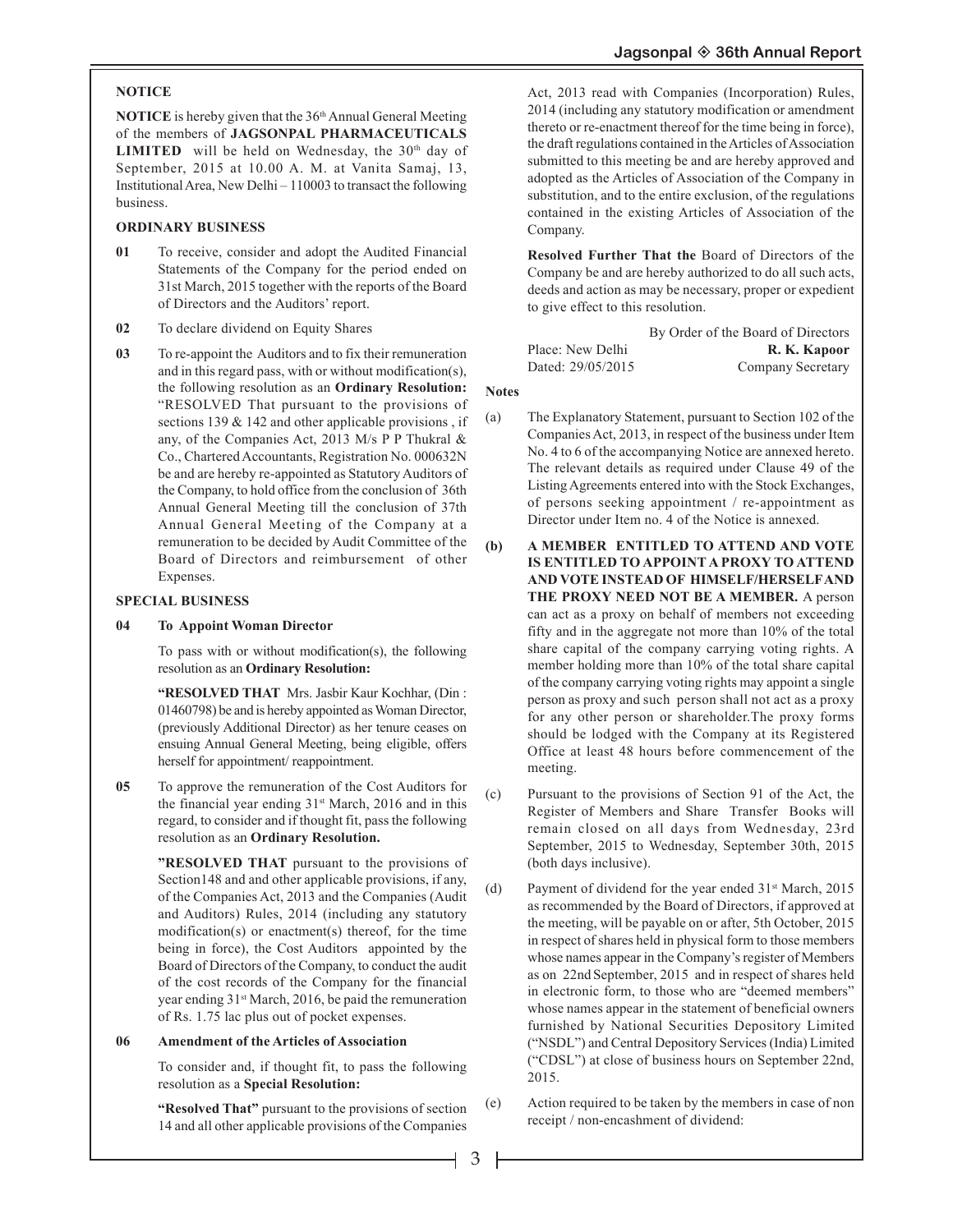| Financial<br>Year | Contact Office                                                                                                             | Action to be<br>taken                                                                                                                                                             |
|-------------------|----------------------------------------------------------------------------------------------------------------------------|-----------------------------------------------------------------------------------------------------------------------------------------------------------------------------------|
| 2008-2014         | Registered Office                                                                                                          | Letter on a<br>plain paper                                                                                                                                                        |
| 1992-2007         | Office of the<br>Registrar of<br>Companies,<br>Paryavaran<br>Bhawan, CGO<br>Complex, Lodhi<br>Road, New Delhi<br>$-110003$ | Claim in Form<br>No. II of the<br>Companies<br>Unpaid<br>Dividend<br>(Transfer to<br>General Reserve<br>Account of the<br>Central<br>Government)<br>Rules, 1978 as<br>applicable. |

The Ministry of Company Affairs has undertaken a "Green Initiative in "Corporate Governance"and allowed Companies to share documents with its shareholders through an electronic mode. Amendment to the Listing Agreement with the Stock Exchanges permits Companies to send soft copies of the Annual Report to all shareholders who have registered their e-mail addresses for the said purpose. Members are requested to support this Green Initiative by registering / updating their e-mail address for receiving electronic communications.

- (f) Members are requested to bring their personal copy of the Annual Report at the Annual General Meeting.
- (g) Members are requested to immediately intimate change of address, if any to the Company / Registrar & Share Transfer Agent quoting reference of the registered Folio Numbers,
- (h) As per Securities and Exchange Board of India (SEBI) notification, submission, of Permanent Account Number (PAN) is compulsorily required for participating in the securities market, deletion of name of deceased shareholder or / transposition of shares. Members holding share in dematerialized mode are requested to submit PAN details to the Depository Participant whereas member holding shares in physical form are requested to submit the PAN details to the company's Registrar & Transfer Agent.
- (i) Members holding shares in physical form and desirous of making a nomination in respect of their shareholding in the company, as permitted under section 72 of the Act, are requested to submit details to the Registrar & Transfer Agents of the Company, in prescribed Form Sh. 13 for this purpose.
- (j) Pursuant to the provisions of section 205A and 205C of the Companies Act, 1956 dividend which remainedUnclaimed for a period of seven years from the date of declaration are transferred to Unpaid Dividend Account are required to be transferred to the Investor Education and Protection Fund ("IEPF") established by Central Government. Members who have not encashed the dividend warrants(s) for the financial year ended March 31st, 2008 onwards are requested to make their claims to the Company or to M/s MCS Share Transfer Agent Limited, without any delay.
- (k) Members holding Share Certificates under different folio numbers but in the same order of names are requested to apply for consolidation of such folios and send relevant Share Certificates to the Registrar and Transfer Agent of the Company.
- (l) Member's attention is particularly drawn to the "Corporate Governance" section in respect of unclaimed and unpaid dividend.
- (m) Members desiring any relevant information on the accounts at the Annual General Meeting are requested to write to the Company well in advance to ensure that such requests reach the Company at least seven days before the date of the Annual General Meeting, so as to enable the Company to keep the information ready.
- (n) The E-voting period commences from 9.00 a.m. on September 27th, 2015 and ends on 5.00 p.m. on September 29, 2015. During this period, the members of the Company, holding shares either in physical form or in demat form, as on the cut - off date of September 23rd, 2015 may cast their vote electronically. Once the vote on resolution is cast by the member, the member shall not be allowed to change it subsequently.
- (o) Mr. Hiralal Bansal of M/s H L Bansal & Co. Practising Chartered Accountants (Membership No 086990) has been appointed as scrutinizer to scrutinize the voting and remote e-voting process (including the ballot paper received from the members who do not have voting access to the e-voting process) in a fair and transparent manner.
- (p) The Scrutinizer shall, immediately after the conclusion of voting at the Annual General Meeting, first count the votes cast at the annual general meeting, thereafter unlock the votes cast through remote e-voting in the presence of at least two witness not in the employment of the Company and make not later than three days of the meeting a consolidated Scrutinizer's report of the total votes cast in favour or against, if any, to the Chairman or person authorized by him in writing who shall countersign the same.
- (q) The results will be declared at the Registered Office of the Company situated at Jagsonpal Pharmaceuticals Limited, T-210J, Shahpur Jat, New Delhi – 110049 and the resolutions will be taken as passed effectively on the date of Annual General Meeting. The said results along with Scrutinizer report shall be placed on the Company's website www.jagsonpal.com and on website (NSDL) www.nsdl.com com immediately after the results is declared. The Company shall simultaneously forward the results to National Stock Exchange of India Limited & BSE Limited, Mumbai where the shares of the Company are listed.
- (r) Subject to receipt of sufficient votes, the resolution shall be deemed to be passed at the 36<sup>th</sup> Annual General Meeting of the Company scheduled to be on Wednesday September 30th, 2015.

By Order of the Board of Directors Place : New Delhi **R. K. Kapoor** Dated : 29/05/2015 **Company Secretary**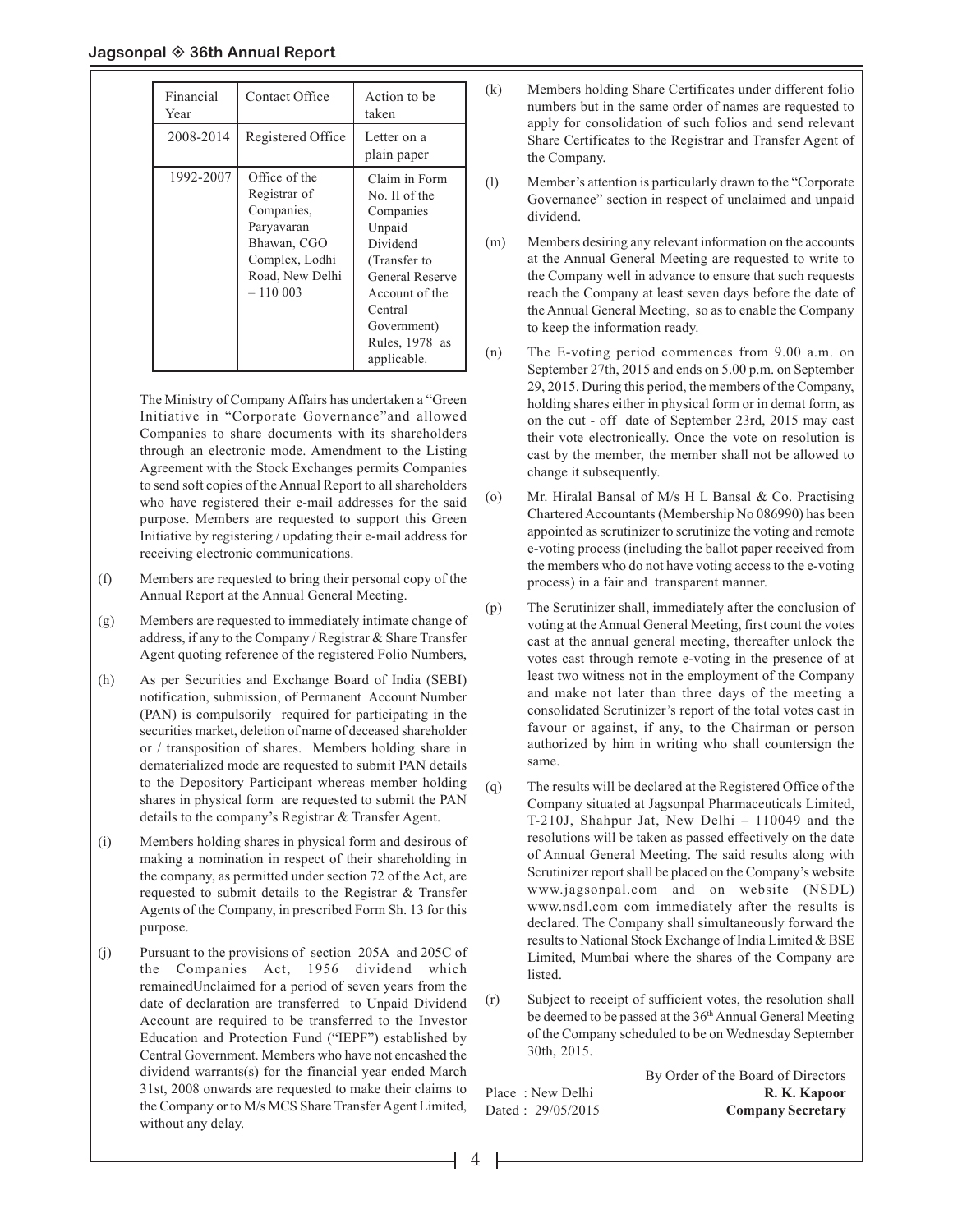# **Explanatory Statement pursuant to section 102 of the Companies Act.**

[Pursuant to Section 102(1) of the Act, the following Explanatory Statement sets out material facts relating to the business under item nos. 4 to 6 of the accompanying Notice dated 29th May, 2015 convening the 36<sup>th</sup> Annual General Meeting of the Company scheduled for 30th September, 2015.

# **Item No. 4**

Mrs. Jasbir Kaur Kochhar (DIN 01460798) was appointed as Woman Director and her tenure expires on ensuing Annual General Meeting, being eligible, offers herself for appointment / reappointment. Mrs Jasbir Kaur Kochhar is related to Mr. Rajpal Singh Kochhar, Chairman & Managing Director and has inter  $-$  se  $-$ Mother – Son relationship.

Mr. Rajpal Singh Kochhar (DIN 00059492) is interested Director in this resolution.

The compliance under Section 160 of the Companies Act, 2013 has been complied with.

# **Item No. 5**

The Board of Directors of the Company has appointed Mr. S N Balasubramanian, Cost Accountant,(B. Com. & FCMA) as Cost Auditors of the Company to audit the accounts relating to drug formulations for the financial year ending March 31st, 2016.

Remuneration of Rs. 1.75 lac payable to Mr. S N Balasubramanian, Cost Auditors of the Company for the financial year ended 31 March, 2016, was recommended by the Audit Committeee to the Board of Directors and subsequently, was considered and approved by the Board of Directors.

In accordance with the provisions of Section 148 of the Act read with the Companies (Audit and Auditors) Rules, 2014, the remuneration payable to the Cost Auditor has to be ratified by the shareholders of the Company.

None of the Directors or KMP of the Company or their relatives are concerned or interested financially or otherwise, in this resolution.

# **Item No. 6**

The existing Articles of Association ("AoA") are based on the Companies Act, 1956 and several regulations in the existing AoA contain reference to specific section of the Companies Act, 1956 and some regulations in the existing AoA are no longer in Conformity with the Act.

With the coming into force of the Companies Act, 2013, several regulations of the existing AoA of the Company

require alteration or deletion in several articles. Given this position, it is considered expedient to wholly replace the existing AoA by a new set of articles.

The New AoA to be substituted in the place of the existing AoA are based on table 'F' of the Act which sets out the model Article of Association for a Company limited by shares. Shareholders attention is invited to certain salient provisions in the new draft of AoA of the Company viz;

- 1. Provisions relating to the appointment of Independent and Woman Directors have been added.
- 2. Provisions relating to the appointment of Key Managerial Personnel have been added.
- 3. Provisions relating to giving of special notice by shareholders for moving any resolution at a Shareholders meeting have been amended in accordance with the Act,
- 4. Provisions relating to disclosures to be made by directors at the meeting of the Board and vacation of the office by Directors have been amended in accordance with the Act,
- 5. Provisions relating to use of the electronic medium of communication with the Shareholders and Directors have been added.
- 6. Various existing articles have been aligned with the Act.
- 7. The provisions of the Act which permit a Company to do some acts 'if so authorized by its article' or provisions which require a Company to do acts in a prescribed manner "unless the Article otherwise provide" have been specifically included.

The Proposed new draft of AoA is being uploaded on the Company's website for perusal by the shareholders.

The existing AoA and the proposed new draft of AoA is available for inspection by the members at the Registered Office of the Company on any working day excluding public holidays and Sunday, between 11.00 a.m. to 1.00 p.m. upto and including the date of Annual General Meeting.

None of the Directors and key Managerial Personnel of the Company or their relatives are, in any way, concerned or interested, in the special resolution set out at the item no. 6 of the Notice.

The Board of Directors recommended the Special Resolution for your approval.

By Order of the Board of Directors

| Place: New Delhi  | R. K. Kapoor             |
|-------------------|--------------------------|
| Dated: 29/05/2015 | <b>Company Secretary</b> |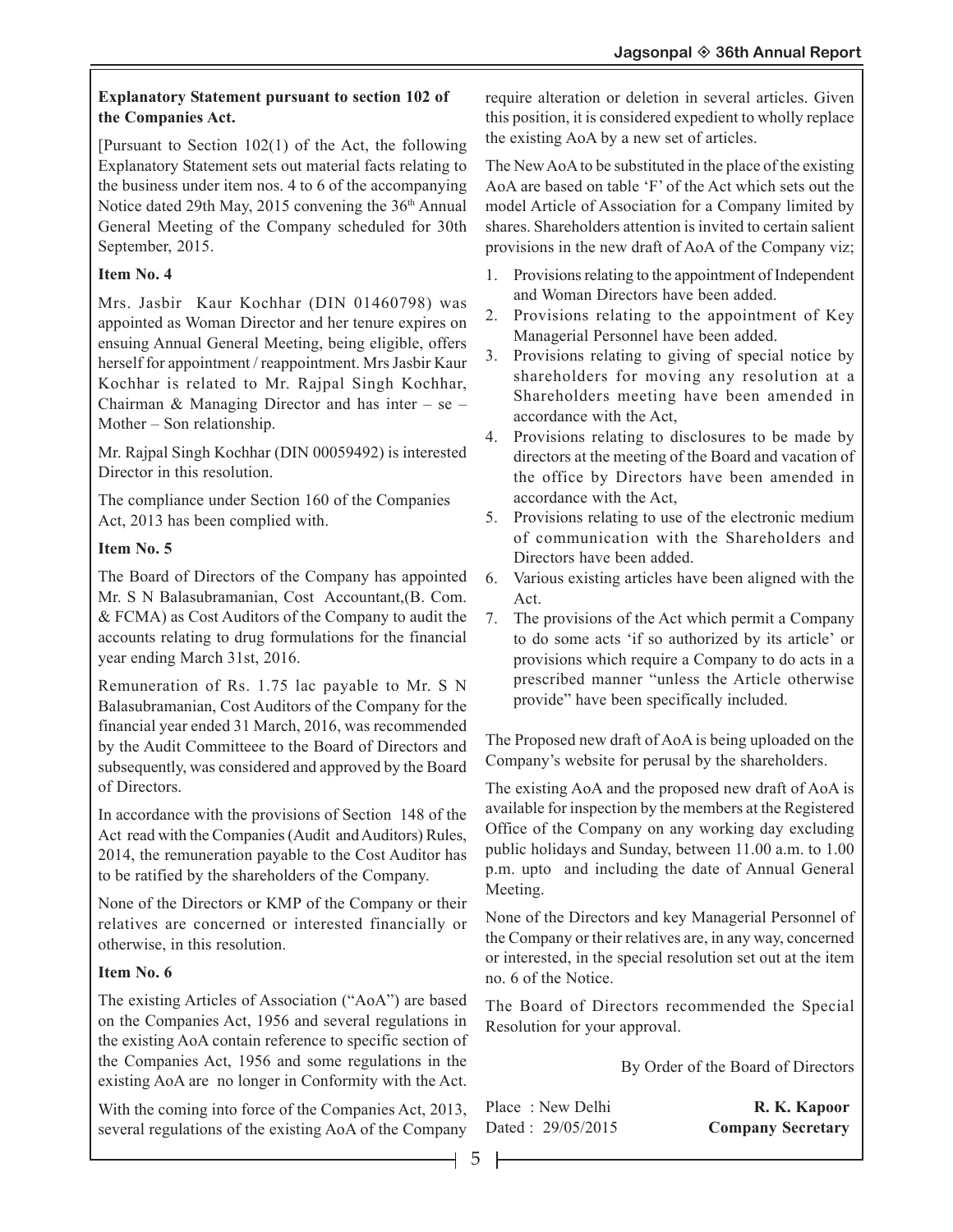#### **Directors' Report**

#### **To the members of Jagsonpal Pharmaceuticals Limited**

Your Directors have the pleasure in presenting their 36th Annual Report of the Company and the Audited Accounts, for the period ended 31st March, 2015.

#### **Operations**

#### **Financial Highlights**

The financial performance of the Company is as under:

| $110.111$ L $1001$                              |                |                 |  |  |
|-------------------------------------------------|----------------|-----------------|--|--|
| <b>Particulars</b>                              | <b>Current</b> | <b>Previous</b> |  |  |
|                                                 | <b>Year</b>    | Year            |  |  |
| <b>Sales</b>                                    | 13909.10       | 14540.57        |  |  |
| <b>Operating Expenditure</b>                    | 13025.38       | 13466.71        |  |  |
| Profit before interest.<br>depreciation and tax | 883.72         | 1037.86         |  |  |
|                                                 |                |                 |  |  |
| <b>Financial Expenses</b>                       | 445.86         | 538.19          |  |  |
| Depreciation                                    | 270.69         | 282.54          |  |  |
| Profit before Tax                               | 167.17         | 253.13          |  |  |
| Provision for taxation                          | 33.43          | 50.63           |  |  |
| Deferred Tax                                    | 16.62          | $-9.57$         |  |  |
| Profit after tax                                | 117.11         | 212.07          |  |  |
| Balance brought forward                         | 3182.71        | 3143.89         |  |  |
| Profit available for appropriation              | 3299.82        | 3356.96         |  |  |
| <b>Appropriations:</b>                          |                |                 |  |  |
| Proposed Dividend                               | 26.20          | 130.99          |  |  |
| Additional Income tax on Dividend               | 5.24           | 22.26           |  |  |
| Transfer to General Reserve                     | 20.00          | 20.00           |  |  |
| Balance carried forward                         | 3248.38        | 3182.71         |  |  |

During the period ended 31<sup>st</sup> March, 2015 sales of the Company were Rs. 13909.10 lacs as compared to Rs. 14540.57 lacs for the year ended  $31<sup>st</sup>$  March, 2014. The profit before tax decreased from Rs. 253.13 Lacs to Rs. 167.17 lacs during the year. The gross margin remained low as compared to last year mainly driven by full period absorption of Price Control Order.

During the year 2014-15 the economy was in consolidation phase. However, the pharmaceutical industry has shown promising future ahead. The profits were lower during the year, due to high materials cost owing to rise in price of materials, higher manpower cost, coverage of new areas and change of product mix.

The Board is pleased to place on record that products from the new manufacturing facility are being well received in the domestic and international market and your Company will reap the benefits in coming years.

#### **Management Discussions & Analysis Report**

#### **Global Scenario**

 $(Re \text{ in } L$ 

The global pharmaceutical market is expected to reach \$1 trillion by 2014 and nearly \$1.1 trillion by 2015. The market will increase at a compound annual growth rate (CAGR) of 3–6% during the next five years, slowing from the 6.2% annual growth rate for the past five years.

Removing the effect of exchange-rate fluctuations, absolute global-spending growth will be \$230–250 billion on a constant dollar basis compared with \$228 billion in the previous five years, reckoning that the pharmaceutical market includes all types of biopharmaceuticals, including biologics, over-the-counter drugs and traditional medicines distributed and administered through regulated delivery systems, such as pharmacies, hospitals, clinics, physician offices, and mail order.

#### **Indian Pharma Industry Scenario**

The Indian pharmaceutical industry is estimated to register a turnover of around US\$ 33.8 billion (Rs. 2,15,000 cr) by 2018, with a CAGR of 10.3 percent for the period 2015 – 2018. An increasing number of diagnoses and treatment of chronic ailments, fueled by an ascending trend in the per capita income, would be the key factors to drive this double-digit growth rate.

In 2013-14, pharma exports of the country with a turnover of US\$ 14.84 billion grew at a meager 1.2 percent, which is the slowest growth in nearly the last 15 years. India still stands exposed in this area, unless meaningful corrective measures are taken forthwith. It is worth noting, although India exports drugs to over 200 countries in the world, the United States (US) alone accounts for about 25 percent of India's pharma exports.

#### **Key issues and challenges on 'The Domestic Front':**

Though 2015 would also witness the following important issues and challenges, meeting the same should not be difficult with a proper mindset and right strategies:

#### **Drug Price Control Order 2013 (DPCO 2013)**

Change in the mechanism of drug price control from earlier 'cost based' to newer 'market based' one and the specified provisions to neutralize inflationary impact of the input costs on the bottom line, based on the WPI, have already been considered as welcoming changes for the industry. As a result, despite implementation of the DPCO 2013, the pharma scripts continued to do well despite doomsayers' predicaments.

It is expected that the DPCO 2013 would not cause

 $\vdash$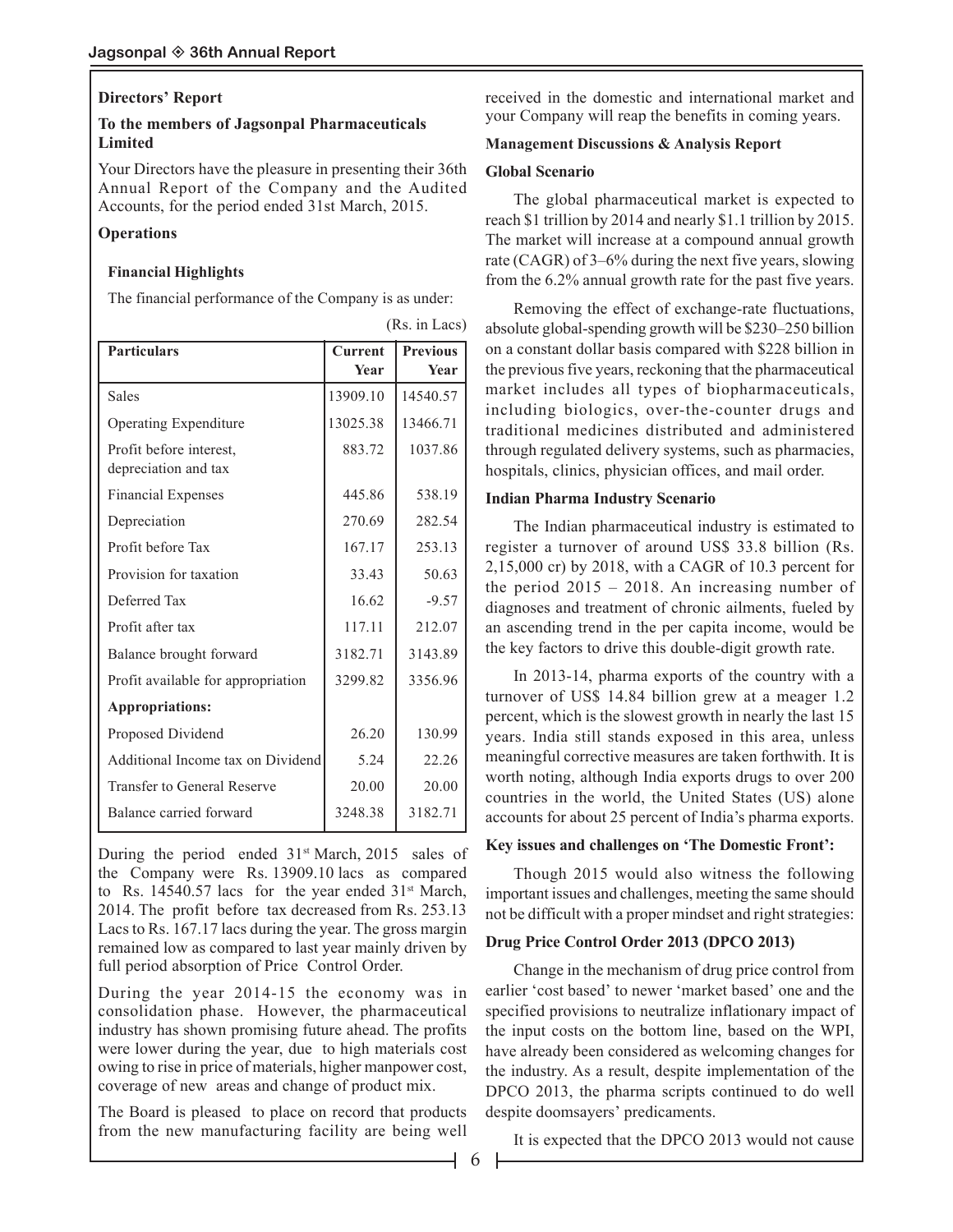any significant negative impact in 2015 on the performance of pharma companies, as the price controlled drugs would in all probability continue to be around 20 percent of the total pharma market. Moreover, now annual price increases are linked to the WPI for the controlled products and the companies can increase prices of remaining 80 percent of decontrolled products, upto 10 percent every year, irrespective of inflationary trend.

However, any mechanism for patented products' pricing, if announced in 2015, would have far-reaching impact, especially on the MNCs marketing such drugs.

#### **Credibility of Clinical Trial Data from India**

Credibility of 'Clinical Trial Data' generated by the domestic players in India, has also become a cause of great concern, as the regulators in France, Germany, Belgium and Luxembourg suspended marketing approval for 25 drugs over the genuineness of clinical trial data from India.

#### **Unethical practices in Clinical trial**

In the Clinical Trial arena of India, responding to a Public Interest Litigation (PIL), the Supreme Court of the country and separately the Parliamentary Standing Committee had indicted the drug regulator and charted out some action areas.

#### **Outlook**

The company has rolled-out its expansion plans by way of committing to increase the reach of its products, in a major way. The field force is being upped by nearly 50% and this will reflect in increased demand generation, as well as retail availability. The presence in corporate hospitals is also proposed to be increased in 2015-16.

Additionally, specialty-specific divisions have been formed, for focused working upon high-end specialty products.

The following doctor specialties are likely to contribute to the business of the company:

- $\bullet$  Gynecologists
- $\bullet$  IVF specialists
- Internal Medicine
- Orthopedic surgeons
- Dental surgeons

# **Dividend**

Your Directors are pleased to recommend for your consideration a dividend of 2% This will absorb a sum of Rs. 26,19,800/- (Sum for previous period Rs. 1,30,99,000/) exclusive of Corporate tax thereon).

### **Fixed Deposits**

The fixed deposits accepted prior to 1st April, 2014 were repaid in full during the year. No fresh deposits were accepted after April 1, 2014. The Company did not have any unclaimed / overdue deposits as on 31.03.2015

## **Particulars of Loan, Guarantees or Investments**

The Company has neither given any loans nor provided any guarantee to entities as per provisions of Section 186 of the Act.

#### **Directors**

Mrs. Jasbir Kaur Kochhar, woman director, was appointed as additional director on 13<sup>th</sup> February, 2015, whose tenure ceases on ensuing annual general meeting, being eligible for appointment, the board recommends her appointment as woman director.

Mr. Rajpal Singh Kochhar is interested director in this appointment. Mrs. Jasbir Kaur Kochhar has inter – se – relationship mother – son.

### **Auditors**

M/s. P.P. Thukral & Co., Chartered Accountants, retired as auditors at the ensuing Annual General Meeting and are eligible for re-appointment as Auditors.

#### **Cost Auditors**

The Board has subject to approval of Central Government, re-appointed Mr. S. N. Balasubramanian as Cost Auditor for the year 2015-16.

#### **Secretarial Auditors**

Pursuant to provisions of the Companies Act, 2013, The Company is required to appoint Secretarial Auditors. Mr. Mukesh Arora, Practicing Company Secretary is appointed as Secretarial Auditor of the company.

The secretarial auditors' report for the year 2014-15 has been received from the Secretarial Auditors. The report does not contain any qualification, reservation or adverse remark. The report is annexed herewith as Annexure -C

#### **Energy, Technology & Foreign Exchange**

As stipulated under the provisions of the Companies Act, 2013, read with the (disclosure of particulars in the report of Board of Directors) rules, Annexure 'A' contains the particulars pertaining to Conservation of Energy, Technology absorption and Foreign Exchange earning and outgo.

#### **Employees**

The Company continued to maintain cordial relations with its employees at all levels. No man-days were lost during the period due to industrial strife. The information as required under the Companies Act, 2013, read with the Companies (Particulars of Employees) Rules, is enclosed in Annexure 'B' and forms part of this Report.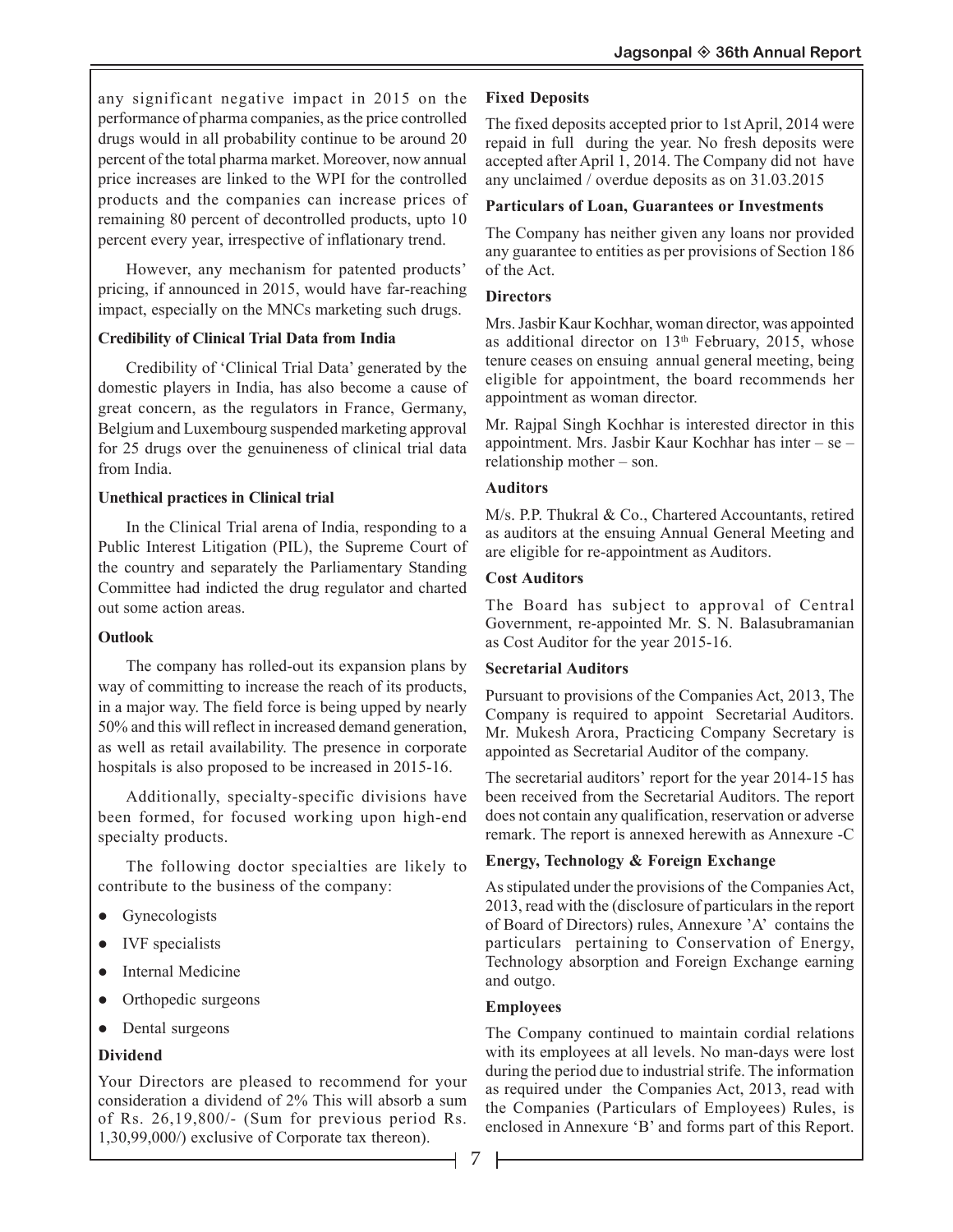### **Corporate Governance**

The Company is committed to good corporate governance in line with the Listing Agreement. The Company is in compliance with the provisions on corporate governance specified in the Listing Agreement with NSE & BSE.

A certificate of compliance from M/s Mukesh Arora & Co., Practicing Company Secretary and the report on Corporate Governance forms part of this Director's Report.

#### **Directors Responsibility Statement**

Pursuant to Section 134 of the Act, your Directors state that:

- a In the preparation of the annual accounts for the year ended 31st March, 2015, the applicable accounting standards read with requirements set out under Schedule III to the Act, have been followed and there are no material departures from the same;
- b the Directors have selected such accounting policies and applied them consistently and have made judgements and estimates that are reasonable and prudent so as to give a true and fair view of the state of affairs of the Company as at March 31, 2015 and of the profit of the Company for the year ended on that date;
- c the Directors have taken proper and sufficient care for the maintenance of adequate accounting records in accordance with the provisions of the Act for safeguarding the assets of the Company and for preventing and detecting fraud and other irregularities;
- d the Directors have prepared the annual accounts on a going concern basis;
- e the Directors have laid down internal financial controls to be followed by the Company and that such internal financial controls are adequate and are operating effectively; and
- f the Directors have devised proper systems to ensure compliance with the provisions of all applicable laws and that such systems are adequate and operating effectively.

#### **Risk Management :**

The Company has devised and implemented a mechanism for risk management and has developed a Risk Management Policy. The committee will, on quarterly basis, provide status updates to the Board of Directors of the Company.

#### **Corporate Social Responsibility**

The provisions of the Companies Act 2013 with respect to corporate responsibilities are not applicable on the Company.

# **Extract of Annual Return**

Extract of Annual Return of the Company is annexed herewith as Annexure D to this report

#### **Contracts And Arrangements With Related Parties**

During the year, the Company had not entered into any contract / arrangement / transaction with related parties which could be considered material in accordance with the policy of the Company on materiality of related party transaction.

#### **Acknowledgement**

The Board of Directors would like to record their appreciation and gratitude to all employees of the organisation for their active co-operation and involvement. Thanks are also due, to Jagsonpal customers, dealers, suppliers and bankers.

For and on behalf of the Board of Directors

Place : New Delhi. **RAJPAL SINGH KOCHHAR** Dated : 29th May, 2015 *Chairman & Mg. Director* (DIN 00059492)

#### **Annexure 'A' To The Directors' Report**

#### **Conservation of Energy, Technology Absorption and Foreign Exchange Earnings / Outgo.**

Particulars required by the section 134(3)(m) of the Companies Act, 2013 ("the Act") read with rule 8(3) of the Companies (Accounts) rules, 2014 and forming part of the Directors' report for the year ended March 31, 2015.

#### **A Conservation of Energy**

Measures taken, additional investments and impact on reduction of energy consumption

Disclosure of particulars with respect to Conservation of Energy.

Form for Disclosure of Particulars with respect to conservation of energy.

|    |                                    | 31.03.15 | $01.04.14$ to $01.04.13$ to<br>31.03.14 |
|----|------------------------------------|----------|-----------------------------------------|
|    | 1. Electricity                     |          |                                         |
| a) | Purchased Units                    | 1977835  | 2197646                                 |
|    | Total amount Rs.                   | 12074495 | 12991620                                |
|    | Avg. Rate/Unit Rs.                 | 6.10     | 5.91                                    |
|    | b) Own generation                  |          |                                         |
|    | i) Through diesel Generation       |          |                                         |
|    | Units Kwh                          | 546935   | 640115                                  |
|    | Units / litre of<br>diesel oil Kwh | 3.41     | 3.44                                    |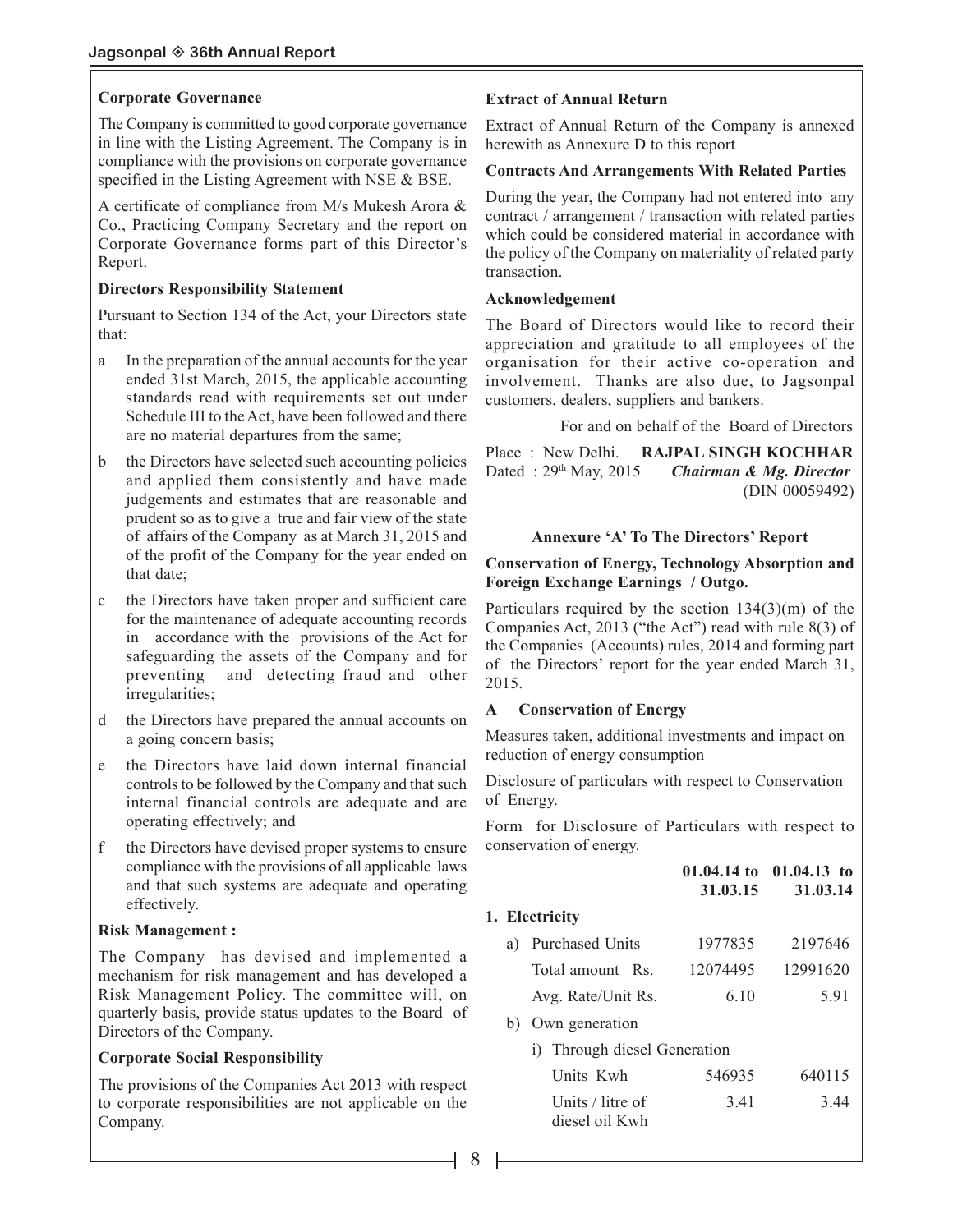| ii) Through Steam turbine N.A.<br>generator |      | N.A. |
|---------------------------------------------|------|------|
| 2. Coal                                     | N.A. | N.A. |
| 3. Furnace oil                              |      |      |
| Quantity K.Ltr.                             | N.A. | N.A. |
| Total cost Rs.                              | N.A. | N.A. |
| Average Rate Rs.                            | N.A. | N.A. |
| 4. Others/Internal generation               | N.A. | N A  |

### **Consumption**

It is not feasible to maintain energy consumption data by product category because of the very large number and variety of products with significantly different energy requirements.

#### **B Technology Absorption**

Disclosure of particulars with respect to Technology Absorption

#### **1 Efforts in brief made towards technology absorption, adaption and innovation**

JPPL continues to strive in developing technology and technical know - how for introduction of new products and formulation development. These are adapted, wherever necessary, to local conditions.

#### **2 Benefits derived as a result of the above efforts:**

New product development, productivity and quality

improvements, enhanced safety and environmental protection measure and conservation of energy.

| C Expenditure On $R & D$ | $(Rs. in lacs)$ |
|--------------------------|-----------------|
|                          | Mar. 2015       |

|   |                     | $1$ viai. $201J$ |
|---|---------------------|------------------|
| a | Capital Expenditure | 4.95             |
|   | Revenue Expenditure | 27.90            |
|   | <b>TOTAL</b>        | 32.85            |

- **1** The R & D Centre carries out Research and Development in the area of Bulk Drugs, Drugs Intermediates and Pharmaceuticals.
- **2** In-house R&D focus has resulted in considerably higher and cost-effective modifications in the packaging of several formulations, especially in the capsule & tablet sections.

# **D. Foreign Exchange Earnings & Outgo**

(Rs. in lacs)

|          | Mar. 2015 |
|----------|-----------|
| Earnings | 1232.63   |
| Outgo    | 33.78     |

For and on behalf of the Board of Directors

| Place: New Delhi.                 | <b>RAJPAL SINGH KOCHHAR</b> |
|-----------------------------------|-----------------------------|
| Dated: 29 <sup>th</sup> May, 2015 | Chairman & Mg. Director     |
|                                   | (DIN 00059492)              |

#### **Annexure 'B' To The Directors' Report**

Statement under the provisions of section 197(12) of the Companies Act, 2013 read with the Companies' (appointment & remuneration of managerial personnel rules 2014)

| S.<br>No.                                                                                                       | Name & Age of<br>the Employee                    | Designation                   | Qualification<br>& Experience                                                                                                                                                                     | Gross<br>Remuneration | <b>Net</b><br>Remuneration |
|-----------------------------------------------------------------------------------------------------------------|--------------------------------------------------|-------------------------------|---------------------------------------------------------------------------------------------------------------------------------------------------------------------------------------------------|-----------------------|----------------------------|
| 1.                                                                                                              | Mr. Rajpal Singh Kochhar<br>$(58 \text{ years})$ | Chairman $\&$<br>Mg. Director | M.Sc. (Pharmacy) USA<br>$(34 \text{ years})$                                                                                                                                                      | 76.88                 | 45.28                      |
| 1. Gross Remuneration includes<br>2. Net Remuneration excludes                                                  |                                                  | ÷.<br>÷.                      | Salary, Bonus, Commission, Allowance and perquisites as per the<br>Rules of the Company<br>Contribution towards Recognised Provident Fund, Tax deducted at<br>source-value of taxable perquisites |                       |                            |
|                                                                                                                 | For and on behalf of the Board of Directors      |                               |                                                                                                                                                                                                   |                       |                            |
| <b>RAJPAL SINGH KOCHHAR</b><br>Place : New Delhi<br>Dated: 29th May, 2015<br><b>Chairman &amp; Mg. Director</b> |                                                  |                               |                                                                                                                                                                                                   | (DIN 00059492)        |                            |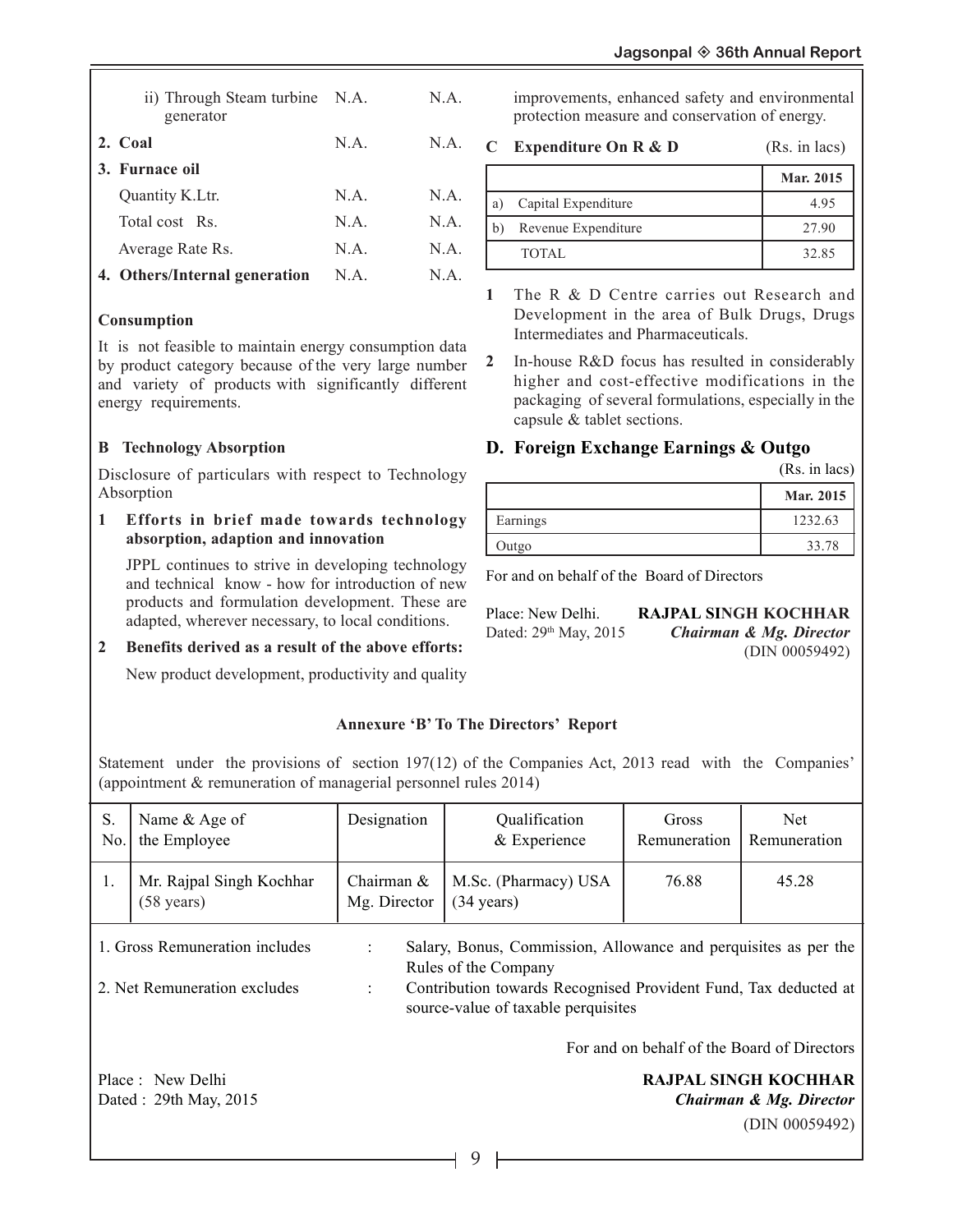**ANNEXURE - C**

To

The Members Jagsonpal Pharmaceuticals Limited T-210 J, Shahpur Jat New Delhi-110049

Our report of even date is to be read along with this letter

- 1. Maintenance of Secretarial Record is the responsibility of the management of the company. Our responsibility is to express an opinion on these secretarial records based on audit
- 2. We have followed the audit practices and process as were appropriate to obtain reasonable assurance about the correctness of the contents of the secretarial records. The verification was done on the test basis to ensure that correct facts are reflected in secretarial records. We believe that the process and practices , we followed provide a reasonable basis for our opinion
- 3. We have not verified that correctness and appropriateness of financial records and books of Accounts of the company
- 4. Where ever required, we have obtained the Management representation about the compliance of laws, rules and regulations and happening of events etc.
- 5. The compliance of the provisions of corporate and other applicable, laws, rules, regulations, standards is the responsibility of Management. Our Examination was limited to the Verification of procedures on test basis
- 6. The Secretarial Audit report is neither an assurance as to the future viability of the Company nor of the efficacy or effectiveness with which the Management has conducted the affairs of the Company.

**MUKESH ARORA**

Practicing Company Secretary Date: 29-05-2015 Membership No. 4819 Place: NEW DELHI Certificate of Practice No. 4405

# **MUKESH ARORA & CO. COMPANY SECRETARIES**

# **SECRETARIAL AUDIT REPORT**

FOR THE FINANCIAL YEAR ENDED ON 31ST MARCH, 2015

[Pursuant to section 204(1) of the Companies Act, 2013 and rule No.9 of the Companies (Appointment and Remuneration of Managerial Personnel) Rules, 2014.

To,

The Members, JAGSONPAL PHARMACEUTICALS LIMITED T-210 J, Shahpur Jat New Delhi – 110049

I have conducted the secretarial audit of the compliance of applicable statutory provisions and the adherence to good corporate practices by JAGSONPAL PHARMACEUTICALS LIMITED (hereinafter called the Company). Secretarial Audit was conducted in a manner that provided me a reasonable basis for evaluating

the corporate conducts / statutory compliances and expressing my opinion thereon.

Based on my verification of the Company's books, papers, minute books, forms and returns filed and other records maintained by the Company and also the information provided by the Company, its officers, agents and authorized representatives during the conduct of secretarial audit, I hereby report that in my opinion, the Company has, during the audit period covering the financial year ended on 31<sup>st</sup> March 2015 ('Audit Period') complied with the statutory provisions listed hereunder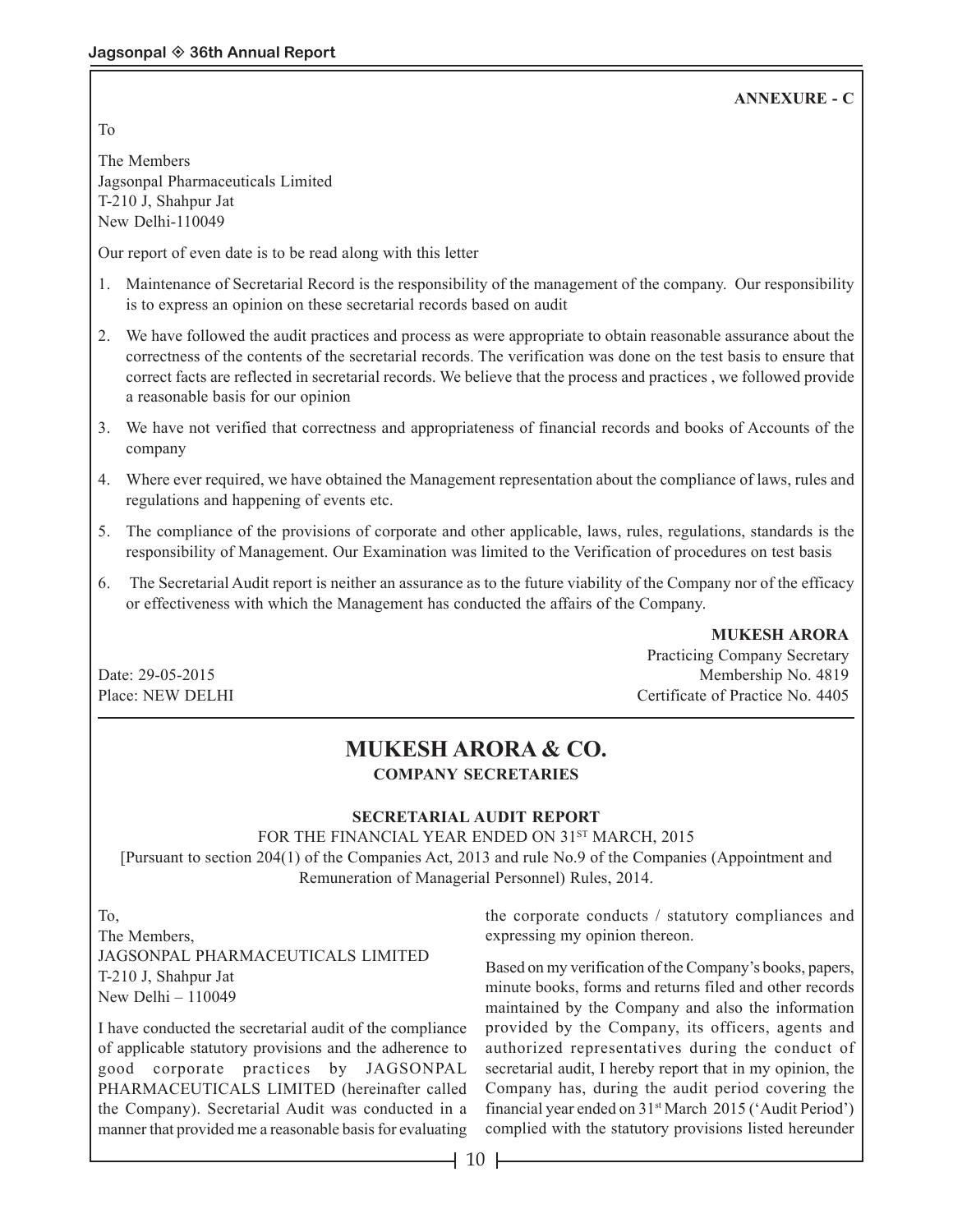and also that the Company has proper Board-processes and compliance-mechanism in place to the extent, in the manner and subject to the reporting made hereinafter :

I have examined the books, papers, minute books, forms and returns filed and other records maintained by the Company for the financial year ended on 31st March 2015 according to the provisions of:

- (i) The Companies Act, 2013 (the Act) and the rules made there under;
- (ii) The Securities Contracts (Regulation) Act, 1956 ('SCRA') and the rules made there under;
- (iii) The Depositories Act, 1996 and the Regulations and Bye-laws framed there under;
- (iv) Foreign Exchange Management Act, 1999 and the rules and regulations made there under to the extent of Foreign Direct Investment, Overseas Direct Investment and External Commercial Borrowings;
- (v) The following Regulations and Guidelines prescribed under the Securities and Exchange Board of India Act, 1992 ('SEBI Act') viz.: —
	- (a) The Securities and Exchange Board of India (Substantial Acquisition of Shares and Takeovers) Regulations, 2011;
	- (b) The Securities and Exchange Board of India (Prohibition of Insider Trading) Regulations, 1992;
	- (c) The Securities and Exchange Board of India (Issue of Capital and Disclosure Requirements) Regulations, 2009 **(Not Applicable to the Company during the Audit Period);**
	- (d) The Securities and Exchange Board of India (Employee Stock Option Scheme and Employee Stock Purchase Scheme) Guidelines, 1999 **(Not Applicable to the Company during the Audit Period)**;
	- (e) The Securities and Exchange Board of India (Issue and Listing of Debt Securities) Regulations, 2008 **(Not Applicable to the Company during the Audit Period);**
	- (f) The Securities and Exchange Board of India (Registrars to an Issue and Share Transfer Agents) Regulations, 1993 regarding the Companies Act and dealing with client;
	- (g) The Securities and Exchange Board of India

(Delisting of Equity Shares) Regulations, 2009 **(Not Applicable to the Company during the Audit Period);** and

- (h) The Securities and Exchange Board of India (Buyback of Securities) Regulations, 1998 **(Not Applicable to the Company during the Audit Period);**
- vi) and other applicable laws like Factories Act, 1948, The Payment of Gratuity Act, 1972 etc.

I have also examined compliance with the applicable clauses of the following:

- (i) Secretarial Standards issued by The Institute of Company Secretaries of India (Not applicable to the Company as on today).
- (ii) The Listing Agreements entered into by the Company with National Stock Exchanges (NSE) and Bombay Stock Exchange (BSE).

During the period under review, the Company has complied with the provisions of the Act, Rules, Regulations, Guidelines, Standards, etc. mentioned above.

#### **I further report that**

The Board of Directors of the Company is duly constituted with proper balance of Executive Directors, Non-Executive Directors and Independent Directors. The changes in the composition of the Board of Directors that took place during the period under review were carried out in compliance with the provisions of the Act

Adequate notice is given to all Directors to schedule the Board Meetings, agenda and detailed notes on agenda were sent at least seven days in advance and a system exists for seeking and obtaining further information and clarifications on the agenda items before the meeting and for meaningful participation at the meeting.

All decisions at Board Meetings and Committee are carried through while the dissenting members' views are captured and recorded as part of the minutes.

**I further report that** there are adequate systems and processes in the Company commensurate with the size and operations of the company to monitor and ensure compliance with applicable laws, rules, regulations and guidelines.

**For Mukesh Arora & Co.** Practicing Company Secretaries  **Mukesh Arora** Place: New Delhi F.C.S No. 4819 Date: 29th May, 2015 C.P No. 4405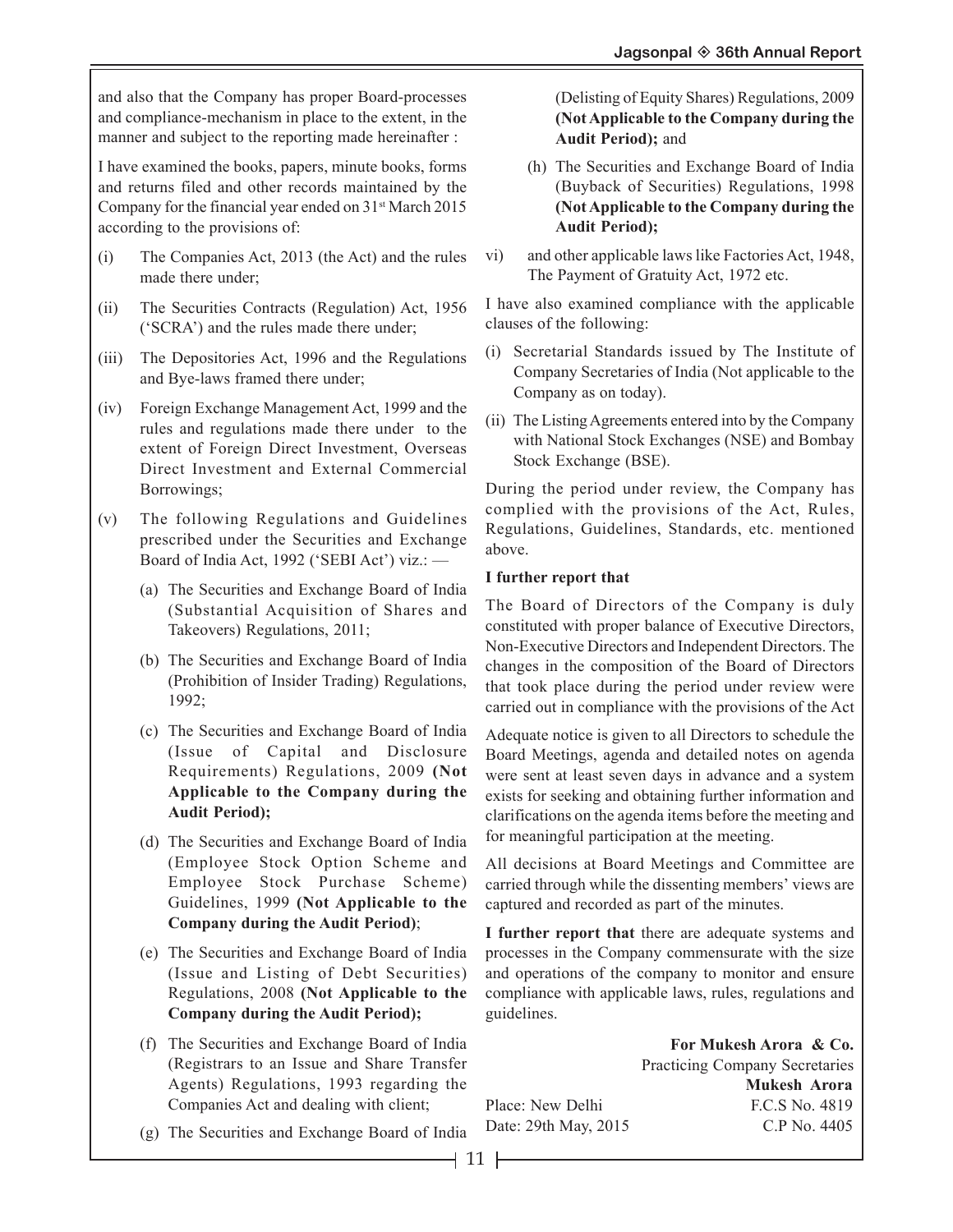## **Annexure D**

#### Form No. MGT-9

# **EXTRACT OF ANNUAL RETURN**

as on the financial year ended on 31-3-2015

[Pursuant to section 92(3) *of the Companies Act, 2013* and rule 12(1) of theCompanies (Management and Administration) Rules, 2014]

|                    | <b>REGISTRATION AND OTHER DETAILS:</b>                                       |                                                                                                |
|--------------------|------------------------------------------------------------------------------|------------------------------------------------------------------------------------------------|
| 1)                 | <b>CIN</b>                                                                   | L74899DL1978PLC009181                                                                          |
| $\overline{11}$    | <b>Registration Date</b>                                                     | 17-8-1978                                                                                      |
| $\overline{111}$ ) | Name of the Company                                                          | JAGSONPAL PHARMACEUTICALS LTD                                                                  |
| iv)                | Category / Sub-Category of the Company                                       |                                                                                                |
| V)                 | Address of the Registered office and contact details                         | T-210J, Shahpur Jat, New Delhi-110049<br>011-46181100<br>Email $cs(\omega)$ agsonpal.com       |
| $\rm{vi})$         | Whether listed company                                                       | Yes                                                                                            |
| vii)               | Name, Address and Contact details of Registrar and<br>Transfer Agent, if any | MCS Share Transfer Agent Limited,<br>F-65, Okhla Industrial Area. Phase-1,<br>New Delhi-110020 |

#### **II. PRINCIPAL BUSINESS ACTIVITIES OF THE COMPANY Manufacturer of Pharmaceuticals & Intermediate Drugs**

All the business activities contributing 10 % or more of the total turnover of the company shall be stated:-

| Sl. No. | Name and Description of<br>main products / services | NIC Code of the<br>Product/service | % to total turnover of<br>the company |
|---------|-----------------------------------------------------|------------------------------------|---------------------------------------|
|         | Capsule                                             | 30041020                           | 28.96%                                |
|         | Tablet                                              | 30041030                           | 32.58%                                |
|         | Ampoule                                             | 30042042                           | 23.30%                                |

# **III. PARTICULARS OF HOLDING, SUBSIDIARY AND ASSOCIATE COMPANIES - NIL**

| Sl. No. | Name and address<br>of the Company | CIN/GLN | Holding/<br>Subsidiary/<br>Associate | % of shares<br>held | Applicable<br>Section |
|---------|------------------------------------|---------|--------------------------------------|---------------------|-----------------------|
|         | N.A.                               | N.A.    | N.A.                                 | N.A.                | N.A                   |
|         | N.A.                               | N.A.    | N.A.                                 | N.A.                | N.A                   |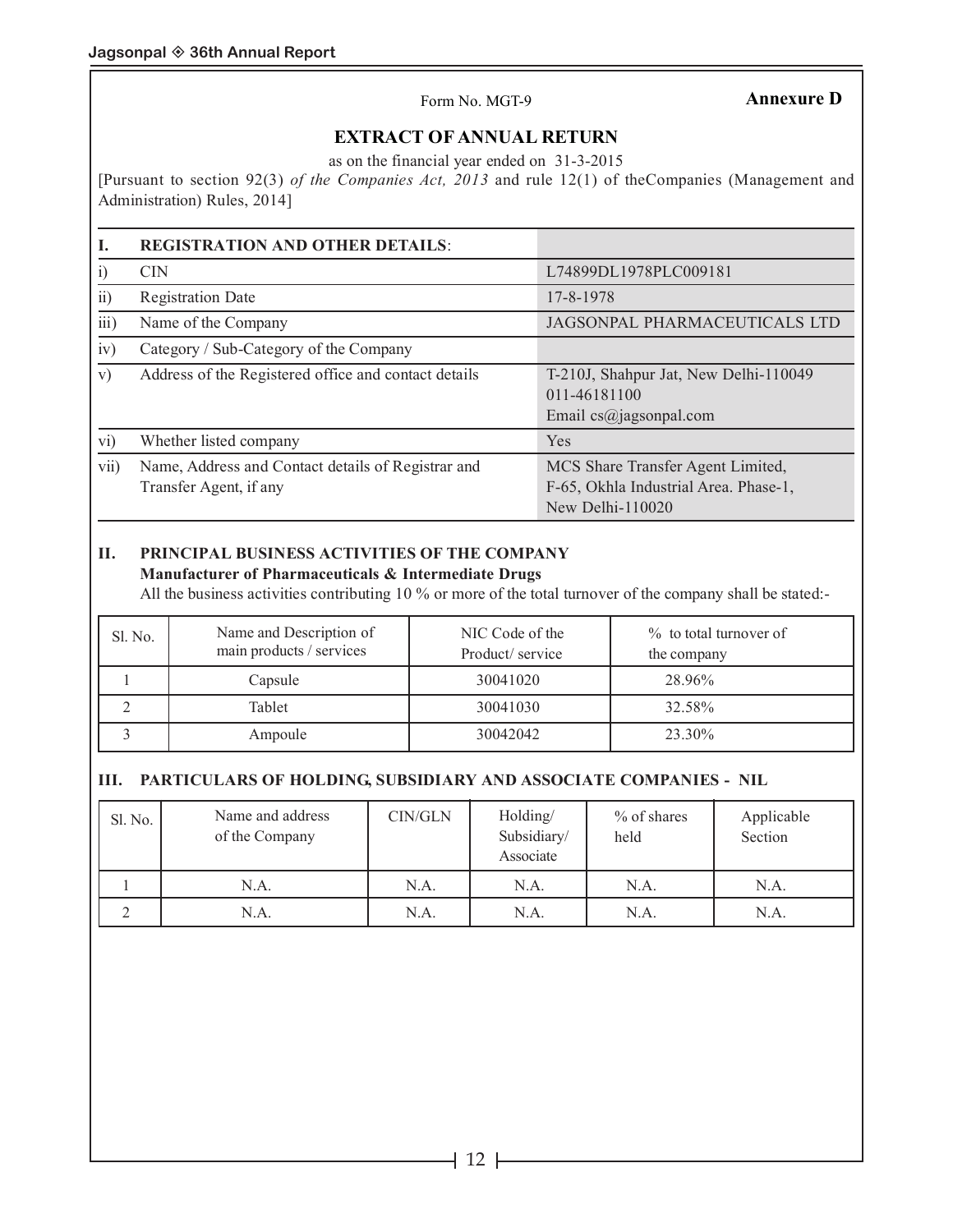# **IV. SHARE HOLDING PATTERN (Equity Share Capital Breakup as percentage of Total Equity)**

# *i) Category-wise Share Holding*

| Category of<br>Shareholders      |          |                  | No. of Shares held at the<br>beginning of the year |                                  |          | end of the year | No. of Shares held at the |                                   | % Change<br>during |
|----------------------------------|----------|------------------|----------------------------------------------------|----------------------------------|----------|-----------------|---------------------------|-----------------------------------|--------------------|
|                                  | Demat    | Physi-<br>cal    | Total                                              | $%$ of<br>Total<br><b>Shares</b> | Demat    | Physi-<br>cal   | Total                     | $\%$ of<br>Total<br><b>Shares</b> |                    |
| A. Promoters                     |          |                  |                                                    |                                  |          |                 |                           |                                   |                    |
| $(1)$ Indian                     |          |                  |                                                    |                                  |          |                 |                           |                                   |                    |
| g) Individual/HUF                | 17235640 | $\boldsymbol{0}$ | 17235640                                           | 65.79                            | 17235640 | 885680          | 18121320                  | 69.17                             | 3.38               |
| h) Central Govt                  |          |                  |                                                    |                                  |          |                 |                           |                                   |                    |
| i) State Govt $(s)$              |          |                  |                                                    |                                  |          |                 |                           |                                   |                    |
| j) Bodies Corp.                  |          |                  |                                                    |                                  |          |                 |                           |                                   |                    |
| k) Banks / FII)                  |          |                  |                                                    |                                  |          |                 |                           |                                   |                    |
| Any Other                        |          |                  |                                                    |                                  |          |                 |                           |                                   |                    |
| Sub-total(A) $(1)$               | 17235640 | $\boldsymbol{0}$ | 17235640                                           | 65.79                            | 17235640 | 885680          | 18121320                  | 69.17                             | 3.38               |
| (2) Foreign                      |          |                  |                                                    |                                  |          |                 |                           |                                   |                    |
| a) NRIs -<br>Individuals         |          |                  |                                                    |                                  |          |                 |                           |                                   |                    |
| b) Other -<br>Individuals        |          |                  |                                                    |                                  |          |                 |                           |                                   |                    |
| c) Bodies Corp.                  |          |                  |                                                    |                                  |          |                 |                           |                                   |                    |
| d) Banks / FI                    |          |                  |                                                    |                                  |          |                 |                           |                                   |                    |
| e) Any Other                     |          |                  |                                                    |                                  |          |                 |                           |                                   |                    |
| Sub-total                        | 17235640 | $\boldsymbol{0}$ | 17235640                                           | 65.79                            | 17235640 | 885680          | 18121320                  | 69.17                             | 3.38               |
| $(A)$ $(2)$                      |          |                  |                                                    |                                  |          |                 |                           |                                   |                    |
| <b>Total</b>                     | 17235640 | $\boldsymbol{0}$ | 17235640                                           | 65.79                            | 17235640 | 885680          | 18121320                  | 69.17                             | 3.38               |
| shareholding<br>of Promoter      |          |                  |                                                    |                                  |          |                 |                           |                                   |                    |
| $(A) = (A)(1) +$                 |          |                  |                                                    |                                  |          |                 |                           |                                   |                    |
| (A)(2)                           |          |                  |                                                    |                                  |          |                 |                           |                                   |                    |
| <b>B.</b> Public<br>Shareholding |          |                  |                                                    |                                  |          |                 |                           |                                   |                    |
| 1. Institutions                  |          |                  |                                                    |                                  |          |                 |                           |                                   |                    |
| a) Mutual Funds                  |          |                  |                                                    |                                  |          |                 |                           |                                   |                    |
| b) Banks / FI                    | 600      | 200              | 800                                                | .00305                           | 600      | 200             | 800                       | .00305                            |                    |
| c) Central Govt                  |          |                  |                                                    |                                  |          |                 |                           |                                   |                    |
| $d)$ State Govt $(s)$            |          |                  |                                                    |                                  |          |                 |                           |                                   |                    |
| e) Venture Capital<br>Funds      |          |                  |                                                    |                                  |          |                 |                           |                                   |                    |
| f) Insurance<br>Companies        |          |                  |                                                    |                                  |          |                 |                           |                                   |                    |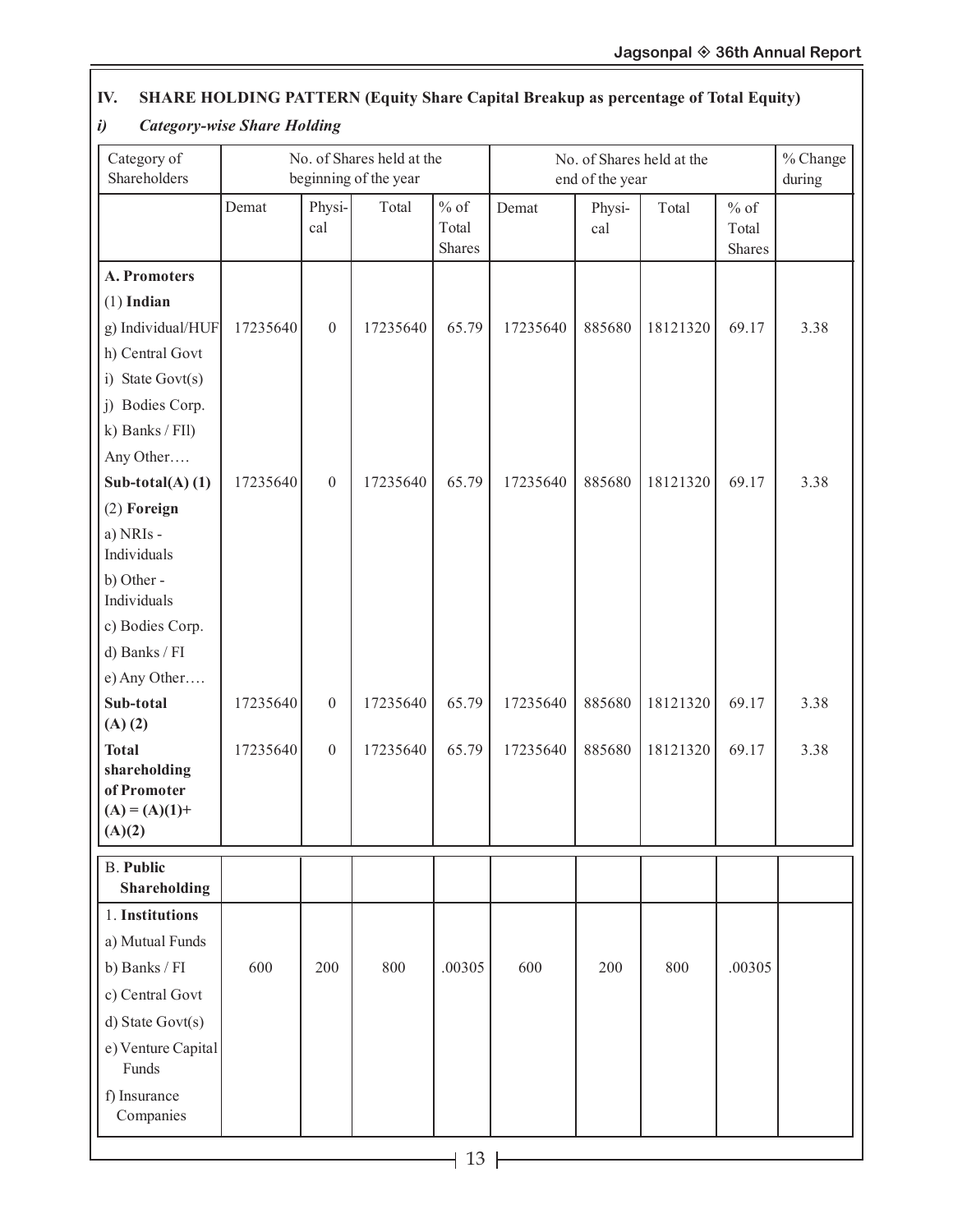| Category of<br>Shareholders                                                                               |          | beginning of the year | No. of Shares held at the |                                  |                    | No. of Shares held at the<br>end of the year |                    |                                  | % Change<br>during |
|-----------------------------------------------------------------------------------------------------------|----------|-----------------------|---------------------------|----------------------------------|--------------------|----------------------------------------------|--------------------|----------------------------------|--------------------|
|                                                                                                           | Demat    | Physi-<br>cal         | Total                     | $%$ of<br>Total<br><b>Shares</b> | Demat              | Physi-<br>cal                                | Total              | $%$ of<br>Total<br><b>Shares</b> |                    |
| $g$ ) FIIs                                                                                                |          |                       |                           |                                  |                    |                                              |                    |                                  |                    |
| h) Foreign<br>Venture<br>Capital                                                                          |          |                       |                           |                                  |                    |                                              |                    |                                  |                    |
| Funds<br>i) Others<br>(specify)                                                                           |          |                       |                           |                                  |                    |                                              |                    |                                  |                    |
| Sub-total(B)(1):- $ 600$                                                                                  |          | 200                   | 800                       | .00305                           | 600                | 200                                          | 800                | .00305                           |                    |
| 2. Non-<br><b>Institutions</b>                                                                            |          |                       |                           |                                  |                    |                                              |                    |                                  |                    |
| a) Bodies Corp.<br>i) Indian<br>ii) Overseas                                                              | 929549   | 1680                  | 931229                    | 3.554                            | 874936             | 1680                                         | 876616             | 3.346                            |                    |
| b) Individuals<br>i) Individual<br>shareholders<br>holding<br>nominal share<br>capital upto<br>Rs. 1 lakh | 4989299  | 738683                | 5727982                   | 21.86                            | 4694895            | 720058                                       | 5414953            | 20.669                           |                    |
| ii) Individual<br>shareholders<br>holding<br>nominal share<br>capital in excess<br>of Rs 1 lakh           | 1090713  | $\mathbf{0}$          | 1090713                   | 4.163                            | 1429013            | $\boldsymbol{0}$                             | 1429013            | 5.454                            |                    |
| c) Others                                                                                                 |          |                       |                           |                                  |                    |                                              |                    |                                  |                    |
| <b>NRI</b>                                                                                                | 163046   | 885680                | 1048726                   | 4.00                             | 79515              | $\boldsymbol{0}$                             | 79515              | .303                             |                    |
| Clearing Mem                                                                                              | 9080     | $\boldsymbol{0}$      | 9080                      | .034                             | 84875              | $\boldsymbol{0}$                             | 84875              | .323                             |                    |
| <b>HUF</b>                                                                                                | 153830   | $\overline{0}$        | 153830                    | .587                             | 190908             | $\overline{0}$                               | 190908             | .728                             |                    |
| Sub-total(B)(2):- 7335517<br><b>Total Public</b><br>Shareholding<br>$(B)= (B)(1) +$                       | 7336117  | 162604<br>1626243     | 8961560<br>8962360        | 34.20<br>34.210                  | 7354142<br>7354742 | 721738<br>721938                             | 8075880<br>8076680 | 30.826<br>80.829                 |                    |
| (B)(2)                                                                                                    |          |                       |                           |                                  |                    |                                              |                    |                                  |                    |
| C. Shares held by<br>Custodian for<br><b>GDRs &amp; ADRs</b>                                              |          |                       |                           |                                  |                    |                                              |                    |                                  |                    |
| <b>Grand Total</b><br>$(A+B+C)$                                                                           | 24571757 | 1626243               | 26198000                  | 100                              | 24590382           | 1607618                                      | 26198000 100       |                                  |                    |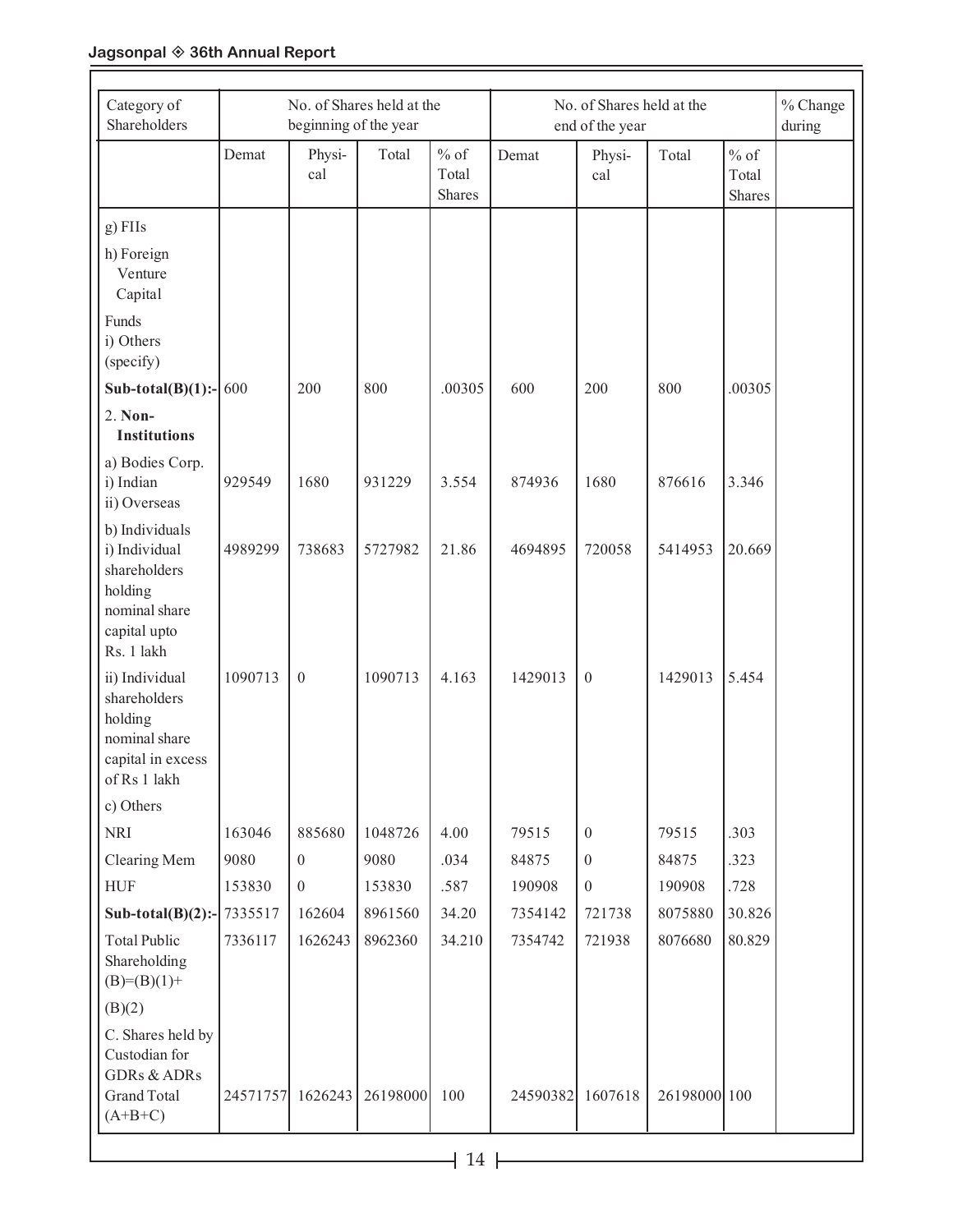|                 | (ii) Shareholding of Promoters |                  |                                             |                                                                         |                         |                                                    |                                                             |                                                       |  |
|-----------------|--------------------------------|------------------|---------------------------------------------|-------------------------------------------------------------------------|-------------------------|----------------------------------------------------|-------------------------------------------------------------|-------------------------------------------------------|--|
| SI.<br>No.      | Shareholder's Name             | Shareholding     |                                             | Shareholding at the beginning of the year                               |                         | Shareholding at the end of the year                |                                                             |                                                       |  |
|                 |                                | No. of<br>Shares | $%$ of<br>total shares<br>of the<br>company | $%$ of<br><b>Shares</b><br>Pledged/<br>encumbered<br>to total<br>shares | No. of<br><b>Shares</b> | $%$ of total<br><b>Shares</b><br>of the<br>company | %of Shares<br>Pledged /<br>encumbered<br>to total<br>shares | % change in<br>share<br>holding<br>during<br>the year |  |
| 1               | Rajpal Singh Kochhar           | 7641784          | 29.17                                       | Nil                                                                     | 8527464                 | 32.56                                              | Nil                                                         | 3.39                                                  |  |
| $\mathfrak{2}$  | Jagmohan Singh Kochhar         | 5970576          | 22.79                                       | Nil                                                                     |                         |                                                    | Nil                                                         | $-22.79$                                              |  |
| 3               | Mohinder Kaur Kochhar          | 660080           | 2.52                                        | Nil                                                                     | 660080                  | 2.52                                               | Nil                                                         |                                                       |  |
| $\overline{4}$  | Ishpinder Kaur Kochhar         | 152800           | 0.58                                        | Nil                                                                     | 152800                  | 0.58                                               | Nil                                                         | $\overline{\phantom{a}}$                              |  |
| 5               | Jasbir Kaur Kochhar            | 2345600          | 8.95                                        | Nil                                                                     | 8316176                 | 31.74                                              | Nil                                                         | 22.79                                                 |  |
| 6               | Inderpal Singh Kochhar         | 168000           | 0.64                                        | Nil                                                                     | 168000                  | 0.64                                               | Nil                                                         | $\overline{\phantom{a}}$                              |  |
| $7\phantom{.0}$ | Prithi Pal Singh Kochhar       | 296800           | 1.14                                        | Nil                                                                     | 296800                  | 1.13                                               | Nil                                                         | $\overline{\phantom{0}}$                              |  |
|                 | <b>Total</b>                   | 17235640         | 65.79                                       | Nil                                                                     | 18121320                | 69.17                                              | <b>Nil</b>                                                  |                                                       |  |

# (iii) *Change in Promoters' Shareholding (please specify, if there is no change)*

| Sl.<br>No. |                                                   | Shareholding at the<br>beginning of the year |                                        | <b>Cumulative Shareholding</b><br>during the year |                                          |
|------------|---------------------------------------------------|----------------------------------------------|----------------------------------------|---------------------------------------------------|------------------------------------------|
|            |                                                   | No. of<br><b>Shares</b>                      | % of total<br>Shares of the<br>company | No. of<br><b>Shares</b>                           | $%$ of total<br>Shares of the<br>company |
| 1.         | Mr. Rajpal Singh Kochhar                          |                                              |                                        |                                                   |                                          |
|            | At the beginning of the year                      | 7641784                                      | 29.17                                  | 7641784                                           | 29.17                                    |
|            | Transferred during the year<br>on 05.08.2015      | 885680                                       | 3.38                                   | 885680                                            | 3.38                                     |
|            | At the end of the year                            | 8527464                                      | 32.55                                  | 8527464                                           | 32.55                                    |
| 2.         | Mrs. Jasbir Kaut Kochhar                          |                                              |                                        |                                                   |                                          |
|            | At the beginning of the year                      | 2345600                                      | 8.95                                   | 234560                                            | 8.95                                     |
|            | Transmitted on death of husband<br>dt. 11.09.2014 | 5970576                                      | 22.79                                  | 5970576                                           | 22.79                                    |
|            | At the end of the year                            | 8316176                                      | 31.74                                  | 8316176                                           | 31.74                                    |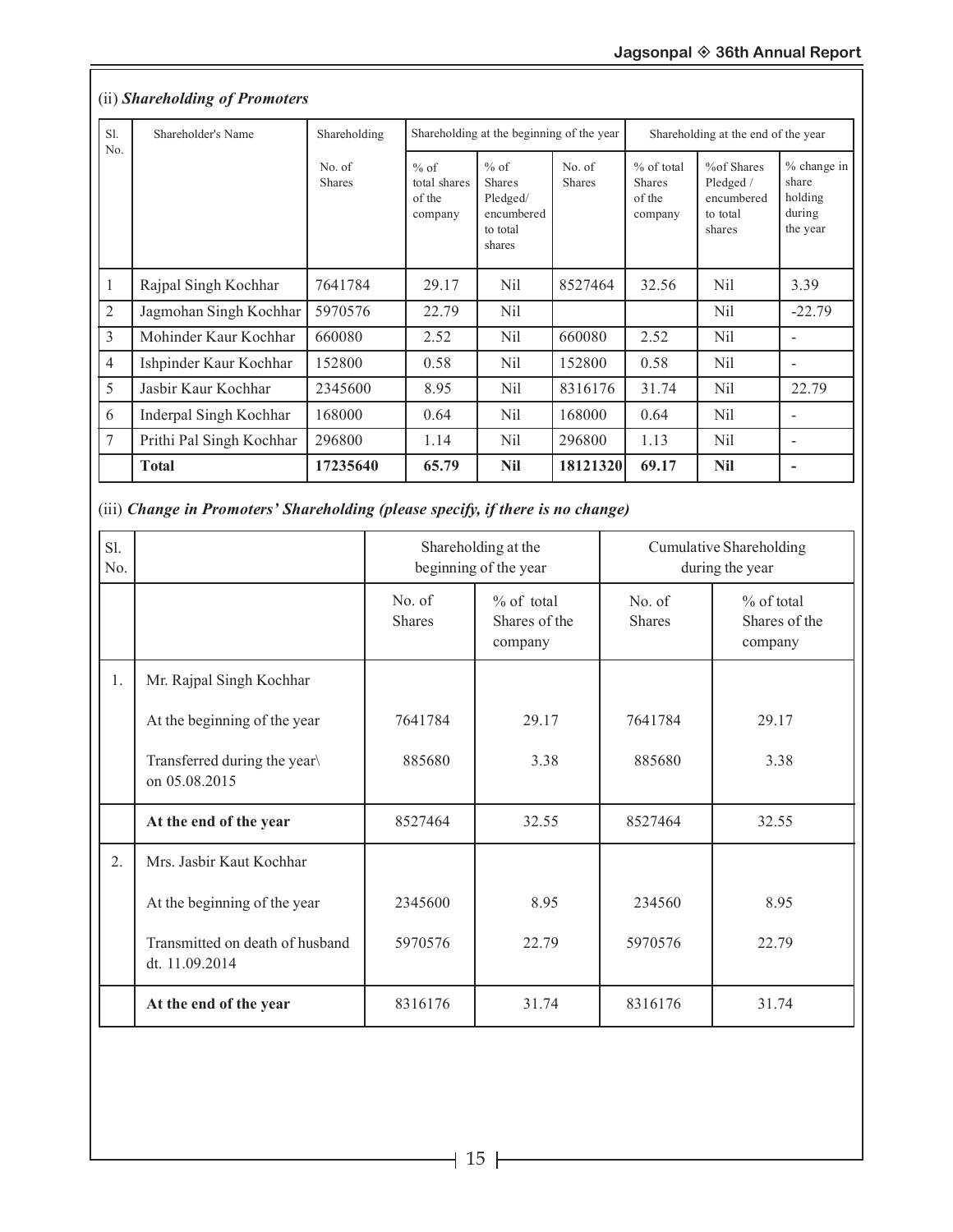| Sl.<br>No. |                                                                                                                                                                                    |                         | Shareholding at the<br>beginning of the year | <b>Cumulative Shareholding</b><br>during the year |                                          |
|------------|------------------------------------------------------------------------------------------------------------------------------------------------------------------------------------|-------------------------|----------------------------------------------|---------------------------------------------------|------------------------------------------|
|            | For Each of the<br>Directors and<br><b>KMP</b>                                                                                                                                     | No. of<br><b>Shares</b> | $%$ of total<br>Shares of the<br>company     | No. of<br><b>Shares</b>                           | $%$ of total<br>Shares of the<br>company |
|            | Sanjiv Kumar Dudeja CFO<br>At the beginning of the year                                                                                                                            | 370544                  | 1.4141                                       | 370544                                            | 1.414                                    |
|            | Date wise Increase /<br>Decrease in<br>Shareholding during the year<br>specifying the reasons for<br>increase/decrease (e.g.<br>allotment / transfer / bonus/<br>sweatequity etc): | Nil                     | Nil                                          | Nil                                               | Nil                                      |
|            | At the End of the year                                                                                                                                                             | 370544                  | 1.414                                        | 370544                                            | 1.414                                    |

# *(v) Shareholding of Directors and Key Managerial Personnel:*

#### **V. INDEBTEDNESS**

# **Indebtedness of the Company including interest outstanding/accrued but not due for payment**

|                                                             | Secured Loans<br>excluding Deposits<br>Rs. lacs | Unsecured<br>Loans | Deposits<br>Rs. Lacs | Total<br><b>Indebtedness</b><br>Rs. Lacs |
|-------------------------------------------------------------|-------------------------------------------------|--------------------|----------------------|------------------------------------------|
| Indebtedness at the beginning<br>of the financial year      |                                                 |                    |                      |                                          |
| i) Principal Amount                                         | 2574.37                                         |                    | 1021.37              | 3595.74                                  |
| ii) Interest due but not paid                               |                                                 |                    |                      |                                          |
| iii) Interest accrued but not due                           |                                                 |                    | 18.40                | 18.40                                    |
| Total (i+ii+iii)                                            | 2547.37                                         |                    | 1039.77              | 3614.14                                  |
| <b>Change in Indebtedness</b><br>during the financial year- |                                                 |                    |                      |                                          |
| Addition ·                                                  | 708.57                                          |                    |                      |                                          |
| Reduction                                                   | 708.57                                          |                    | 1039.77              |                                          |
| <b>Net Change</b>                                           |                                                 |                    |                      |                                          |
| Indebtedness at the end of the<br>financial year            |                                                 |                    |                      |                                          |
| i) Principal Amount                                         | 3282.94                                         | 648.10             |                      | 3931.04                                  |
| ii) Interest due but not paid                               |                                                 |                    |                      |                                          |
| iii) Interest accrued but not due                           |                                                 | 2.93               |                      | 2.93                                     |
| Total (i+ii+iii)                                            | 3282.94                                         | 651.03             |                      | 3933.97                                  |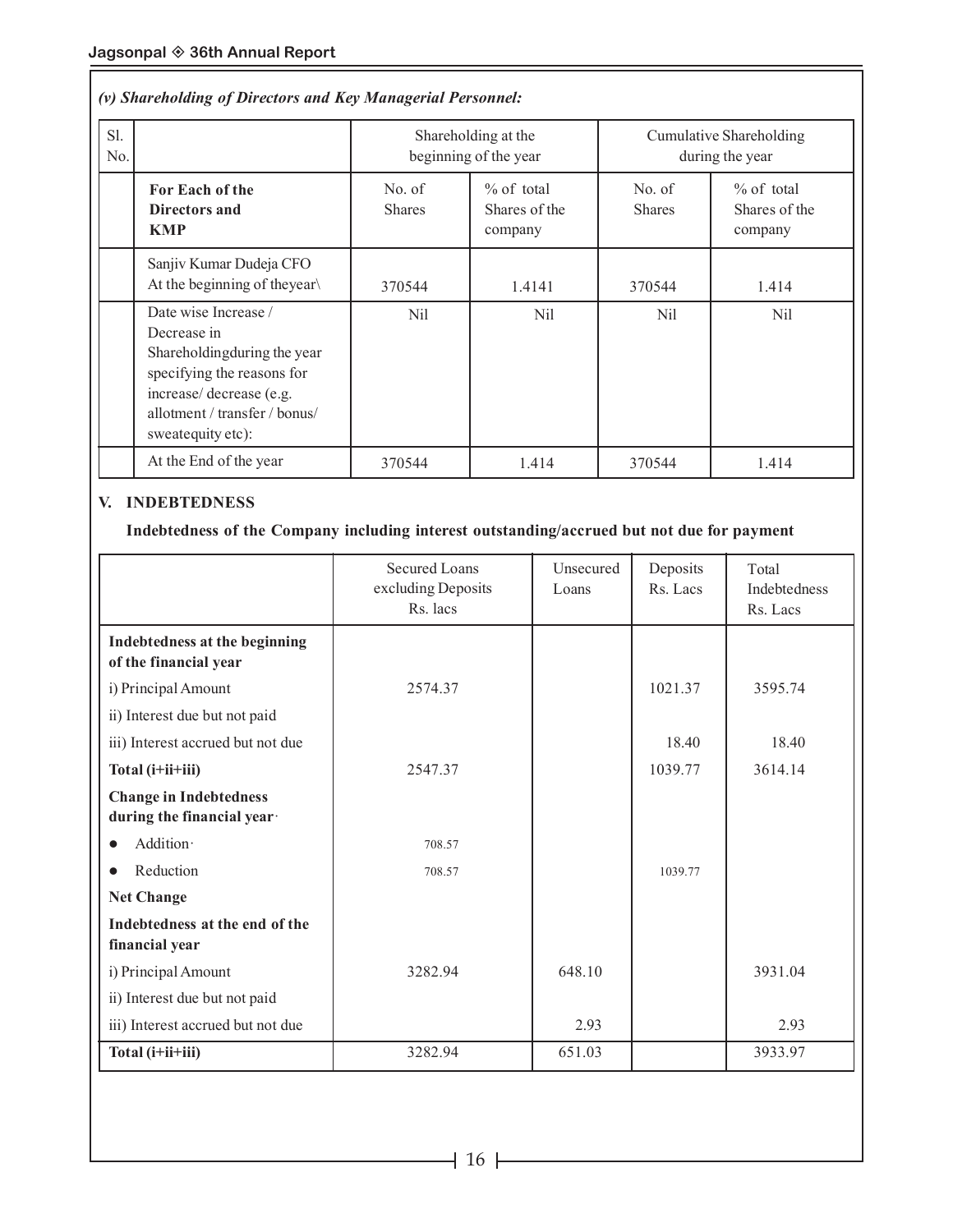# **VI. REMUNERATION OF DIRECTORS AND KEY MANAGERIAL PERSONNEL**

*A. Remuneration to Managing Director, Whole-time Directors and/or Manager:*

| Sl.<br>No.     | Particulars of Remuneration                                                                                                                                                                                                    |       | Name of MD/WTD/<br>Manager Rs. Lacs |  |  | Total<br>Amount |
|----------------|--------------------------------------------------------------------------------------------------------------------------------------------------------------------------------------------------------------------------------|-------|-------------------------------------|--|--|-----------------|
| 1              | Gross salary<br>(a) Salary as per provisions<br>contained in section $17(1)$<br>of the Income-tax Act,<br>1961<br>(b) Value of perquisites u/s<br>17(2) Income-tax Act,<br>1961<br>(c) Profits in lieu of salary under section | 76.88 |                                     |  |  | 76.88           |
|                | 17(3) Income- tax Act, 1961                                                                                                                                                                                                    |       |                                     |  |  |                 |
| $\overline{2}$ | <b>Stock Option</b>                                                                                                                                                                                                            |       |                                     |  |  |                 |
| 3              | Sweat Equity                                                                                                                                                                                                                   |       |                                     |  |  |                 |
| $\overline{4}$ | Commission<br>- as % of profit<br>- others, specify                                                                                                                                                                            |       |                                     |  |  |                 |
| 5              | Others, please specify                                                                                                                                                                                                         |       |                                     |  |  |                 |
|                | Total(A)                                                                                                                                                                                                                       | 76.88 |                                     |  |  | 76.88           |
|                | Ceiling as per the Act                                                                                                                                                                                                         |       |                                     |  |  | 84.00           |

# *B. Remuneration to other directors:*

| Sl.<br>No.     | Particulars of Remuneration                                                                                                                           |            | Name of Directors<br>Rs. Lacs |               |                |      |  |
|----------------|-------------------------------------------------------------------------------------------------------------------------------------------------------|------------|-------------------------------|---------------|----------------|------|--|
|                |                                                                                                                                                       | Govind Deo | <b>Bharat Sinh</b>            | Dr. I.S. Ghai | Dr. S.K. Goyal |      |  |
| $\overline{3}$ | <b>Independent Directors</b>                                                                                                                          |            |                               |               |                |      |  |
|                | Fee for attending board<br>$\bullet$<br>committee meetings                                                                                            | 0.20       | 0.20                          | 0.20          | 0.20           | 0.80 |  |
|                | Commission<br>$\bullet$<br>Others, please specify<br>$\bullet$                                                                                        | 0.42       | 0.42                          | 0.42          | 0.42           | 1.68 |  |
|                | Total(1)                                                                                                                                              | 0.62       | 0.62                          | 0.62          | 0.62           | 2.48 |  |
| $\overline{4}$ | Other Non-Executive Directors<br>Fee for attending board<br>$\bullet$<br>committee meetings<br>Commission<br>6<br>Others, please specify<br>$\bullet$ |            |                               |               |                |      |  |
|                | Total $(2)$                                                                                                                                           |            |                               |               |                |      |  |
|                | Total $(B)=(1+2)$                                                                                                                                     |            |                               |               |                |      |  |
|                | <b>Total Managerial</b><br>Remuneration                                                                                                               | 0.62       | 0.62                          | 0.62          | 0.62           | 2.48 |  |
|                | Overall Ceiling as per the Act                                                                                                                        |            |                               |               |                | 2.48 |  |
|                |                                                                                                                                                       |            | 17 <sup>1</sup>               |               |                |      |  |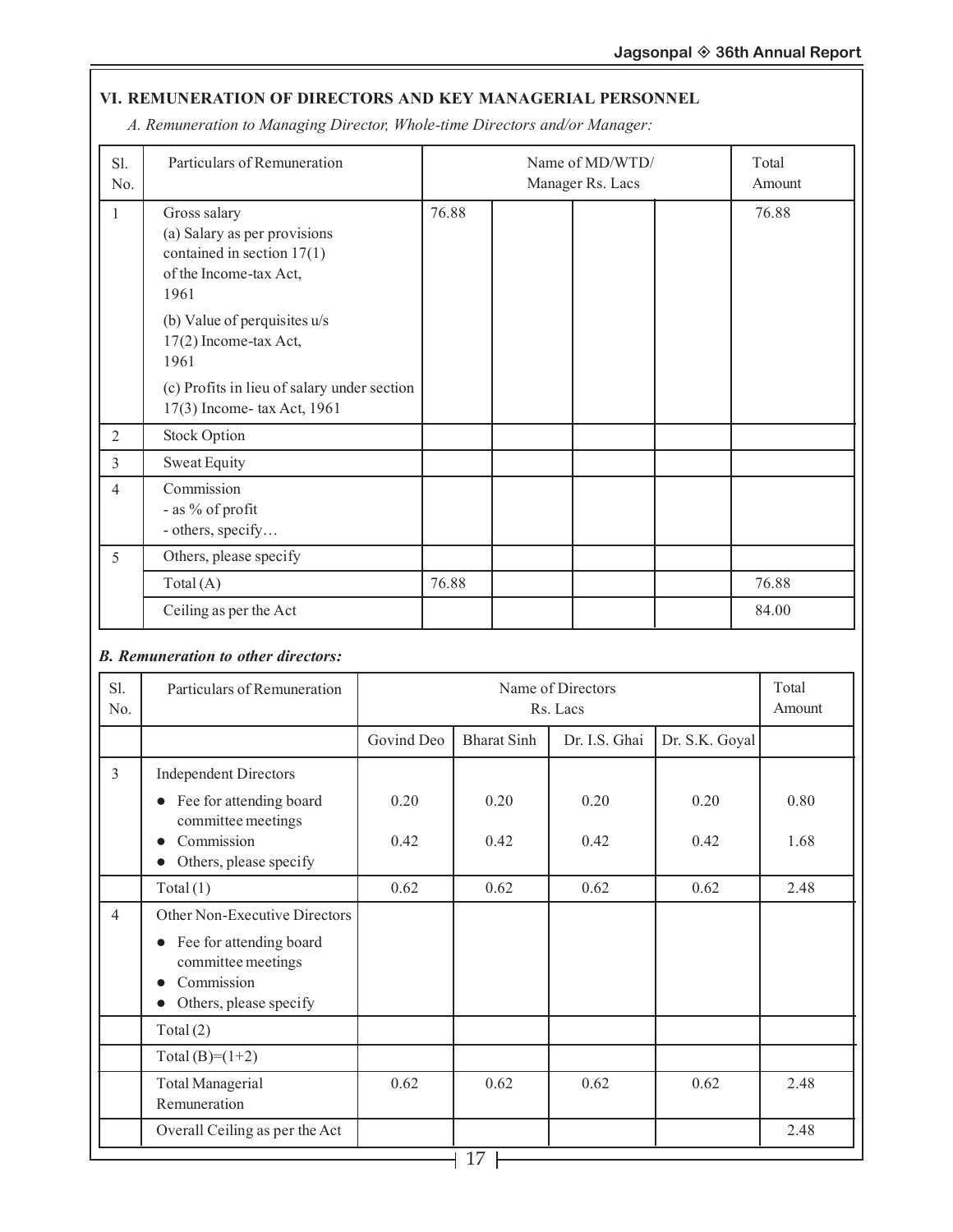|            | REMUNERATION TO KEY MANAGERIAL PERSONNEL OTHER THAN MD/MANAGER/WTD                          |            |                                      |            |                |  |  |  |
|------------|---------------------------------------------------------------------------------------------|------------|--------------------------------------|------------|----------------|--|--|--|
| S1.<br>No. | Particulars of Remuneration                                                                 |            | Key Managerial Personnel<br>Rs. Lacs |            |                |  |  |  |
|            |                                                                                             | <b>CEO</b> | Company<br>Secretary                 | <b>CFO</b> | Total          |  |  |  |
|            | Gross salary                                                                                |            | 5.12                                 | 50.08      | 55.20          |  |  |  |
|            | (a) Salary as per provisions contained<br>in section $17(1)$ of the Income-tax Act,<br>1961 |            |                                      |            |                |  |  |  |
|            | (b) Value of perquisites $u/s17(2)$<br>Income-taxAct, 1961                                  |            |                                      |            |                |  |  |  |
|            | (c) Profits in lieu of salary under<br>section17(3) Income-taxAct, 1961                     |            |                                      |            |                |  |  |  |
|            | <b>Stock Option</b>                                                                         | <b>Nil</b> | Nil                                  | <b>Nil</b> | Nil            |  |  |  |
|            | <b>Sweat Equity</b>                                                                         | <b>Nil</b> | Nil                                  | <b>Nil</b> | Nil            |  |  |  |
|            | Commission-                                                                                 |            |                                      |            |                |  |  |  |
|            | as % of profit-                                                                             | <b>Nil</b> | Nil                                  | <b>Nil</b> | N <sub>i</sub> |  |  |  |
|            | others, specify                                                                             |            |                                      |            |                |  |  |  |
|            | Others, please specify                                                                      | <b>Nil</b> | Nil                                  | Nil        | Nil            |  |  |  |
|            | Total                                                                                       |            | 5,12                                 | 50.08      | 55.20          |  |  |  |

# **VII. PENALTIES / PUNISHMENT/ COMPOUNDING OF OFFENCES:**

N.A.

| Type                                        | Section of the<br>Companies Act | <b>Brief</b><br>Description | Details of<br>Penalty/ | Authority<br>(IRD/NCLT) | Appeal<br>made |
|---------------------------------------------|---------------------------------|-----------------------------|------------------------|-------------------------|----------------|
| <b>Punishment/ Compounding fees imposed</b> |                                 |                             |                        |                         |                |
| / COURT]                                    |                                 |                             |                        |                         |                |
| if any (give Details)                       |                                 |                             |                        |                         |                |
| A. COMPANY                                  |                                 |                             |                        |                         |                |
| Penalty                                     |                                 |                             |                        |                         |                |
| Punishment                                  |                                 |                             |                        |                         |                |
| Compounding                                 |                                 |                             |                        |                         |                |
| <b>B. DIRECTORS</b>                         |                                 |                             | N.A.                   |                         |                |
| Penalty                                     |                                 |                             |                        |                         |                |
| Punishment                                  |                                 |                             |                        |                         |                |
| Compounding                                 |                                 |                             |                        | N.A.                    |                |
| C. OTHER OFFICERS IN DEFAULT                |                                 |                             |                        |                         |                |
| Penalty                                     |                                 |                             |                        |                         |                |
| Punishment                                  |                                 |                             |                        |                         |                |
| Compounding                                 |                                 |                             |                        |                         |                |
|                                             |                                 | 18                          |                        |                         |                |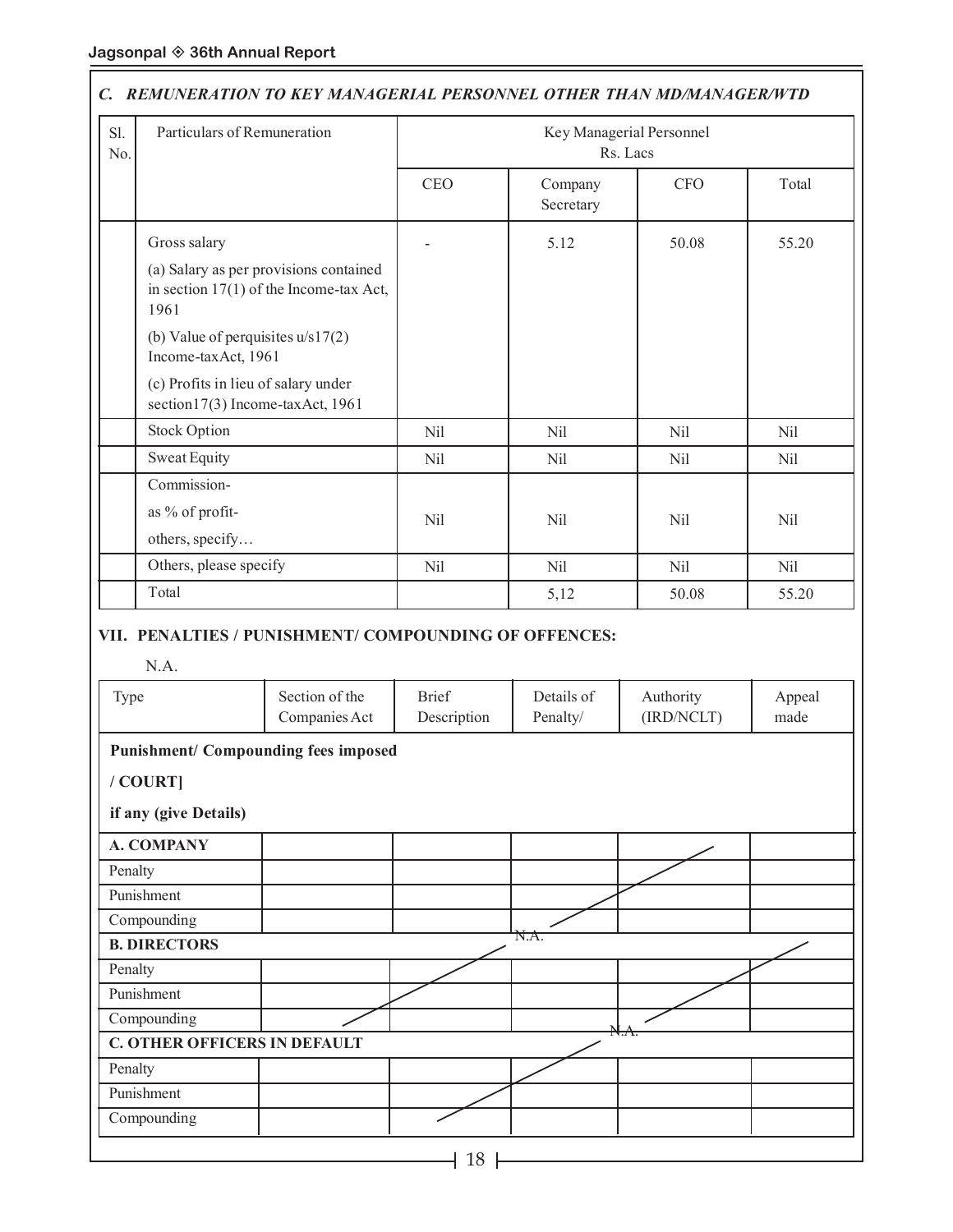|                                                                                                  | Category                                 |                                                               | Others              |            | Others                        |            |                |            |            |                         |            |            |            |            |            |            |            |            |            |            |            |            |            | Others            |                  |
|--------------------------------------------------------------------------------------------------|------------------------------------------|---------------------------------------------------------------|---------------------|------------|-------------------------------|------------|----------------|------------|------------|-------------------------|------------|------------|------------|------------|------------|------------|------------|------------|------------|------------|------------|------------|------------|-------------------|------------------|
|                                                                                                  | Commulative<br>Shareholding              | % of total<br>Shares of<br>Company<br>the                     |                     |            |                               | 0.34415    | 0.34300        | 0.32773    | 0.26942    | 0.32667                 | 0.33035    | 0.27340    | 0.29248    | 0.29172    | 0.30207    | 0.27477    | 0.27044    | 0.25136    | 0.26281    | 0.28571    | 0.29929    | 0.28833    |            |                   |                  |
|                                                                                                  | during                                   | <b>Shares</b>                                                 |                     |            |                               | 90161      | 89861          | 85861      | 70583      | 85583                   | 86547      | 71626      | 76626      | 76426      | 79137      | 71976      | 70852      | 65852      | 68852      | 74852      | 78408      | 75539      |            |                   |                  |
|                                                                                                  | Reason                                   |                                                               |                     |            |                               | Transfer   | Transfer       | Transfer   | Transfer   | Transfer                | Transfer   | Transfer   | Transfer   | Transfer   | Transfer   | Transfer   | Transfer   | Transfer   | Transfer   | Transfer   | Transfer   | Transfer   |            |                   |                  |
|                                                                                                  | Increase/<br>Decrease<br>$\Xi$           | Shareholding                                                  |                     | Ē          |                               | $-1000$    | $-300$         | $-4000$    | $-15278$   | $+15000$                | $+964$     | $-14921$   | $+5000$    | $-200$     | $+2711$    | $-7151$    | $-1134$    | $-5000$    | $+2000$    | $+6000$    | $+3556$    | $-3069$    |            |                   | $\overline{\Xi}$ |
| $4 \& 31.03.2015$ and their transactions between 01.04.2014 to 31.03.2015 (Other than Promotors) | Date                                     |                                                               | 01.04.2014          | 31.03.2015 | 01.04.2014                    | 25.04.2014 | 23.05.2014     | 11.07.2014 | 01.08.2014 | $\overline{12.09.2014}$ | 07.11.2014 | 21.11.2014 | 28.11.2014 | 05.12.2014 | 12.12.2014 | 19.12.2014 | 31.12.2014 | 13.02.2015 | 20.02.2015 | 27.02.2015 | 13.03.2015 | 20.03.2015 | 31.03.2015 | 01.04.2014        | 31.03.2015       |
| $\overline{\text{ISIN}}: \overline{\text{IN}} \overline{\text{B048BO1011}}$                      | total shares<br>% of the<br>Shareholding | Company<br>of the                                             | 1.41439             | 1.41439    | 0.34796                       |            |                |            |            |                         |            |            |            |            |            |            |            |            |            |            |            |            | 0.28833    | 0.29652           | 0.29652          |
| MGT-9JAGSONPAL PHARMACEUTICALS LIMITED                                                           | No of shares<br>at the                   | (31.03.2015)<br>(01.04.14)<br>Beginning<br>end of the<br>year | 370544              | 370544     | 91161                         |            |                |            |            |                         |            |            |            |            |            |            |            |            |            |            |            |            | 75539      | 77684             | 77684            |
| Details of Top 10 Shareholders as on 31.03.20                                                    | Name                                     |                                                               | SANJIV KUMAR DUDEJA |            | TARANKUMAR SHAH<br>RAJESHWARI |            |                |            |            |                         |            |            |            |            |            |            |            |            |            |            |            |            |            | SNEHLATA SINGHI   |                  |
|                                                                                                  | Folio No.                                |                                                               | IN300142/10069472   |            | IN302814/10933928             |            |                |            |            |                         |            |            |            |            |            |            |            |            |            |            |            |            |            | 12064700/00004383 |                  |
|                                                                                                  | S.No.                                    |                                                               | $\overline{\circ}$  |            | $\rm \Xi$                     |            | 1 <sub>q</sub> |            |            |                         |            |            |            |            |            |            |            |            |            |            |            |            |            | $\mathfrak{S}$    |                  |

#### **Jagsonpal 36th Annual Report**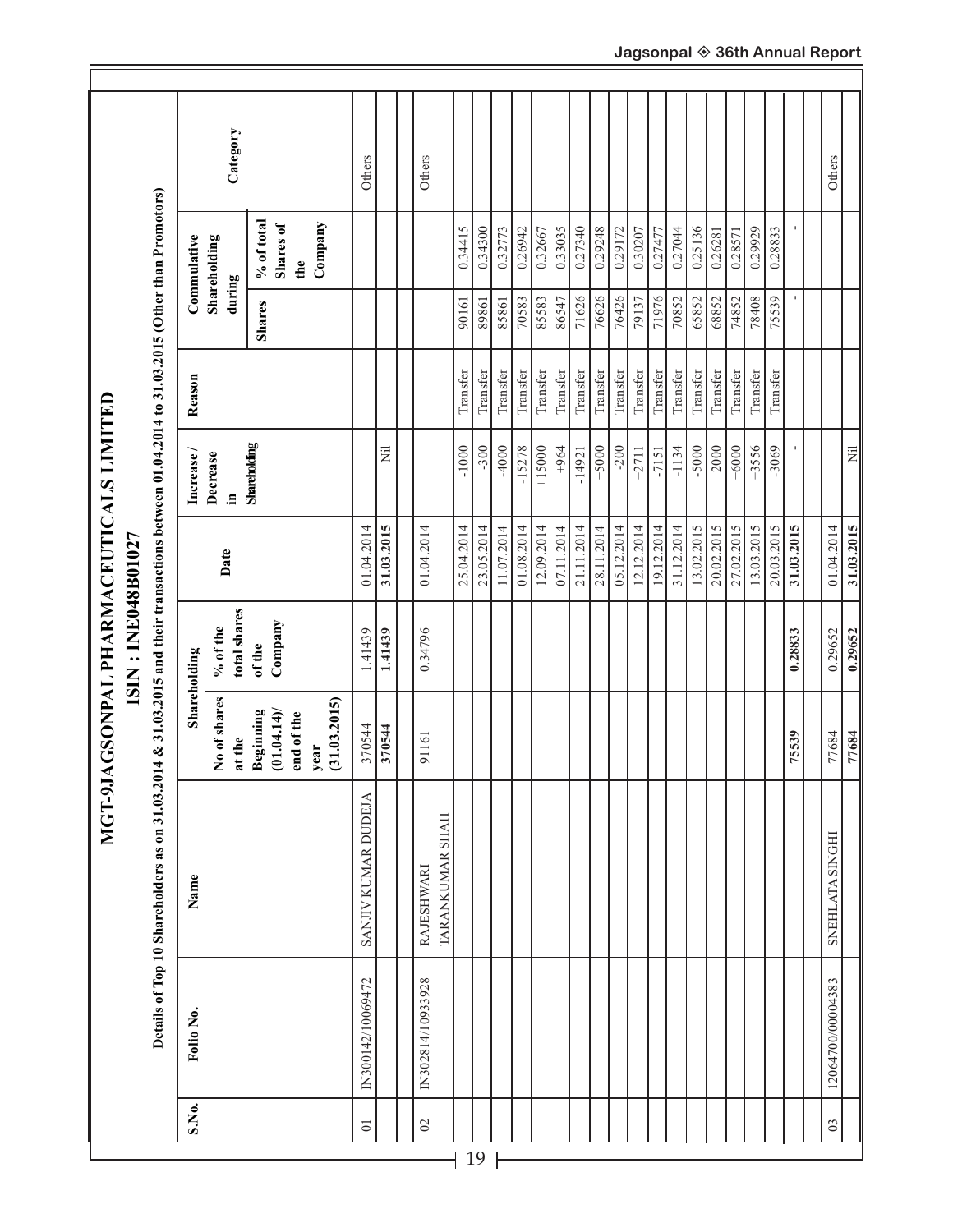|              | Category                 |                                                               | Others              |            |            |            |            |            |            |            |            |             |            |            |            |            |            |            |            |            |            |            |            |            |            |            |            |            |            |            |            |
|--------------|--------------------------|---------------------------------------------------------------|---------------------|------------|------------|------------|------------|------------|------------|------------|------------|-------------|------------|------------|------------|------------|------------|------------|------------|------------|------------|------------|------------|------------|------------|------------|------------|------------|------------|------------|------------|
| Commulative  | Shareholding             | % of total<br>Shares of<br>Company<br>the                     |                     | 0.29261    | 0.30540    | 0.38184    | 0.41918    | 0.45353    | 0.52796    | 0.53655    | 0.56782    | 0.59217     | 0.58630    | 0.59852    | 0.60872    | 0.63689    | 0.63937    | 0.63899    | 0.59613    | 0.56750    | 0.55964    | 0.51203    | 0.48343    | 0.42185    | 0.36765    | 0.36383    | 0.30382    | 0.24932    | 0.18053    | 0.01748    |            |
|              | during                   | <b>Shares</b>                                                 |                     | 76659      | 800009     | 100037     | 109817     | 118817     | 138317     | 140567     | 148758     | 155139      | 153601     | 156801     | 159474     | 166854     | 167504     | 167404     | 156175     | 148675     | 146615     | 134143     | 126649     | 110518     | 96318      | 95318      | 79595      | 65319      | 47296      | 4581       |            |
| Reason       |                          |                                                               |                     | Transfer   | Transfer   | Transfer   | Transfer   | Transfer   | Transfer   | Transfer   | Transfer   | Transfer    | Transfer   | Transfer   | Transfer   | Transfer   | Transfer   | Transfer   | Transfer   | Transfer   | Transfer   | Transfer   | Transfer   | Transfer   | Transfer   | Transfer   | Transfer   | Transfer   | Transfer   | Transfer   |            |
| Increase/    | Decrease<br>$\Xi$        | Shareholding                                                  |                     | $+5000$    | $+3350$    | $+20028$   | $-9780$    | $-9000+$   | $+19500$   | $+2250$    | $+8191$    | $+6381$     | $-1538$    | $+3200$    | $+2673$    | $+7380$    | $+650$     | $-100$     | $-11229$   | $-7500$    | $-2060$    | $-12472$   | $-7494$    | $-16131$   | $-14200$   | $-1000$    | $-15723$   | $-14276$   | $-18023$   | $-42715$   |            |
|              | Date                     |                                                               | 01.04.2014          | 11.04.2014 | 25.04.2014 | 23.05.2014 | 30.05.2014 | 06.06.2014 | 20.06.2014 | 04.07.2014 | 11.07.2014 | 18.07.2014  | 01.08.2014 | 08.08.2014 | 14.08.2014 | 22.08.2014 | 12.09.2014 | 03.09.2014 | 05.12.2014 | 12.12.2014 | 19.12.2014 | 31.12.2014 | 02.01.2015 | 23.01.2015 | 30.01.2015 | 06.02.2015 | 13.02.2015 | 20.02.2015 | 13.03.2015 | 20.03.2015 | 31.03.2015 |
|              | total shares<br>% of the | Company<br>of the                                             | 0.27352             |            |            |            |            |            |            |            |            |             |            |            |            |            |            |            |            |            |            |            |            |            |            |            |            |            |            |            | 0.01748    |
| Shareholding | No of shares<br>at the   | (31.03.2015)<br>(01.04.14)<br>Beginning<br>end of the<br>year | 71659               |            |            |            |            |            |            |            |            |             |            |            |            |            |            |            |            |            |            |            |            |            |            |            |            |            |            |            | 4581       |
| Name         |                          |                                                               | ANIL BANSILAL LODHA |            |            |            |            |            |            |            |            |             |            |            |            |            |            |            |            |            |            |            |            |            |            |            |            |            |            |            |            |
| Folio No.    |                          |                                                               | 12017502/00016078   |            |            |            |            |            |            |            |            |             |            |            |            |            |            |            |            |            |            |            |            |            |            |            |            |            |            |            |            |
| S.No.        |                          |                                                               | $\overline{0}$      |            |            |            |            |            |            |            |            | $\sqrt{20}$ |            |            |            |            |            |            |            |            |            |            |            |            |            |            |            |            |            |            |            |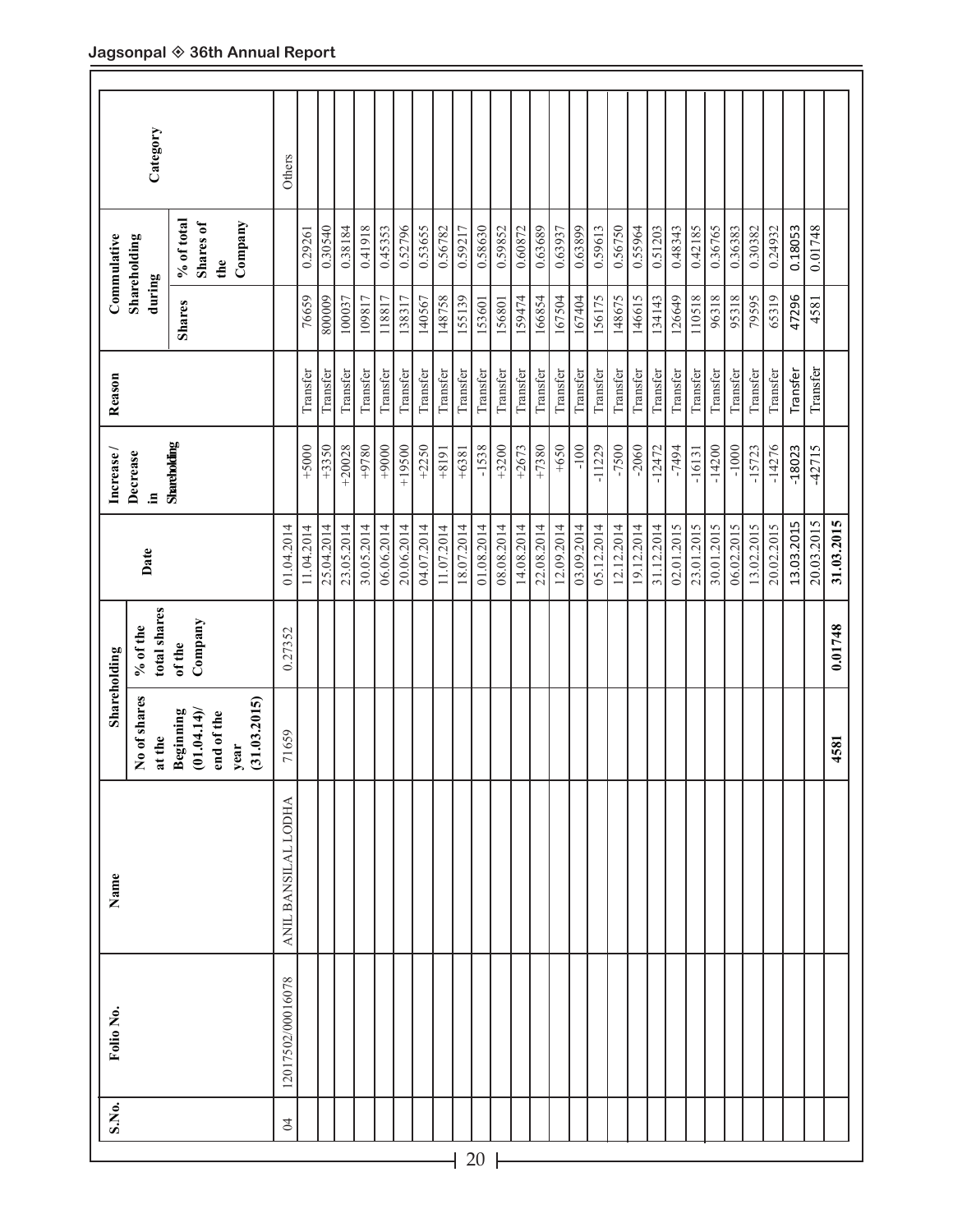| Category<br>Others<br>Others<br>Others<br>Other<br>$\%$ of total<br>Shares of<br>Company<br>$\mathbf{I}$<br>0.21910<br>J.<br>0.01748<br>0.20535<br>0.14333<br>0.03239<br>0.02538<br>0.18053<br>0.20574<br>0.22482<br>0.02633<br>0.16413<br>0.16234<br>Shareholding<br>the<br>during<br>47296<br>$\mathbf{I}$<br>$\blacksquare$<br>57400<br>37550<br>8486<br>6900<br>6650<br>53800<br>53900<br>58900<br>43000<br>42532<br>4581<br><b>Shares</b><br>Transfer<br>Transfer<br>Transfer<br>Transfer<br>Transfer<br>Transfer<br>Transfer<br>Transfer<br>Transfer<br>Transfer<br>Transfer<br>Transfer<br>Transfer<br><b>Shareholding</b><br>$-13450$<br>$+250$<br>$-42715$<br>$+2800$<br>$-5000 +$<br>$-1500$<br>$-6650$<br>$-18023$<br>$+100$<br>$-1586$<br>$-7000$<br>$-52723$<br>$-250$<br>$-29064$<br>Ξ.<br>01.04.2014<br>20.03.2015<br>31.03.2015<br>13.03.2014<br>31.03.2015<br>01.04.2014<br>12.12.2014<br>19.12.2014<br>16.01.2014<br>31.03.2014<br>31.12.2014<br>28.11.2014<br>31.03.2015<br>13.03.2015<br>20.03.2015<br>31.03.2015<br>01.04.2014<br>01.08.2014<br>01.04.2014<br>18.04.2014<br>05.12.2014<br>25.04.2014<br>02.05.2014<br>Date<br>total shares<br>Company<br>% of the<br>0.16139<br>0.16234<br>0.19085<br>0.16413<br>0.01748<br>0.19467<br>0.20124<br>of the<br>$\mathbf{I}$<br>No of shares<br>(31.03.2015)<br>(01.04.14)<br>Beginning<br>end of the<br>42532<br>50000<br>43000<br>42282<br>51000<br>52723<br>at the<br>4581<br>year<br>$\blacksquare$<br><b>SAIFUDDIN FAKHRUDDIN</b><br>SHANTABEN RAMBHAI<br><b>GAURAV AGRAWAL</b><br><b>ARVIND KUMAR</b><br><b>MIYAJIWALA</b><br><b>PATEL</b><br>IN301276/30218829<br>IN302700/20241538<br>IN302201/10320466<br>IN301565/10047540 | S.No.  | Folio No. | Name | J. | Shareholding | Increase/ | <b>Reason</b> | Commulative |  |
|-------------------------------------------------------------------------------------------------------------------------------------------------------------------------------------------------------------------------------------------------------------------------------------------------------------------------------------------------------------------------------------------------------------------------------------------------------------------------------------------------------------------------------------------------------------------------------------------------------------------------------------------------------------------------------------------------------------------------------------------------------------------------------------------------------------------------------------------------------------------------------------------------------------------------------------------------------------------------------------------------------------------------------------------------------------------------------------------------------------------------------------------------------------------------------------------------------------------------------------------------------------------------------------------------------------------------------------------------------------------------------------------------------------------------------------------------------------------------------------------------------------------------------------------------------------------------------------------------------------------------------------------------------------------------------------------------------|--------|-----------|------|----|--------------|-----------|---------------|-------------|--|
|                                                                                                                                                                                                                                                                                                                                                                                                                                                                                                                                                                                                                                                                                                                                                                                                                                                                                                                                                                                                                                                                                                                                                                                                                                                                                                                                                                                                                                                                                                                                                                                                                                                                                                       |        |           |      |    |              | Decrease  |               |             |  |
|                                                                                                                                                                                                                                                                                                                                                                                                                                                                                                                                                                                                                                                                                                                                                                                                                                                                                                                                                                                                                                                                                                                                                                                                                                                                                                                                                                                                                                                                                                                                                                                                                                                                                                       |        |           |      |    |              |           |               |             |  |
|                                                                                                                                                                                                                                                                                                                                                                                                                                                                                                                                                                                                                                                                                                                                                                                                                                                                                                                                                                                                                                                                                                                                                                                                                                                                                                                                                                                                                                                                                                                                                                                                                                                                                                       |        |           |      |    |              |           |               |             |  |
|                                                                                                                                                                                                                                                                                                                                                                                                                                                                                                                                                                                                                                                                                                                                                                                                                                                                                                                                                                                                                                                                                                                                                                                                                                                                                                                                                                                                                                                                                                                                                                                                                                                                                                       |        |           |      |    |              |           |               |             |  |
| $\delta$<br>$96\,$<br>$\overline{0}$                                                                                                                                                                                                                                                                                                                                                                                                                                                                                                                                                                                                                                                                                                                                                                                                                                                                                                                                                                                                                                                                                                                                                                                                                                                                                                                                                                                                                                                                                                                                                                                                                                                                  |        |           |      |    |              |           |               |             |  |
|                                                                                                                                                                                                                                                                                                                                                                                                                                                                                                                                                                                                                                                                                                                                                                                                                                                                                                                                                                                                                                                                                                                                                                                                                                                                                                                                                                                                                                                                                                                                                                                                                                                                                                       |        |           |      |    |              |           |               |             |  |
|                                                                                                                                                                                                                                                                                                                                                                                                                                                                                                                                                                                                                                                                                                                                                                                                                                                                                                                                                                                                                                                                                                                                                                                                                                                                                                                                                                                                                                                                                                                                                                                                                                                                                                       |        |           |      |    |              |           |               |             |  |
|                                                                                                                                                                                                                                                                                                                                                                                                                                                                                                                                                                                                                                                                                                                                                                                                                                                                                                                                                                                                                                                                                                                                                                                                                                                                                                                                                                                                                                                                                                                                                                                                                                                                                                       |        |           |      |    |              |           |               |             |  |
|                                                                                                                                                                                                                                                                                                                                                                                                                                                                                                                                                                                                                                                                                                                                                                                                                                                                                                                                                                                                                                                                                                                                                                                                                                                                                                                                                                                                                                                                                                                                                                                                                                                                                                       |        |           |      |    |              |           |               |             |  |
|                                                                                                                                                                                                                                                                                                                                                                                                                                                                                                                                                                                                                                                                                                                                                                                                                                                                                                                                                                                                                                                                                                                                                                                                                                                                                                                                                                                                                                                                                                                                                                                                                                                                                                       |        |           |      |    |              |           |               |             |  |
|                                                                                                                                                                                                                                                                                                                                                                                                                                                                                                                                                                                                                                                                                                                                                                                                                                                                                                                                                                                                                                                                                                                                                                                                                                                                                                                                                                                                                                                                                                                                                                                                                                                                                                       |        |           |      |    |              |           |               |             |  |
|                                                                                                                                                                                                                                                                                                                                                                                                                                                                                                                                                                                                                                                                                                                                                                                                                                                                                                                                                                                                                                                                                                                                                                                                                                                                                                                                                                                                                                                                                                                                                                                                                                                                                                       |        |           |      |    |              |           |               |             |  |
|                                                                                                                                                                                                                                                                                                                                                                                                                                                                                                                                                                                                                                                                                                                                                                                                                                                                                                                                                                                                                                                                                                                                                                                                                                                                                                                                                                                                                                                                                                                                                                                                                                                                                                       |        |           |      |    |              |           |               |             |  |
|                                                                                                                                                                                                                                                                                                                                                                                                                                                                                                                                                                                                                                                                                                                                                                                                                                                                                                                                                                                                                                                                                                                                                                                                                                                                                                                                                                                                                                                                                                                                                                                                                                                                                                       |        |           |      |    |              |           |               |             |  |
|                                                                                                                                                                                                                                                                                                                                                                                                                                                                                                                                                                                                                                                                                                                                                                                                                                                                                                                                                                                                                                                                                                                                                                                                                                                                                                                                                                                                                                                                                                                                                                                                                                                                                                       |        |           |      |    |              |           |               |             |  |
|                                                                                                                                                                                                                                                                                                                                                                                                                                                                                                                                                                                                                                                                                                                                                                                                                                                                                                                                                                                                                                                                                                                                                                                                                                                                                                                                                                                                                                                                                                                                                                                                                                                                                                       |        |           |      |    |              |           |               |             |  |
|                                                                                                                                                                                                                                                                                                                                                                                                                                                                                                                                                                                                                                                                                                                                                                                                                                                                                                                                                                                                                                                                                                                                                                                                                                                                                                                                                                                                                                                                                                                                                                                                                                                                                                       |        |           |      |    |              |           |               |             |  |
|                                                                                                                                                                                                                                                                                                                                                                                                                                                                                                                                                                                                                                                                                                                                                                                                                                                                                                                                                                                                                                                                                                                                                                                                                                                                                                                                                                                                                                                                                                                                                                                                                                                                                                       |        |           |      |    |              |           |               |             |  |
|                                                                                                                                                                                                                                                                                                                                                                                                                                                                                                                                                                                                                                                                                                                                                                                                                                                                                                                                                                                                                                                                                                                                                                                                                                                                                                                                                                                                                                                                                                                                                                                                                                                                                                       |        |           |      |    |              |           |               |             |  |
|                                                                                                                                                                                                                                                                                                                                                                                                                                                                                                                                                                                                                                                                                                                                                                                                                                                                                                                                                                                                                                                                                                                                                                                                                                                                                                                                                                                                                                                                                                                                                                                                                                                                                                       |        |           |      |    |              |           |               |             |  |
|                                                                                                                                                                                                                                                                                                                                                                                                                                                                                                                                                                                                                                                                                                                                                                                                                                                                                                                                                                                                                                                                                                                                                                                                                                                                                                                                                                                                                                                                                                                                                                                                                                                                                                       |        |           |      |    |              |           |               |             |  |
|                                                                                                                                                                                                                                                                                                                                                                                                                                                                                                                                                                                                                                                                                                                                                                                                                                                                                                                                                                                                                                                                                                                                                                                                                                                                                                                                                                                                                                                                                                                                                                                                                                                                                                       |        |           |      |    |              |           |               |             |  |
|                                                                                                                                                                                                                                                                                                                                                                                                                                                                                                                                                                                                                                                                                                                                                                                                                                                                                                                                                                                                                                                                                                                                                                                                                                                                                                                                                                                                                                                                                                                                                                                                                                                                                                       |        |           |      |    |              |           |               |             |  |
|                                                                                                                                                                                                                                                                                                                                                                                                                                                                                                                                                                                                                                                                                                                                                                                                                                                                                                                                                                                                                                                                                                                                                                                                                                                                                                                                                                                                                                                                                                                                                                                                                                                                                                       |        |           |      |    |              |           |               |             |  |
|                                                                                                                                                                                                                                                                                                                                                                                                                                                                                                                                                                                                                                                                                                                                                                                                                                                                                                                                                                                                                                                                                                                                                                                                                                                                                                                                                                                                                                                                                                                                                                                                                                                                                                       |        |           |      |    |              |           |               |             |  |
|                                                                                                                                                                                                                                                                                                                                                                                                                                                                                                                                                                                                                                                                                                                                                                                                                                                                                                                                                                                                                                                                                                                                                                                                                                                                                                                                                                                                                                                                                                                                                                                                                                                                                                       |        |           |      |    |              |           |               |             |  |
|                                                                                                                                                                                                                                                                                                                                                                                                                                                                                                                                                                                                                                                                                                                                                                                                                                                                                                                                                                                                                                                                                                                                                                                                                                                                                                                                                                                                                                                                                                                                                                                                                                                                                                       |        |           |      |    |              |           |               |             |  |
|                                                                                                                                                                                                                                                                                                                                                                                                                                                                                                                                                                                                                                                                                                                                                                                                                                                                                                                                                                                                                                                                                                                                                                                                                                                                                                                                                                                                                                                                                                                                                                                                                                                                                                       | $08\,$ |           |      |    |              |           |               |             |  |
|                                                                                                                                                                                                                                                                                                                                                                                                                                                                                                                                                                                                                                                                                                                                                                                                                                                                                                                                                                                                                                                                                                                                                                                                                                                                                                                                                                                                                                                                                                                                                                                                                                                                                                       |        |           |      |    |              |           |               |             |  |
|                                                                                                                                                                                                                                                                                                                                                                                                                                                                                                                                                                                                                                                                                                                                                                                                                                                                                                                                                                                                                                                                                                                                                                                                                                                                                                                                                                                                                                                                                                                                                                                                                                                                                                       |        |           |      |    |              |           |               |             |  |

Ē

#### **Jagsonpal 36th Annual Report**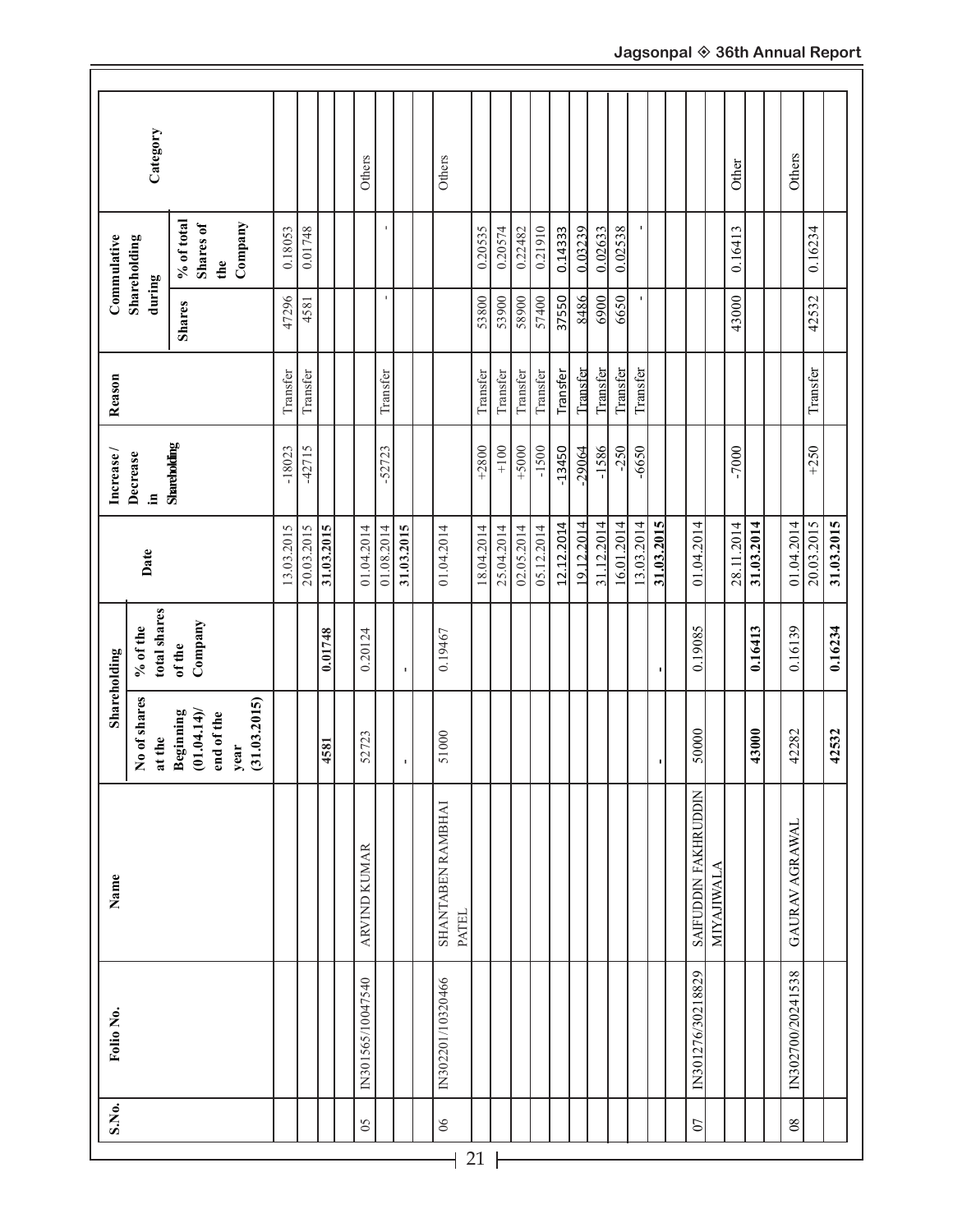|              |                          |                                                                      | Others            |                 |                    |            |            |              |              | Others              |            |            |            |            |            |            |                          |                   |                |                   |                    |                      |                |  |
|--------------|--------------------------|----------------------------------------------------------------------|-------------------|-----------------|--------------------|------------|------------|--------------|--------------|---------------------|------------|------------|------------|------------|------------|------------|--------------------------|-------------------|----------------|-------------------|--------------------|----------------------|----------------|--|
|              | Category                 |                                                                      |                   |                 |                    |            |            |              |              |                     |            |            |            |            |            |            | Others                   | Others            |                |                   |                    |                      |                |  |
| Commulative  | Shareholding             | % of total<br>Shares of<br>Company<br>the                            |                   |                 |                    | 0.14061    | 0.08183    |              |              |                     | 0.21737    | 0.22567    | 882670     | 0.32557    | 0.50214    |            |                          |                   |                |                   |                    |                      |                |  |
|              | during                   | <b>Shares</b>                                                        |                   |                 |                    | 36839      | 21439      | $\mathbf{I}$ |              |                     | 56948      | 59123      | 78039      | 85294      | 131553     |            |                          |                   |                |                   |                    |                      |                |  |
| Reason       |                          |                                                                      |                   |                 |                    | Transfer   | Transfer   | Transfer     |              |                     | Transfer   | Transfer   | Transfer   | Transfer   | Transfer   |            |                          |                   |                |                   |                    |                      |                |  |
| Increase/    | Decrease<br>$\Xi$        | Shareholding                                                         |                   | Ξ               |                    | $-2848$    | $-15400$   | $-21439$     |              |                     | $+17943$   | $+2175$    | $+18916$   | $+7255$    | $+46259$   |            |                          |                   | $\overline{z}$ |                   | Ē                  |                      | $\overline{z}$ |  |
|              | Date                     |                                                                      | 01.04.2014        | 31.03.2014      | 01.04.2014         | 16.05.2014 | 23.05.2014 | 12.12.2014   | 31.03.2015   | 16.05.2014          | 30.06.2014 | 04.07.2014 | 11.07.2014 | 18.07.2014 | 01.08.2014 | 31.03.2015 | 01.08.2014<br>31.03.2015 | 08.08.2014        | 31.03.2015     | 14.08.2014        | 31.03.2015         | 21.11.2014           | 31.03.2015     |  |
|              | total shares<br>% of the | Company<br>of the                                                    | 0.15268           | 0.15268         | 0.15148            |            |            |              | $\mathbf{I}$ | 0.14888             |            |            |            |            |            | 0.50214    | 0.14546<br>0.14546       | 0.76341           | 0.76341        | 0.38439           | 0.38439            | $\frac{0.25192}{2}$  | 0.25192        |  |
| Shareholding | No of shares<br>at the   | (31.03.2015)<br>(01.04.14)<br><b>Beginning</b><br>end of the<br>year | 40000             | 40000           | 39687              |            |            |              | $\mathbf I$  | 39005               |            |            |            |            |            | 131553     | 38108<br>38108           | 200000            | 200000         | 100703            | $\frac{100703}{2}$ | 66000                | 66000          |  |
| Name         |                          |                                                                      | PATEL JASHVANTLAL | <b>INHADIOS</b> | M. P. PURSHOTHAMAN |            |            |              |              | NIRMAL KUMAR GANWAL |            |            |            |            |            |            | RENU DEVI HISARIA        | LINCOLN P COELHO  |                | LINCOLN P COELHO  |                    | RASHMIKANT DHIRAJLAL | <b>IHSOC</b>   |  |
| Folio No.    |                          |                                                                      | IN300343/10005483 |                 | IN301774/13902175  |            |            |              |              | IN302902/40630802   |            |            |            |            |            |            | IN300999/10004838        | IN300142/10033480 |                | IN302269/11122741 |                    | IN302814/10933928    |                |  |
| S.No.        |                          |                                                                      | $^{09}$           |                 | $\overline{10}$    |            |            |              |              | $\Box$              | 22         |            |            |            |            |            | 12                       | 13                |                | $\overline{4}$    |                    | $\tilde{5}1$         |                |  |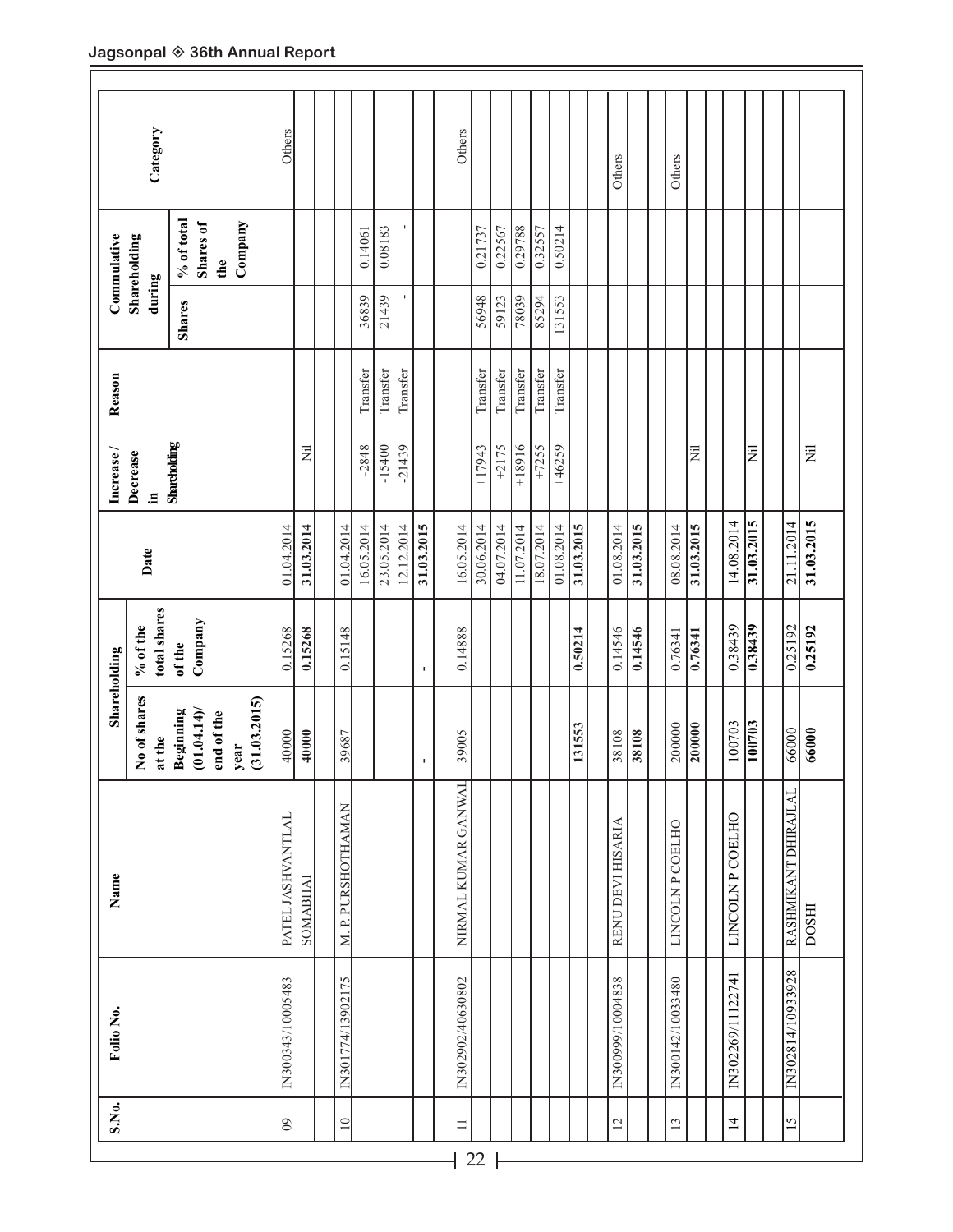|              | Category                 |                                                               | Others                            |            |            |            |            |
|--------------|--------------------------|---------------------------------------------------------------|-----------------------------------|------------|------------|------------|------------|
| Commulative  | Shareholding             | $\frac{9}{6}$ of total<br>Company<br>Shares of<br>the         |                                   | 0.17558    | 0.18322    | 0.19085    |            |
|              | during                   | <b>Shares</b>                                                 |                                   | 46000      | 48000      | 50000      |            |
| Reason       |                          |                                                               |                                   | Transfer   | Transfer   | Transfer   |            |
| Increase/    | Decrease<br>E.           | Shareholding                                                  |                                   | $+1000$    | $+2000$    | $+2000$    |            |
|              | Date                     |                                                               | 12.12.2014                        | 23.01.2015 | 06.02.2015 | 20.03.2015 | 31.03.2015 |
| Shareholding | total shares<br>% of the | Company<br>of the                                             | 0.17176                           |            |            |            | 0.19085    |
|              | No of shares<br>at the   | (31.03.2015)<br>(01.04.14)<br>Beginning<br>end of the<br>year | 45000                             |            |            |            | 50000      |
| Name         |                          |                                                               |                                   |            |            |            |            |
| Folio No.    |                          |                                                               | IN300214/10354993   GANESH LAKHIA |            |            |            |            |
| S.No.        |                          |                                                               | $\frac{16}{1}$                    |            |            |            |            |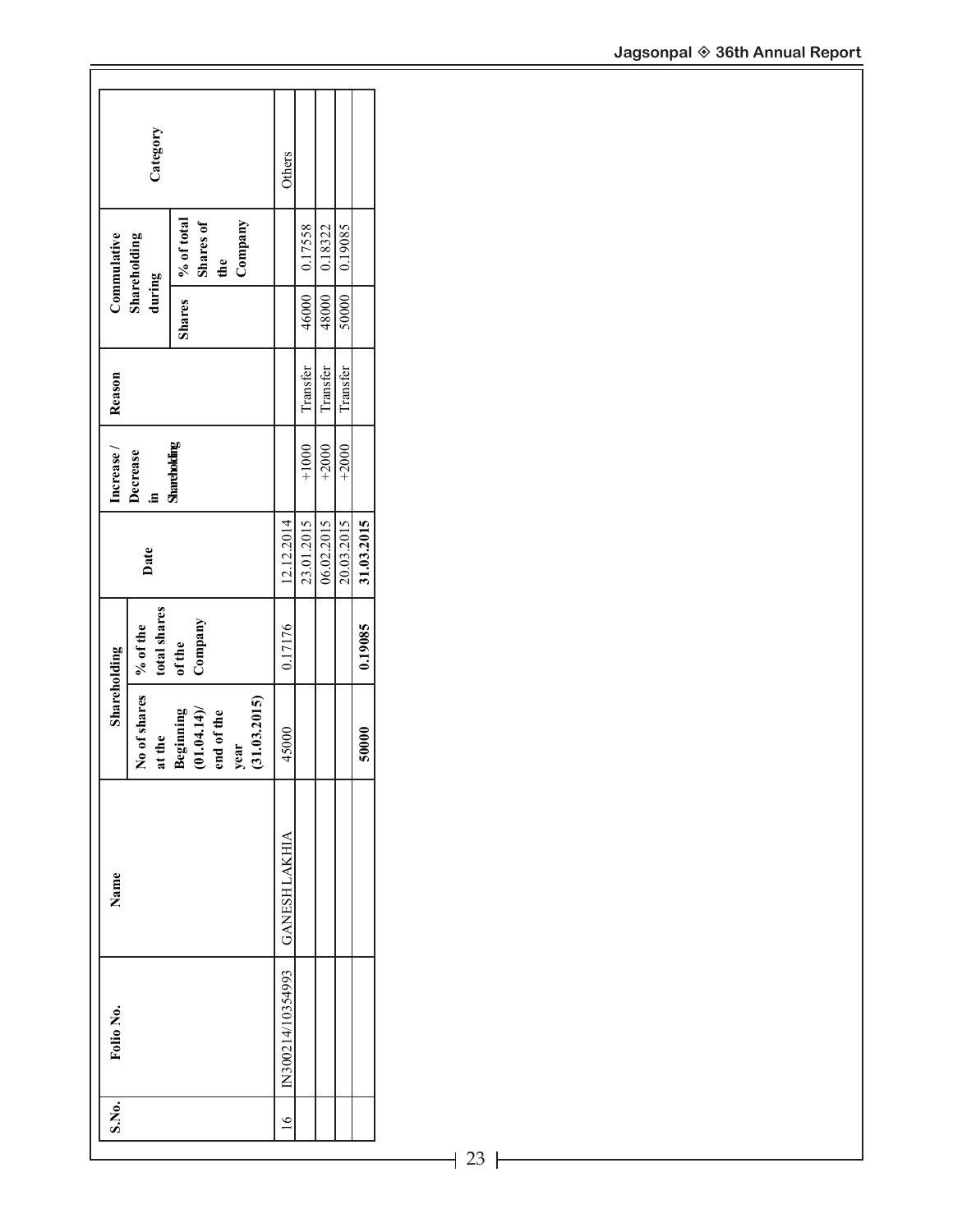# **Annexure to the Directors' Report**

# **Corporate Governance Report**

The Securities and Exchange Board of India has stipulated Corporate Governance standards for listed companies through Clause 49 of the listing agreement of the stock exchanges. Your company has put in place systems and procedures and is fully compliant with the standards.

#### **1. Company's Philosophy on Code of Governance**:

The Company's philosophy on Corporate Governance is to conduct its business affairs in a professional and transparent manner while adhering to high ethical values and morals and always striving for optimizing Shareholder' value. The Company considers good corporate governance to be a pre-requisite for meeting the objective of maximizing shareholders wealth in a sustained manner.

### **2. Board of Directors**

- a) The Board comprises of Executive and Non-executive Directors. The present strength of the Board of Directors is six Directors. The Chairman and the Managing Director is an whole time director, one lady director, the remaining four out of six being non-executive Directors, who are independent Directors and are professionals and have expertise in their respective fields.
- b) The Company has also appointed a Woman Director pursuant to the listing agreement.
- c) The attendance at Board Meetings and last Annual General Meeting of each of the Directors during the financial year of the Company was as under:

| Name of Director         | Category          | Attendance     |                | Membership       | No. of          |
|--------------------------|-------------------|----------------|----------------|------------------|-----------------|
|                          |                   | Board          | Last           | of other Board   | Committees in   |
|                          |                   | meetings AGM   |                | (Excluding)      | which Member    |
|                          |                   |                |                | Alternate        | (excluding pvt. |
|                          |                   |                |                | Directorship $&$ | Companies)      |
|                          |                   |                |                | Directorship in  |                 |
|                          |                   |                |                | pvt. Companies)  |                 |
| Mr. Rajpal Singh Kochhar | Managing Director | $\overline{4}$ | <b>Yes</b>     |                  |                 |
| Dr. S. K. Goyal          | Independent       | $*4$           | No             |                  |                 |
| Mr. Govind Deo           | Independent       | $*4$           | Yes            |                  | 3               |
| Mr. Bharat Sinh          | Independent       | $*3$           | Yes            |                  | 3               |
| Dr. Ishpal Singh Ghai    | Independent       | $*4$           | Yes            |                  | 3               |
| Mrs. Jasbir Kaur Kochhar | Woman Director    |                | N <sub>0</sub> | $\overline{2}$   |                 |

\* Excluding Independent Directors Meeting.

a) During the year four board meetings were held on following dates:

May 30, 2014 August 21, 2014 November 14, 2014 February 13, 2015

# **Details of Directors appointed / re-appointed pursuant to clause 49 (VI) (A) of Listing Agreement.**

Mrs. Jasbir Kaur Kochhar was appointed as Woman Director and her tenure expires on ensuing Annual General Meeting, being eligible, offers herself for appointment / reappointment. Mrs Jasbir Kaur Kochhar is related to Mr. Rajpal Singh Kochhar, Chairman & Managing Director and has inter – se – Mother – Son relationship.

# **b) Meeting of Independent Directors**

The Company's Independent Directors meet once in a financial year without the presence of Executive / Managing Director. Such meeting are conducted informally to enable Independent Directors to discuss matters pertaining to Company's affairs and put forth views to lead Independent Directors.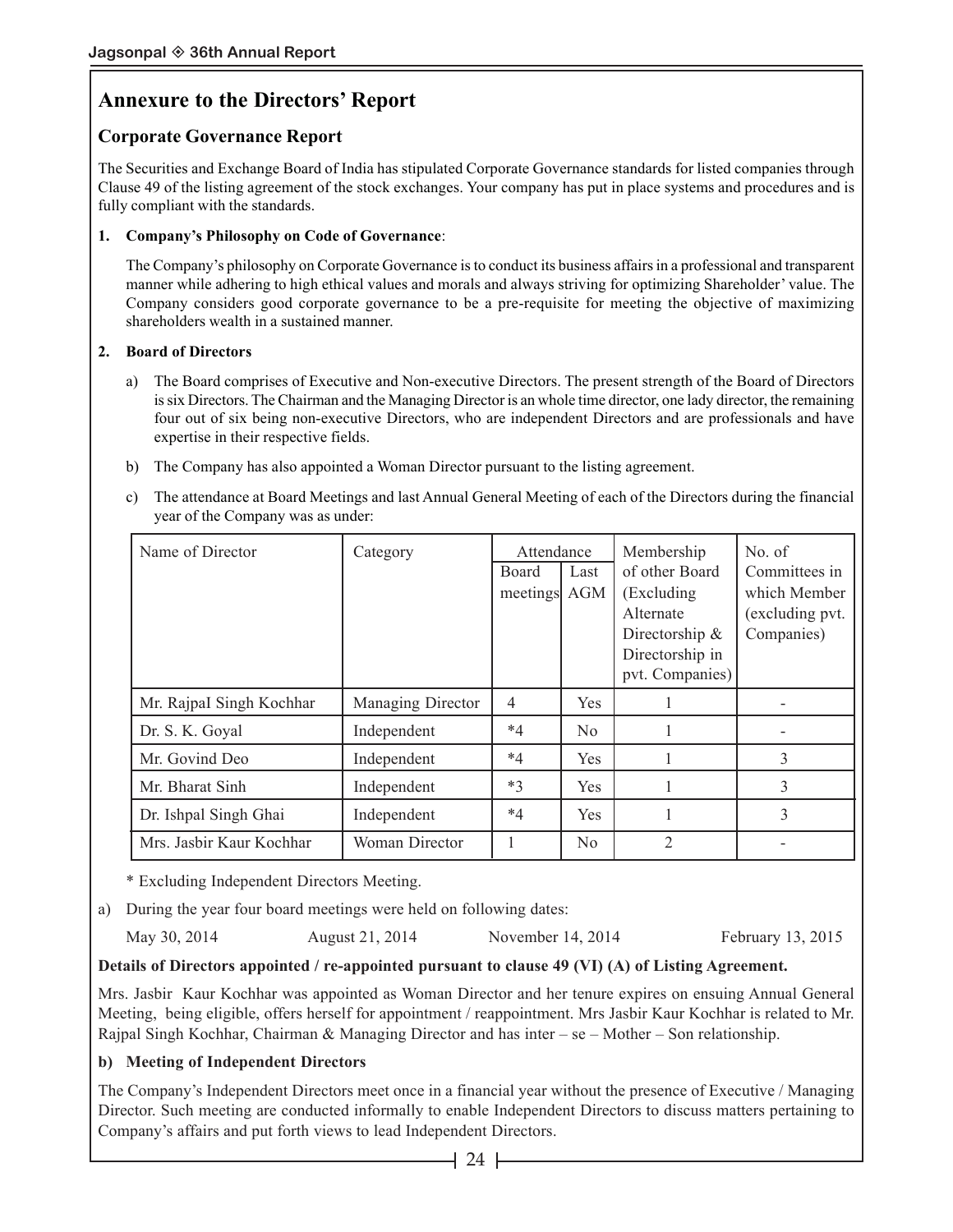d) Information placed before the Board of Directors

The following information is regularly placed before the Board of Directors

- Minutes of the Committees
- Information on recruitment etc of Senior officer just below the Board level
- $\bullet$  Annual budgets/plans
- Capital budgets
- Quarterly results
- Material communications from Government bodies
- Fatal or serious accidents, dangerous occurrences and pollution problems, if any.
- Material financial obligations
- Significant labor problems, if any.
- Sale of assets, investments etc. which is not in the normal course of business.
- Material transactions
- Compliance with statutory requirements

Besides above, all major decisions are considered by the Board.

# **3. Ethics / Governance Policies Committee**

At JPPL we strive to conduct our business and strengthen our relationships in a dignified, distinctive and reasonable manner. We adhere to ethical standards and some of these codes and policies are:

- Code of Conduct
- Code of Conduct for Prohibition of Insider trading
- Vigil Mechanism and Whistle Blower Policy
- Treatment of Related Party Transactions
- Policy for Selection of Directors and their Independence
- Remuneration Policy for Directors, KMP's and Other Employees

# **4. Audit Committee & Vigil Mechanism**

The terms of reference and the role of the Audit Committee include inter-alia reviewing with management the quarterly and annual financial statements, adequacy of internal control systems and frequency and scope of internal audit, overseeing of company's financial reporting process, discussions with internal and external auditors of the company on the audit undertaken, recommending the audit fee, reviewing the internal audit undertaken and its findings, to review the functions of the whistle blower mechanism .

The Audit Committee was formed in January 2002. The committee has three Non-executive Independent Directors as members - Mr. Govind Deo, Dr. Ishpal Singh Ghai and Mr. Bharat Sinh. The Chairman of the Committee is Mr. Govind Deo.The Company Secretary acts as Secretary of the committee. The Internal Auditor and/or Statutory Auditors are invitees to the meeting. The quorum for the Committee meeting is two Directors.

The Committee had met four times during the financial year in May, August, November and February months of 2014-15.

# **5. Remuneration Committee and appointment, remuneration of Directors & Policy**

# **Nomination, Remuneration and Compensation Committee**

The company has a policy to appoint independent personnel as directors with requisite qualification & experience. Mr. Govind Deo, Chairman, Mr. Bharat Sinh, & Ishpal Singh Ghai are members of the committee of the said Company and Company Secretary Acts as Secretary of the committee.

Declaration of independence : Dr. S. K. Goyal, Mr. Govind Deo, Mr. Bharat Sinh & Dr. Ishpal Singh Ghai have submitted their declaration of independence in accordance to section 149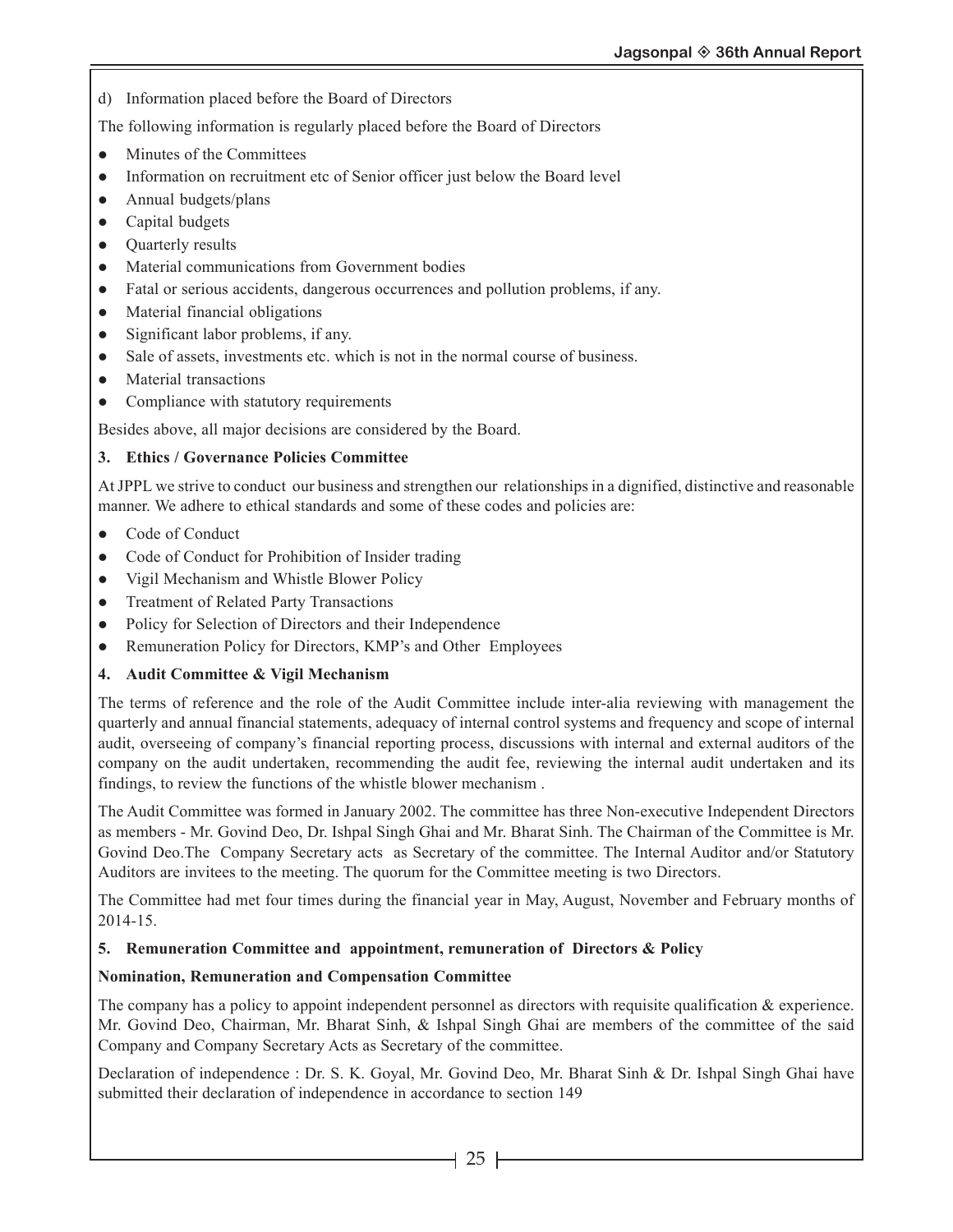### **Brief Description of Terms of Reference**

- To identify persons who are qualified to become Directors and who may be appointed in the senior management;
- To formulate a criteria for determining qualifications, positive attributes and independence of a director;
- To recommend to the Board, appointment and removal of the identified directors and senior management personnel based on the laid down criteria and formulated policy;
- To formulate criteria for evaluation of independent Directors and the Board and shall carry out evaluation of every director's performance;
- To review the performance of the Managing Director and Whole-time Director and recommend to the Board in this regard.
- To devise a policy on the Board diversity;
- To recommend to the Board a policy relating to the remuneration for the directors, key managerial personnel and other employees;
- To review the overall compensation policy and service agreements of the Managing Director and Whole-time Directors and other employees of appropriate cadres;
- To evaluate the remuneration paid by comparable organizations;

#### **Clause 49 of the Listing Agreement mandates that the Board shall monitor and review the Board evaluation framework.**

The evaluation of all the directors and the Board as a whole was conducted based on the criteria and framework adopted by the Board. The evaluation process has been explained in the corporate governance report section in this Annual Report. The Board approved the evaluation results as collated by the nomination and remuneration committee.

None of the independent directors are due for re-appointment.

#### **Remuneration Policy**

The Company's inter-alia remuneration policy is determined by the success and performance of the individual employee and the company. The performance of the individual emp;oyee is measured through an annual appraisal process. The company, through its compensation program attracts, develops, motivates and retains its talented workforce.

The managerial remuneration including perquisites thereof payable to Directors are determined by the Committee and shareholders. The remuneration of the directors during the period 1<sup>st</sup> April, 2014 to 31<sup>st</sup> March, 2015 was as follows:

#### **a) Whole time Director:**

| <b>Name</b>               | Remuneration   |
|---------------------------|----------------|
| Shri Rajpal Singh Kochhar | Rs. 76.88 lacs |

The above remuneration includes Salary, Bonus, Commission, Allowances and perquisites as per the rules of the Company.

#### **a) Non-Executive Directors:**

The Non-Executive Directors were paid remuneration by way of Sitting Fees Rs. 5000/- each for attending board and committee meetings plus reimbursement of related actual travel and out of pocket expenses. They are entitled up to 1% commission as and when approved by the Board of Directors. During the year remuneration paid to nonexecutive directors was as follows:

| <b>Director</b>          | <b>Sitting Fee</b> | <b>Commission</b> |
|--------------------------|--------------------|-------------------|
| Dr. S.K.Goyal            | Rs. 20,000         | Rs. 41,750        |
| Mr. Govind Deo           | Rs. 20,000         | Rs. 41,750        |
| Mr. Bharat Sinh          | Rs. 20,000         | Rs. 41,750        |
| Dr. Ishpal Singh Ghai    | Rs. 20,000         | Rs. 41,750        |
| Mrs. Jasbir Kaur Kochhar | N. A.              | N. A.             |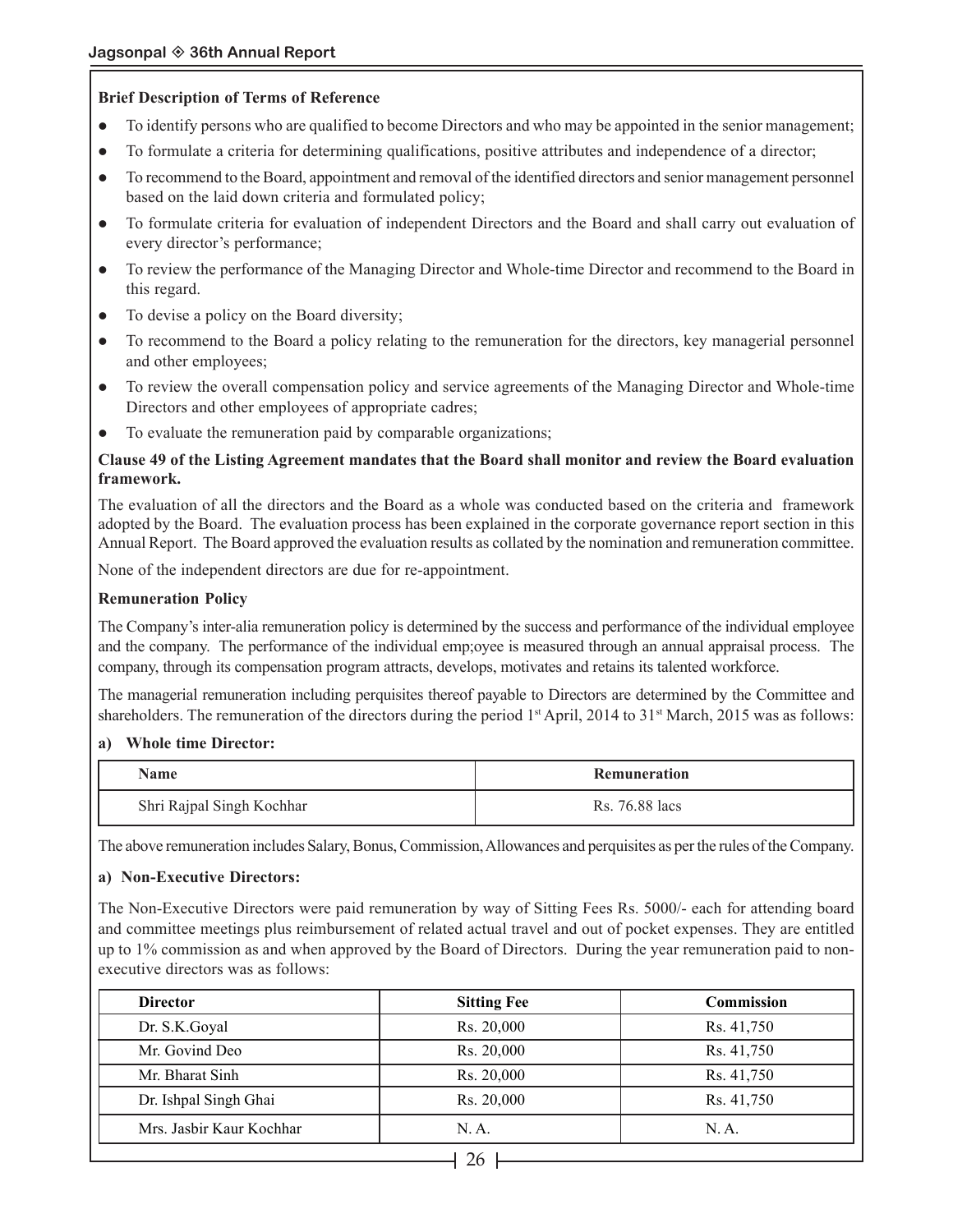# **5. Stakeholders' Relationship Committee**

Pursuant to Clause 49 of the Listing Agreement and Section 178 of the Act the Board has re-constituted and renamed the Shareholders'/Investors' Grievances Committee as Stakeholders' Relationship Committee. The Stakeholders' Relationship Committee considers and resolves the grievances of security holders.

The complaints/queries/requests received from the shareholders have been duly attended to and resolved by furnishing requisite information/documents by the Company. A summary of complaints received and resolved by the Company during the financial year is given below:

|                                                                     | Received | <b>Cleared</b> |
|---------------------------------------------------------------------|----------|----------------|
| Non-Receipt of Share Certificates duly transferred                  | Nil      | N.A            |
| Non – Receipt of Dividend warrants                                  | 79       | 79             |
| Miscellaneous queries/requests                                      | 60       | 60             |
| Letter from Stock Exchanges, SEBI and Ministry of Corporate Affairs |          |                |

### **6 Share Transfer Committee**

To expedite the transfer of shares and other related matters the power of share transfer and other matters (transmission and issue of duplicate shares etc.) has been delegated to the Share Transfer Committee comprising of independent directors and top officials of the Company. The committee meets at least once in a fortnight. No investors' complaint was pending for a period exceeding one month.

# **7 General Body Meetings**

Detail of the last three years' General Meetings is given below:

| <b>Year ended</b> | Date and time | Place                                 | <b>Resolutions passed</b> |
|-------------------|---------------|---------------------------------------|---------------------------|
| 31.03.2014        | 30.09.2014    | Vanita Samaj, 13, Institutional Area, | $O - 8$                   |
|                   | $10.00$ am    | Lodi Road, New Delhi 110003           | $S - 1$                   |
| 31.03.2013        | 30.09.2013    | Vanita Samaj, 13, Institutional Area, | $O - 7$                   |
|                   | $10.00$ am    | Lodi Road, New Delhi 110003           | Nil                       |
| 31.03.2012        | 28.09.2012    | Vanita Samaj, 13, Institutional Area, | $O - 4$                   |
|                   | $10.00$ am    | Lodi Road, New Delhi 110003           | Nil                       |

All the resolutions set out in the respective Notices were passed by the respective majority of the members attending the A G M. All the resolutions set out in the notices were passed by the members.

# **8 Compliance Certification of The Auditors**

Certification from the Company's Auditors, M/s P P Thukral & Co. confirming compliance with conditions of Corporate Governance as stipulated under clause 49 of the Listing Agreement, is attached to this report.

# **9 Audit Certification**

The Company is in the regime of unqualified financial statements.

#### **10 Reporting of Internal Auditor**

The Internal Auditor directly reports to the Audit Committee.

#### **11 CEO Certification**

The Chairman and Managing Director and the Chief financial Officer of the Company give annual certification on the financial reporting and internal control of the Board in terms of clause 49 of the Listing Agreement.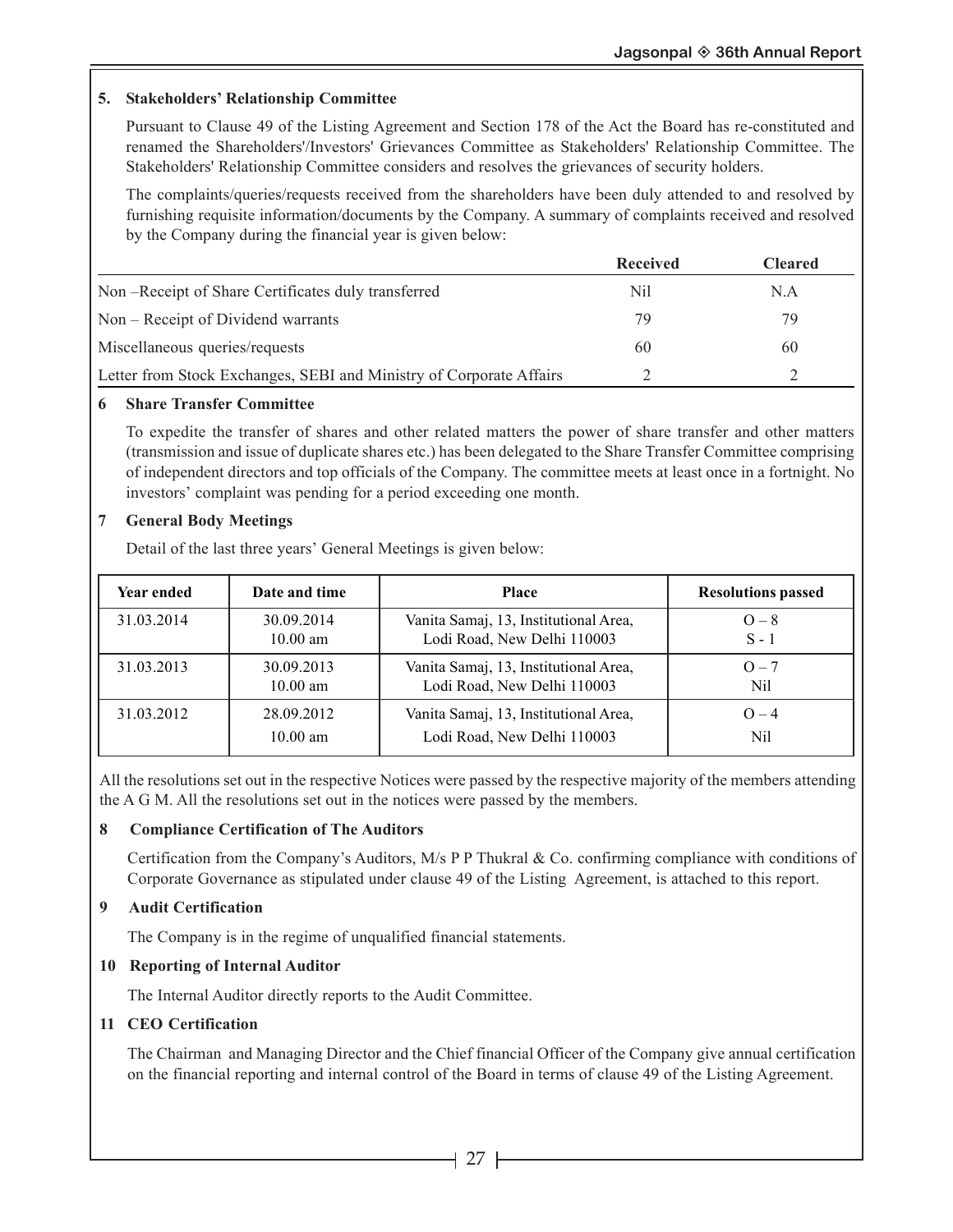### **12 Certification on Compliance with Code of Conduct**

I hereby confirm that the company has obtained from all the members of the Board and Management Personnel, affirmation that they have complied with the Code of Conduct for the year 2014-15.

#### **13 Disclosures**

There were no transactions of material nature with the Directors or the Management or relatives of the Directors during the financial year which could have potential conflict with the interests of the Company at large.

The company has complied fully with the requirements of the regulatory authorities on capital market. There have been no instances of non-compliance by the company on any matter related to the capital markets nor has any penalty or stricture been imposed on the company by the stock exchanges, SEBI or any statutory authority.

The Company has rigorously followed the accounting standards, laid down by the Institute of Chartered Accountants of India.

The Audit Committee regularly reviews the risk management strategy of the company to ensure the effectiveness of risk management policies and procedures.

The Chief Executive Officer and Managing Director and the Chief Financial Officer of the company have furnished the requisite certificate to the board of directors under the Clause 49 of the Listing Agreement

#### **14 Means of communications**

As the quarterly results are published in one English daily newspaper (The Pioneer/Business Standard) and one Hindi newspaper (Veer Arjun) published from Delhi. The half yearly report was not sent to the shareholders.

During the financial year the Company has not made any presentations to the institutional investors or analysts. The Management Discussion and Analysis Report is part of this Annual Report.

#### **15 General Shareholder Information**

|           | Annual General Meeting                                           | Wednesday, 30th September, 2015<br>Vanita Samaj, 13, Instituional Area,<br>Lodi Road, New Delhi 110003      |
|-----------|------------------------------------------------------------------|-------------------------------------------------------------------------------------------------------------|
|           | Dates of Book Closure                                            | September 23rd to September 30th, 2015 (both days inclusive)                                                |
| $\bullet$ | Dividend Payment Date                                            | Within Stipulated Time, if declared.                                                                        |
| $\bullet$ | Financial Calendar (tentative)<br>Results for the quarter ending |                                                                                                             |
|           | June 2015<br>September 2015<br>December 2015<br>March 2016       | 2nd week of August, 2015<br>2nd week of November, 2015<br>2nd week of February 2016<br>4th week of May 2016 |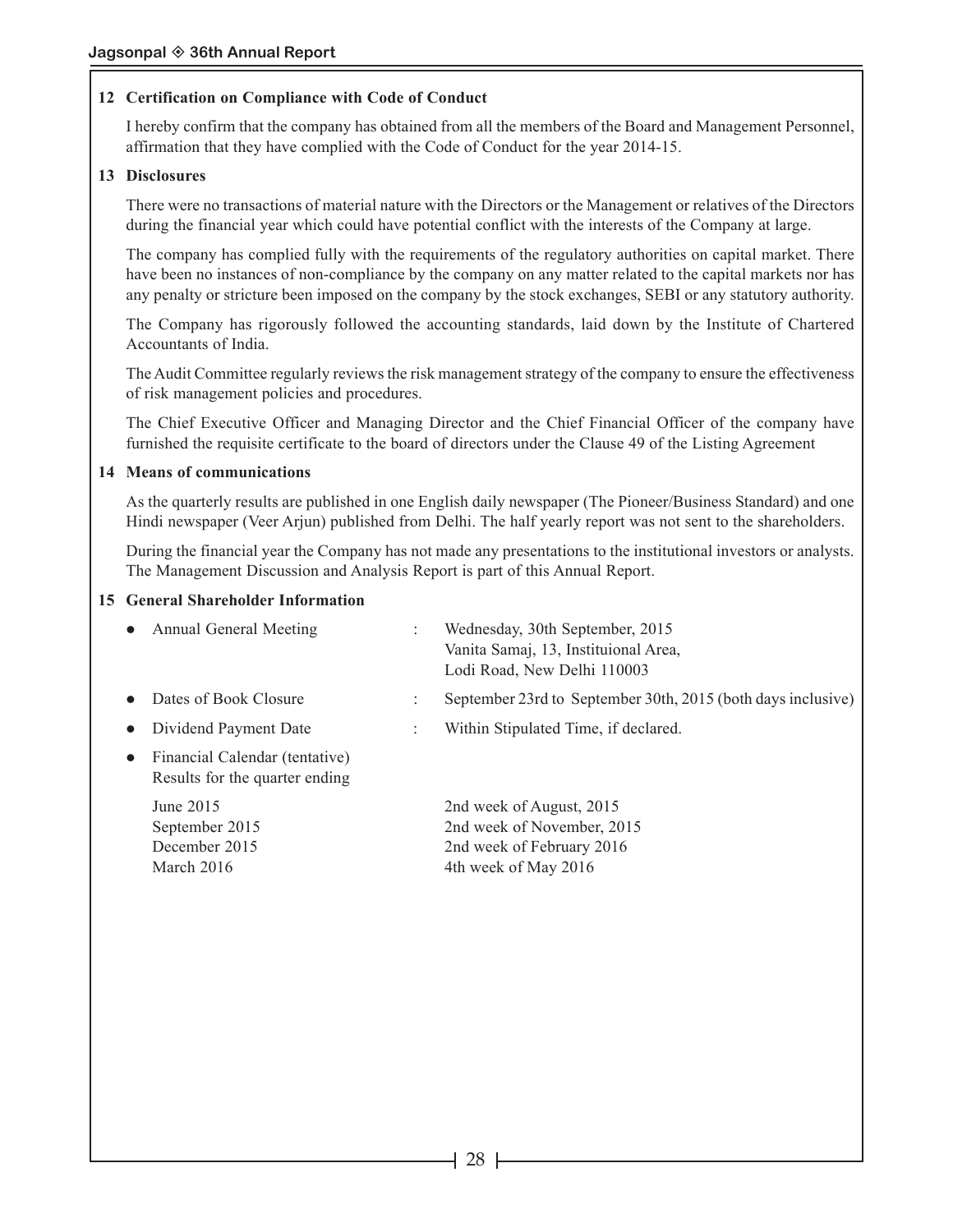**High/Low of market price of the Company's shares traded along with the volumes on The Stock Exchange, Mumbai and on the National Stock Exchange during the April 2014 to March 2015 is furnished below:**

| <b>Period</b> | <b>BSE</b><br><b>High</b><br>(Rs.) | <b>BSE Low</b><br>(Rs.) | <b>Volume No</b><br>of Share | <b>NSE High</b><br>(Rs.) | <b>NSE Low</b><br>(Rs.) | <b>Volume No</b><br>of Share |
|---------------|------------------------------------|-------------------------|------------------------------|--------------------------|-------------------------|------------------------------|
| Apr-2014      | 17.82                              | 09.75                   | 6737                         | 18.10                    | 10.00                   | 981274                       |
| May-2014      | 15.85                              | 12.85                   | 1551                         | 16.50                    | 12.60                   | 216268                       |
| Jun-2014      | 16.80                              | 14.50                   | 1393                         | 16.55                    | 14.10                   | 162946                       |
| Jul-2014      | 26.90                              | 15.40                   | 6925                         | 27.35                    | 15.50                   | 1510122                      |
| Aug-2014      | 27.80                              | 20.00                   | 5231                         | 27.70                    | 19.90                   | 669638                       |
| Sept-2014     | 27.15                              | 19.80                   | 4653                         | 27.20                    | 19.80                   | 714868                       |
| Oct-2014      | 30.00                              | 20.40                   | 5842                         | 28.50                    | 20.80                   | 806902                       |
| Nov-2014      | 38.40                              | 25.65                   | 25583                        | 38.35                    | 25.30                   | 3373756                      |
| Dec.-2014     | 46.85                              | 31.10                   | 35885                        | 46.85                    | 30.65                   | 3583979                      |
| $Jan-2015$    | 45.45                              | 33.00                   | 19324                        | 45.20                    | 33.00                   | 1950084                      |
| Feb-2015      | 38.35                              | 25.20                   | 13547                        | 35.95                    | 25.20                   | 1064191                      |
| March2015     | 37.40                              | 24.60                   | 13295                        | 37.45                    | 25.00                   | 1064191                      |

BSE High : Low (2014-15)



20.00 15.00 10.00  $5.00$  $0.00$ Apr 2014 Nov 2014 Jan 2015 May 2014 Jun 2014 Jul 2014 Aug 2014 Sep 2014 Oct 2014 **Dec 2014** Feb 2015 Mar 2015

NSE High : Low (2014-15)

High

 $---Low$ 

• Listing on Stock Exchanges : The Bombay Stock Exchange Limited, Mumbai The National Stock Exchange of India Limited, Mumbai

50.00

45.00

40.00 35.00

30.00

25.00

The company has paid the listing fee for 2014-15 & 2015-16.

ISIN No. for NSDL & CDSL INE048B01027

• Stock Code : JAGSNPHARM EQ at NSE and 507789 at BSE

# **Abstract of annual return as on 31.03.2015 in MGT – 9 is attached, Annexure D Page 11-22**

• Address for correspondence and Registrar and Transfer Agents The company has appointed M/s. MCS Share Transfer Agent Limited as Registrar and Share Transfer Agents. For matters related to the shares following may be contacted.

**Company Secretary Transfer Agent Limited Company Secretary Agent Limited Jagsonpal Pharmaceuticals Ltd.** | Unit: Jagsonpal Pharmaceuticals Ltd. **T-210 J, Shahpur Jat,** F-65, Okhla Industrial Area, Ph. -I **New Delhi 110049.** New Delhi 110020.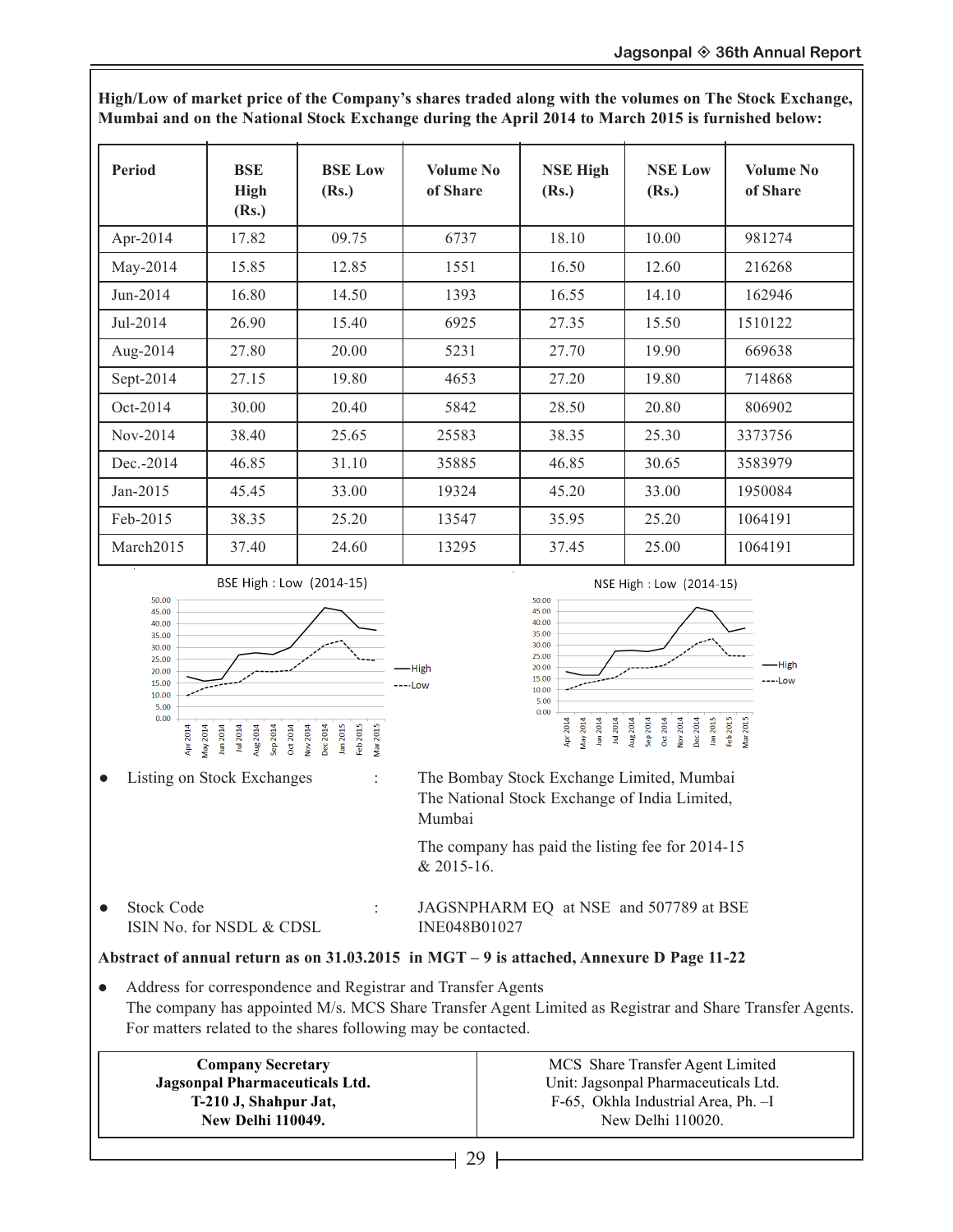# z **SEBI Complaints redress systems (SCORES):**

The investor complaints are processed in a centralized web-based complaints redressal systems. The salient features of this systems are: Centralised database of all complaints, online upload of Action Taken reports (ATRs) by concerned companies and online viewing by investors of actions taken on the complaints and its currents status.

# **•** Designated Exclusive email-id:

The Company has designated the following email-ids exclusively for investor servicing:

For Queries on in respect of shares in physical mode, Annual Reports, Dividend etc. cs@jagsonpal.com sagar@jagsonpal.com

# • Distribution of shareholding as on 31.03.2015

| <b>Range (Shares)</b> | Number of<br><b>Shareholders</b> | Percentage of<br><b>Shareholders</b> | Number of<br><b>Shares</b> | Percentage of<br>Shareholding |
|-----------------------|----------------------------------|--------------------------------------|----------------------------|-------------------------------|
| $1 - 500$             | 6784                             | 67.94                                | 1224412                    | 4.67                          |
| $501 - 1000$          | 2107                             | 21.09                                | 1787319                    | 6.44                          |
| $1001 - 10000$        | 1036                             | 10.38                                | 2874151                    | 10.97                         |
| $10001 - 20000$       | 25                               | 0.25                                 | 349675                     | 1.33                          |
| $20001 \&$ above      | 34                               | 0.34                                 | 20062443                   | 76.59                         |

# **•** Dematerialisation of Securities

Shares of the Company are actively traded on the Stock Exchange, Mumbai and the National Stock Exchange of India Limited. Approximately 94.00% of the Company's total shares have been dematerialized. (NSDL 85.41 % & CDSL 8.45% as at 31.03.2015)

# **Action required regarding non-receipt of dividend**

In case case of non receipt of dividend warrants, members are to correspond with the Company's Registrar / Registrar of Companies as mentioned hereinunder:

| Dividend for       | <b>Contact Office</b>                                                                                                        | <b>Action to take</b>                                                                                                                                                                                           |
|--------------------|------------------------------------------------------------------------------------------------------------------------------|-----------------------------------------------------------------------------------------------------------------------------------------------------------------------------------------------------------------|
| 2007-08 to 2013-14 | MCS Share Transfer Agent Limited                                                                                             | Letter on plain paper                                                                                                                                                                                           |
| 1986-87 to 1991-92 | Not applicable due to non declaration of<br>dividend                                                                         |                                                                                                                                                                                                                 |
| 1991-92 to 2006-07 | Balance remaining in the unpaid dividend<br>accounts of respective years has been<br>transferred to IEPF, Central Government | Balance remaining in the unpaid dividend<br>accounts of respective years has been<br>transferred to IEPF, Central Government)<br>Matter to be taken up with Ministry of<br>Company Affairs & Central Government |

i) Pursuant to the provisions of the Companies Act, all unclaimed dividend pertaining to the Company remaining unpaid or unclaimed for the period of 7 years from the date of became due for payment, have been transferred to the Investor Education Fund established by Central Government.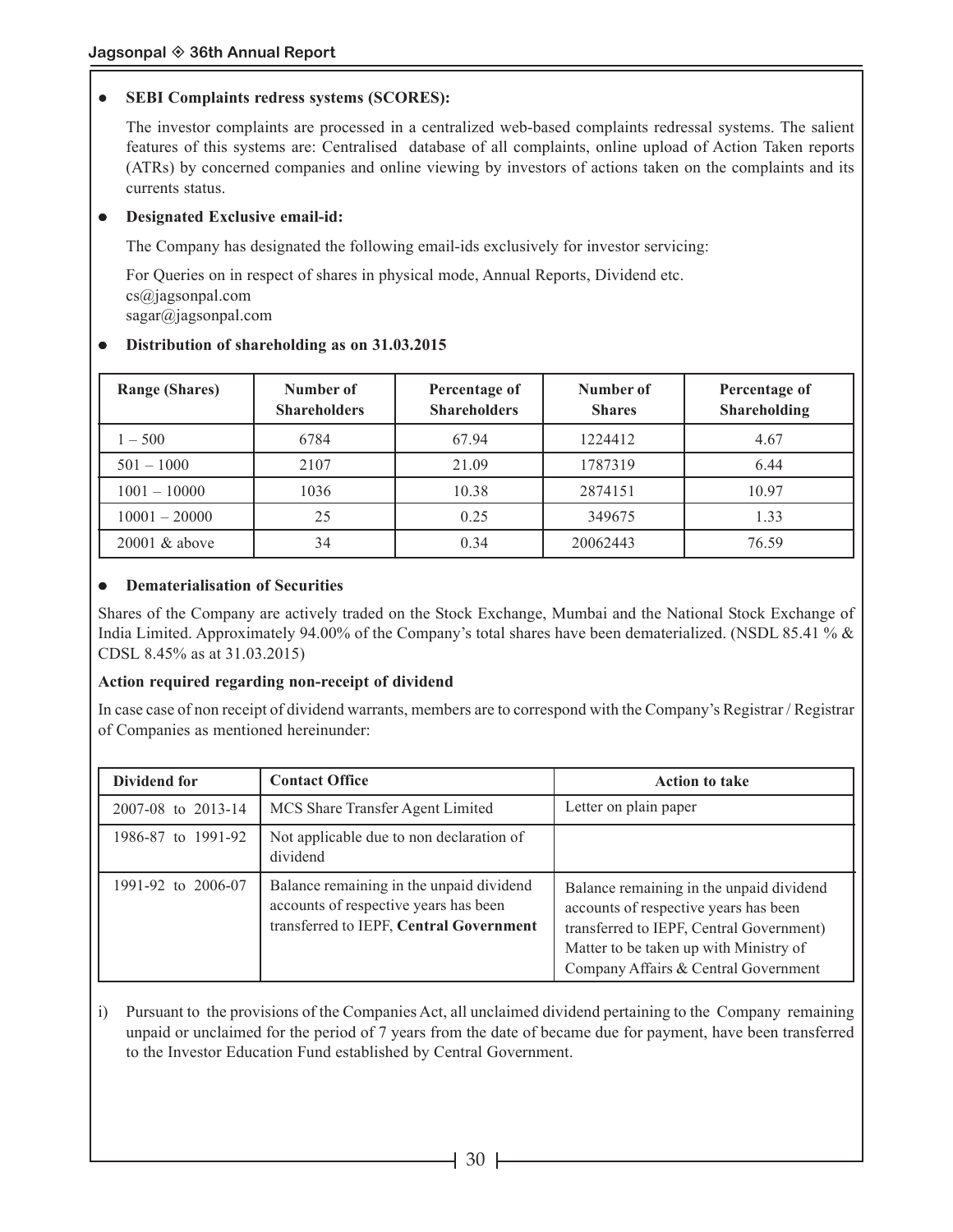# **Plant Location**

20 K. M. Mathura Road, Post Office Amar Nagar Faridabad, Haryana – 121 003

14, 15, 16, 54, 55, 56, Sector – 5, IIE, Pant Nagar Rudra Pur, (U. S. NAGAR) U. K. 263 153

# **Address for Correspondence**

The Company Secretary Jagsonpal Pharmaceuticals Limited T-210 J, Shahpur Jat New Delhi – 110003 Phone: 011-46181100 & 46109900 Fax :  $011 - 26498341$ , E-mail : cs@jagsonpal.com

Other facilities: Shareholders, who hold shares in single name wish to make / change the nomination in respect of their shares as permitted under Section 109A of the Act, may submit to the registrar the prescribed Form 2B

Bank details : Shareholders, are requested to notify /send the following to the Company's registrar to facilitate better service.

(i) Any change in their address / mandate / bank details; and

(ii) Particulars of the bank account in which they wish their dividend to be credited, in case not furnished earlier.

Shareholders are advised that respective bank details and address as furnished by the Company will be printed on their dividend warrants as a measure of protection against fraudulent encashment.

DECLARATION BY THE CEO CALUSE 49 (ID) of the listing Agreement with the Bombay Stock Exchange Limited, I hereby confirm that all directors and senior Management personnel have compliance with the code of conduct of the Company for the financial year ended 31<sup>st</sup> March, 2015

For and on behalf of the Board of Directors For JAGSONPAL PHARMACEUTICALS LIMITED Place : New Delhi. **RAJAPAL SINGH KOCHHAR** Dated : 29th May, 2015 *Chairman & Mg. Director* (DIN 00059492)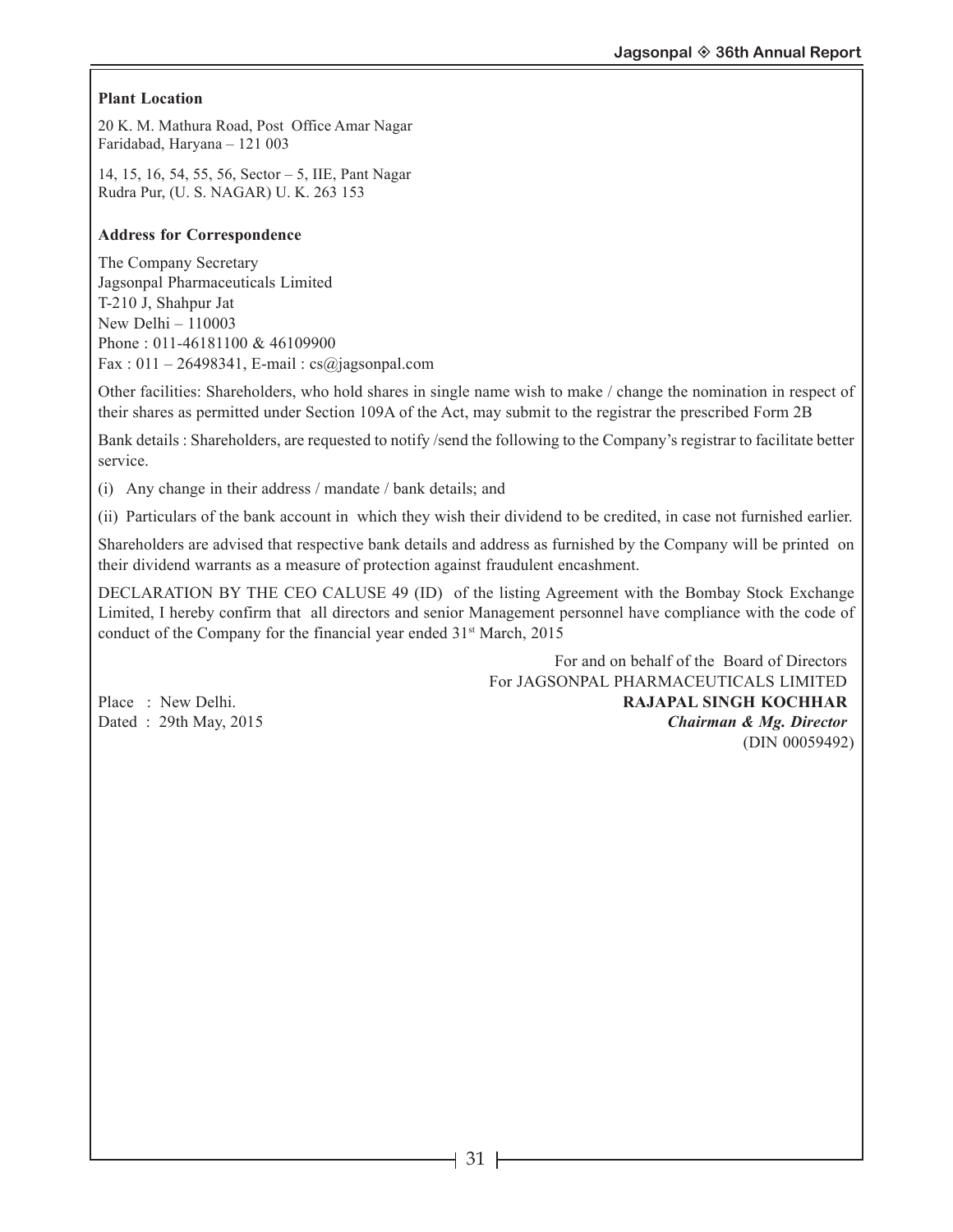#### **Independent Auditor's Report**

#### **To the Members of Jagsonpal Pharmaceuticals Limited**

#### **Report on the Financial Statements**

We have audited the accompanying financial statements of **Jagsonpal Pharmaceuticals Limited** ('the Company'), which comprise the balance sheet as at 31 March 2015, the statement of profit and loss and the cash flow statement for the year then ended, and a summary of significant accounting policies and other explanatory information.

#### **Management's Responsibility for the Financial Statements**

The Company's Management is responsible for the preparation and presentation of these financial statements that give a true and fair view of the financial position, financial performance and cash flows of the Company in accordance with the accounting principles generally accepted in India, including the Accounting Standards specified under Section 133 of the Act, read with Rule 7 of the Companies (Accounts) Rules, 2014. This responsibility also includes maintenance of adequate accounting records in accordance with the provisions of the Act for safeguarding the assets of the Company and for preventing and detecting frauds and other irregularities; selection and application of appropriate accounting policies; making judgments and estimates that are reasonable and prudent; and design, implementation and maintenance of adequate internal financial controls, that were operating effectively for ensuring the accuracy and completeness of the accounting records, relevant to the preparation and presentation of the financial statements that give a true and fair view and are free from material misstatement, whether due to fraud or error.

# **Auditor's Responsibility**

Our responsibility is to express an opinion on these financial statements based on our audit. We conducted our audit in accordance with the Standards specified u/s 143 (10) of the Act on Auditing issued by the Institute of Chartered Accountants of India. Those Standards require that we comply with the ethical requirements and plan and perform the audit to obtain reasonable assurance about whether the financial statements are free from material misstatements. An audit involves performing procedures to obtain audit evidence about the amounts and the disclosures in the financial statements. The procedures selected depend on the auditor's judgment, including the assessment of the risks of material misstatement of the financial statements, whether due to fraud or error. In making those risk assessments, the auditor considers the internal control relevant to the Company's preparation and fair presentation of the financial statements in order to design audit proceedures that are appropriate in the

circumstances, but not for the purpose of expressing an opinion on the effectiveness of the company's internal control. An audit also includes evaluating the appropriateness of the accounting policies used and the reasonableness of the accounting estimates made by management, as well as evaluating the overall presentation of the financial statements.We believe that the audit evidence we have obtained is sufficient and appropriate to provide a basis for our audit opinion.

#### **Opinion**

In our opinion and to the best of our information and according to the explanations given to us, the financial statements give the information required by the Act in the manner so required and give a true and fair view in conformity with the accounting principles generally accepted in India:

- (a) in the case of the balance sheet, of the state of affairs of the Company as at 31 March 2015
- (b) in the case of the statement of profit and loss, of the profit of the Company for the year ended on that date; and
- (c) in the case of the cash flow statement, of the cash flows of the Company for the year ended on that date.

We believe that the audit evidence we have obtained is sufficient and appropriate to provide a basis for our audit opinion on the financial statements. In our opinion and to the best of our information and according to the explanations given to us, the financial statements give the information required by the Act in the manner so required and give a true and fair view in conformity with the accounting principles generally accepted in India, of the state of affairs of the Company as at 31 March 2015 and its profit and its cash flows for the year ended on that date.

#### **Report on Other Legal and Regulatory Requirements**

- 1 As required by the Companies (Auditor's Report) Order, 2015 ("the Order") issued by the Central Government of India in terms of sub-section (11) of section 143 of the Act, we give in the Annexure a statement on the matters specified in the paragraph 3 and 4 of the Order, to the extent applicable.
- 2. As required by Section 143 (3) of the Act, we report that:
	- (a) we have sought and obtained all the information and explanations which to the best of our knowledge and belief were necessary for the purposes of our audit.
	- (b) in our opinion proper books of account as required by law have been kept by the Company so far as it appears from our examination of those books;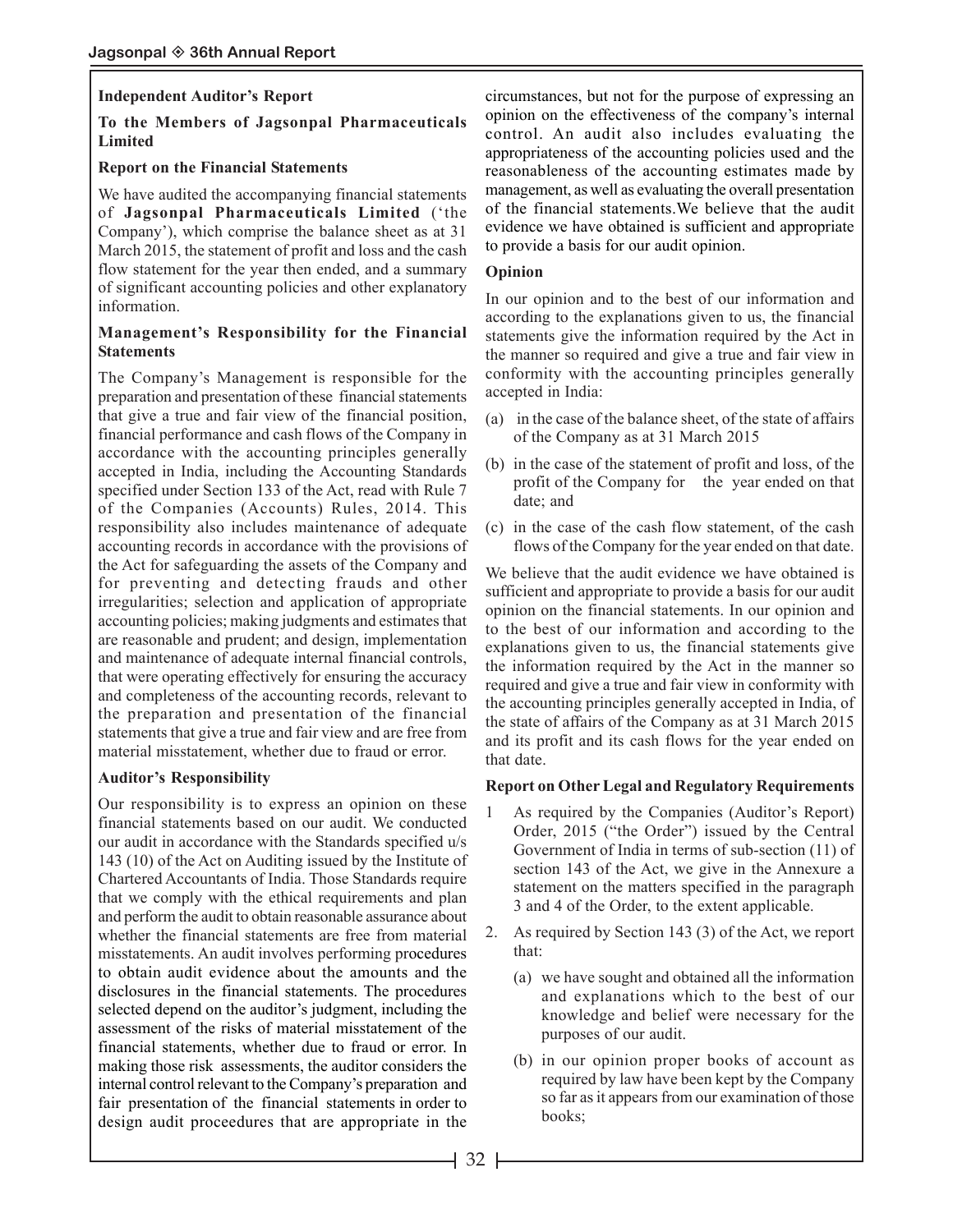- (c) the balance sheet, the statement of profit and loss and the cash flow statement dealt with by this Report are in agreement with the books of account;
- (d) in our opinion, the aforesaid financial statements comply with the Accounting Standards specified under Section 133 of the Act, read with Rule 7 of the Companies (Accounts) Rules, 2014;
- (e) on the basis of the written representations received from the directors as on 31 March 2015 taken on record by the Board of Directors, none of the directors is disqualified as on 31 March 2015 from being appointed as a director in terms of Section 164 (2) of the Act; and
- (f) with respect to the other matters to be included in the Auditor's Report in accordance with Rule 11 of the Companies (Audit and Auditors) Rules, 2014, in our opinion and to the best of our information and according to the explanations given to us:
	- i. the Company has disclosed the impact of pending litigations on its financial position in its financial statements in note no. 23.
	- ii. the Company does not have any long term contracts
	- iii. There has been no delay in transferring amounts, required to be transferred, to the Investor Education and Protection Fund by the Company.

|                   | for P. P. THUKRAL & Co.      |
|-------------------|------------------------------|
|                   | <b>Chartered Accountants</b> |
|                   | Firm's Registration          |
|                   | No.: 000632N                 |
|                   | <b>SURESH SETHI</b>          |
| Place : New Delhi | Partner                      |
| Date: 29 May 2015 | Membership No.: 089318       |
|                   |                              |

# **Annexure to the Independent Auditors' Report**

The Annexure referred to in our Independent Auditors' Report to the members of the Company on the financial statements for the year ended 31 March 2015, we report that:

- (i) (a) The Company has maintained proper records showing full particulars, including quantitative details and situation of fixed assets
	- (b) The Company has a regular programme of physical verification of its fixed assets by which fixed assets are verified in a phased manner. In accordance with this programme, certain fixed assets were verified during the year and no material discrepancies were noticed on such verification. In our opinion, this periodicity of

physical verification is reasonable having regard to the size of the Company and the nature of its assets.

- (ii) (a) The inventory of the Company has been physically verified by the management during the year. In respect of inventory lying with third parties, these have substantially been confirmed by them. In our opinion, the frequency of verification is reasonable
	- (b) In our opinion and according to the information and explanations given to us, the procedures of physical verification of inventory followed by the management were found reasonable and adequate in relation to the size of the Company and the nature of its business.
	- (c) On the basis of our examination of records of inventory, in our opinion, the company has maintained proper records of inventory and the discrepancies noticed on physical verification between the physical stocks and the book records were not material in relation the operations of the company.
- iii a) The Company has not granted loans to any bodies corporate covered in the register maintained under section 189 of the Companies Act, 2013 ('the Act').
	- (b) Accordingly, paragraph  $3(iii)(b)$  of the Order is not applicable to the Company in respect of repayment of the principal amount.
	- (c) There are no amounts due in respect of the loans granted to the bodies corporate listed in the register maintained under section 189 of the Act.
- (iv) In our opinion and according to the information and explanations given to us, there is an adequate internal control system commensurate with the size of the Company and the nature of its business with regard to purchase of fixed assets and sale of services. The activities of the Company do not involve purchase of inventory and the sale of goods. We have not observed any major weakness in the internal control system during the course of the audit.
- (v) The Company has complied with provisions 73 to 76 of Companies Act, 2013.
- (vi) The Central Government has prescribed the maintenance of cost records under section 148(1) of the Act, We have not, however made a detailed examinations of the records with a view to determine whether they are accurate or complete.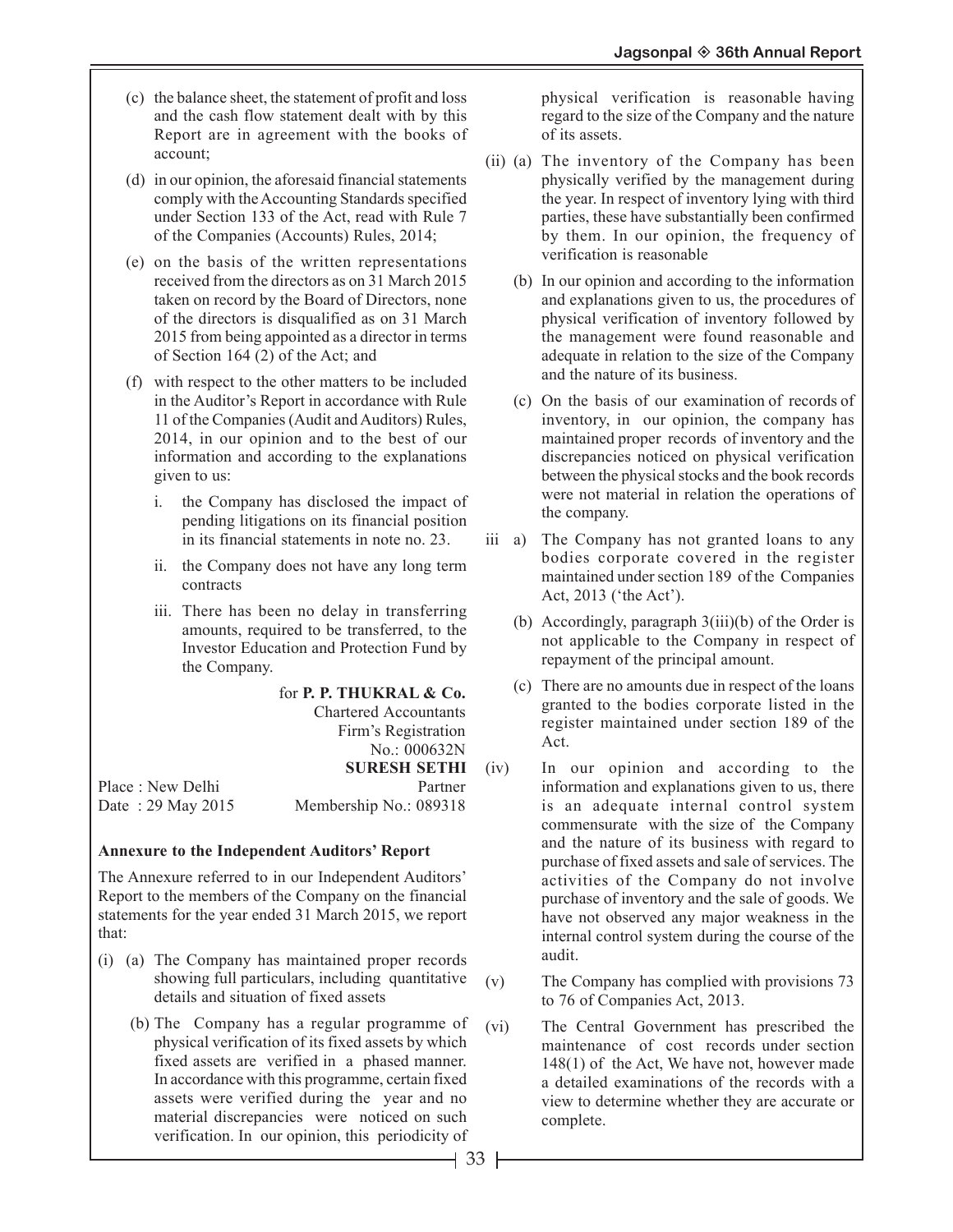(vii) (a) According to the information and explanations given to us and on the basis of our examination of the records of the Company, amounts deducted/ accrued in the books of account in respect of undisputed statutory dues including provident fund, income tax, sales tax, wealth tax, service tax, duty of customs, value added tax, cess and other material statutory dues have been regularly deposited during the year by the Company with the appropriate authorities. As explained to us, the Company did not have any dues on account of employees' state insurance and duty of excise. According to the information and explanations given to us, no undisputed

amounts payable in respect of provident Fund, income tax, sales tax, wealth tax, service tax, duty of customs, value added tax, cess and other material statutory dues were in arrears as at 31 March 2015 for a period of more than six months from the date they became payable.

(b) According to the information and explanations given to us, there are no material dues of wealth tax, duty of customs and cess which have not been deposited with the appropriate authorities on account of any dispute. However, according to information and explanations given to us, the following dues.have not been deposited on account of disputes.

| Name of the statute       | <b>Nature of dues</b> | <b>Amount</b> | Period to which the<br>amount relates | Forum where the<br>dispute is pending              |
|---------------------------|-----------------------|---------------|---------------------------------------|----------------------------------------------------|
| Vat/Sales Tax Raipur      | Demand                | 23553         | 2010-2011                             | <b>Sales Tax Authority</b>                         |
| Vat/Sales Tax Patna       | Demand                | 525561        | 2009-2010                             | $-do-$                                             |
| Vat/SalesTax Kashipur     | Demand                | 145682        | 2005-2006                             | $-do-$                                             |
| <b>KOLKATA</b>            | <b>Nature of dues</b> | Amount        | Period to which the<br>amount relates | <b>Sales Tax Authority</b><br><b>VAT AUTHORITY</b> |
| <b>CST</b>                | Demand                | 2131250       | 2008-2009                             | $-D0$                                              |
| <b>SALE TAX</b>           | Demand                | 2904851       | 2008-2009                             | $-Do-$                                             |
| <b>SALE TAX</b>           | Demand                | 1670708       | 2009-2010                             | $-Do-$                                             |
| <b>SALE TAX</b>           | Demand                | 6893474       | 2010-2011                             | $-Do-$                                             |
| <b>SALE TAX - PUNE</b>    | Demand                | 130000        | 2001-2002                             | <b>Sales Tax Authority</b>                         |
| <b>SALE TAX - CHENNAI</b> | Demand                | 4228435       | $\overline{\phantom{0}}$              | VAT AUTHORITY                                      |
| $SALE$ TAX $-$ DO $-$     | Demand                | 6154874       |                                       | $-DO-$                                             |
| $SALE$ TAX $-$ DO $-$     | Demand                | 6445289       |                                       | $-DO-$                                             |
| $SALE$ TAX $-$ DO $-$     | Demand                | 1964604       | $\overline{\phantom{0}}$              | $-DO-$                                             |
| <b>DELHI</b>              | <b>Nature of dues</b> | Amount        | Period to which the<br>amount relates | Forum where the<br>dispute is pending              |
| AT                        | Demand                | 255.00        | 2007                                  | Vat Authority                                      |
| <b>VAT</b>                | Demand                | 2375.00       | 2010                                  | $-Do-$                                             |
| <b>VAT</b>                | Demand                | 4280.00       | 2007                                  | $-Do$ -                                            |
| <b>VAT</b>                | Demand                | 10000.00      | 2007                                  | $-Do-$                                             |
| <b>VAT</b>                | Demand                | 0.00          | 2012                                  | $-Do-$                                             |
| <b>VAT</b>                | Demand                | 3000.00       | 2013                                  | $-Do-$                                             |
| <b>VAT</b>                | Demand                | 3000.00       | 2013                                  | $-Do-$                                             |

#### **ANNEXURE OF CASES PENDING WITH VAT/SALES TAX AND OTHER LAWS**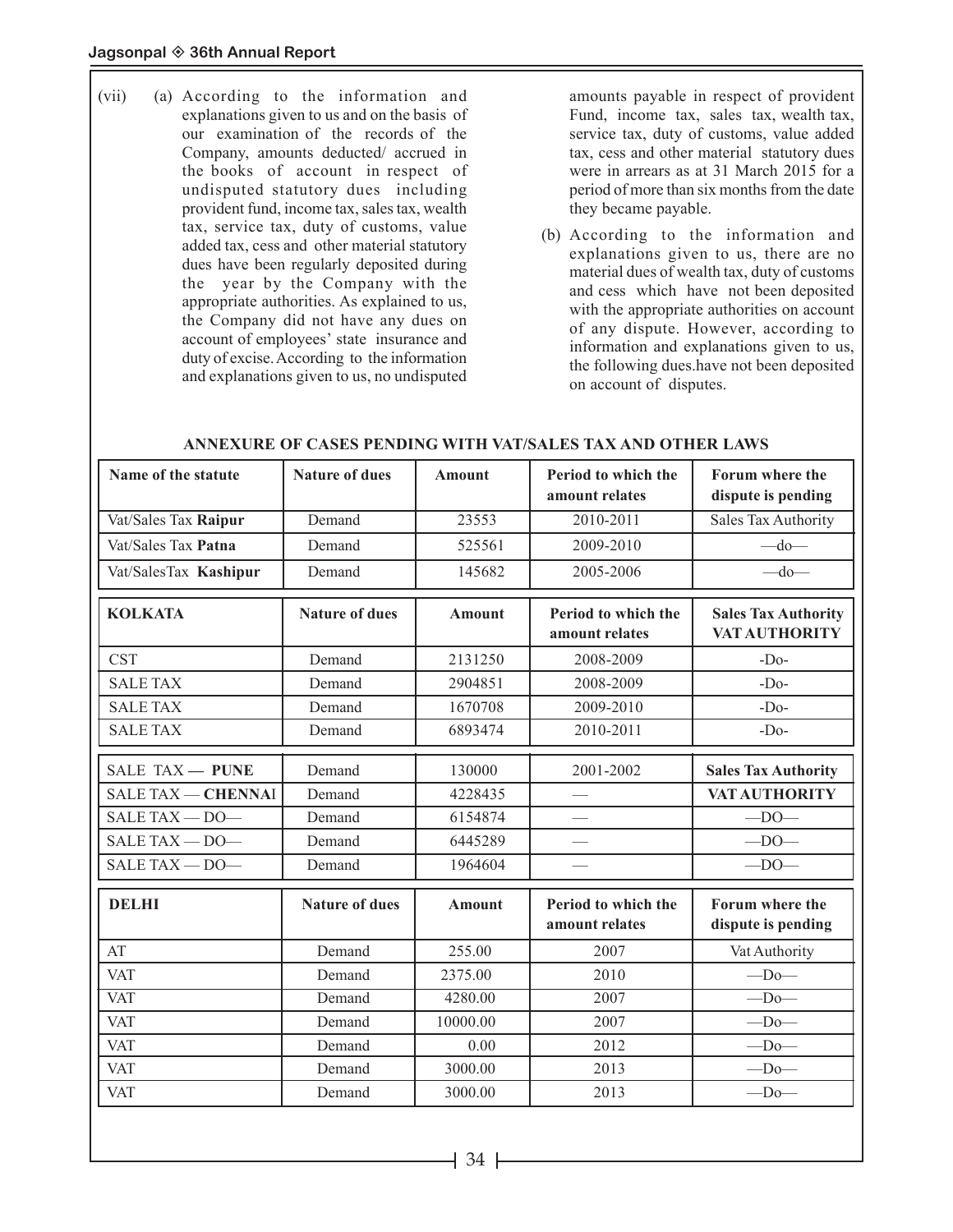- (c) According to the information and explanations given to us the amounts which were required to be transferred to the investor education and protection fund in accordance with the relevant provisions of the Companies Act, and rules there under has been transferred to such fund within time
- (viii) The Company does not have any accumulated losses at the end of the financial year and has not incurred cash losses in the financial year and in the immediately preceding financial year.
- (ix) The Company did not have any outstanding dues to financial institutions, banks or debenture holders during the year.
- (x) In our opinion and according to the information and the explanations given to

us, the Company has not given any guarantee for loans taken by others from banks or financial institutions.

- (xi) The Company did not have any term loans outstanding during the year.
- (xii) According to the information and explanations given to us, no material fraud on or by the Company has been noticed or reported during the course of our audit.

for **P. P. THUKRAL & Co.** Chartered Accountants Firm's Registration No.: 000632N **SURESH SETHI**<br>Partner Date : 29 May 2015 Membership No.: 089318

Place : New Delhi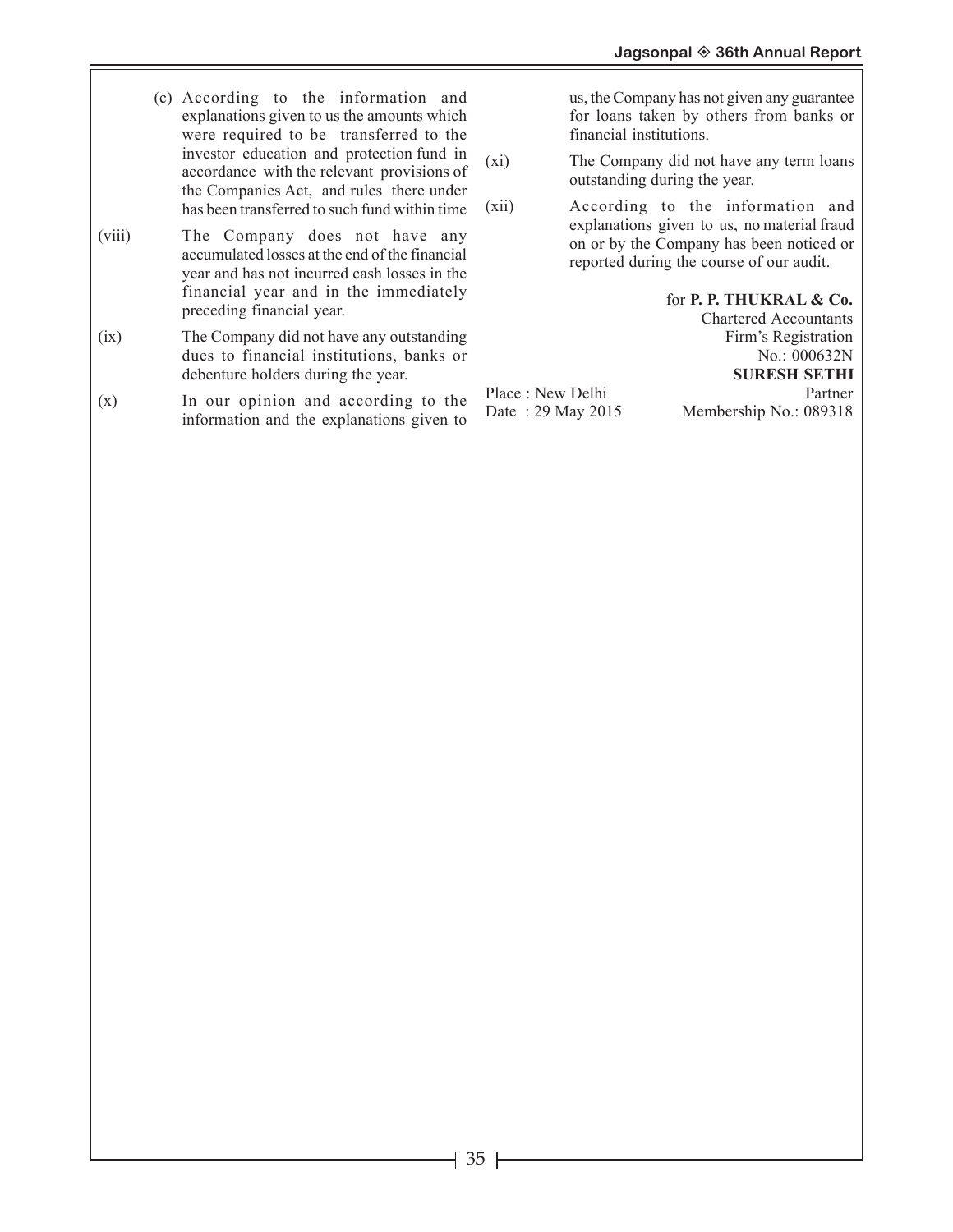# **Balance Sheet as at 31 March, 2015**

|                        |                | Balance Sheet as at 31 March, 2015                                                 |                                                 |                |                                             |                                                                      |                                                |
|------------------------|----------------|------------------------------------------------------------------------------------|-------------------------------------------------|----------------|---------------------------------------------|----------------------------------------------------------------------|------------------------------------------------|
|                        |                | Particulars                                                                        |                                                 | Note No.       |                                             | As at<br>31.03.2015<br>$\bar{z}$ Lakhs                               | As at<br>31.03.2014<br>$\overline{\tau}$ Lakhs |
| $\mathbf A$            |                | <b>EQUITY AND LIABILITIES</b>                                                      |                                                 |                |                                             |                                                                      |                                                |
|                        | 1              | <b>Shareholders' funds</b>                                                         |                                                 |                |                                             |                                                                      |                                                |
|                        |                | (a) Share capital                                                                  |                                                 | 1              |                                             | 1,309.90                                                             | 1,309.90                                       |
|                        |                | (b) Reserves and surplus                                                           |                                                 | $\overline{2}$ |                                             | 8,232.66                                                             | 8,548.97                                       |
|                        |                |                                                                                    |                                                 |                |                                             | 9,542.56                                                             | 9,858.87                                       |
|                        | $\overline{2}$ | <b>Non-current liabilities</b>                                                     |                                                 |                |                                             |                                                                      |                                                |
|                        |                | (a) Long-term borrowings                                                           |                                                 | 3              |                                             |                                                                      |                                                |
|                        |                | (b) Deferred tax liabilities (net)                                                 |                                                 | $\overline{4}$ |                                             | 360.26                                                               | 408.39                                         |
|                        |                |                                                                                    |                                                 |                |                                             | 360.26                                                               | 408.39                                         |
|                        | $\mathbf{3}$   | <b>Current liabilities</b>                                                         |                                                 |                |                                             |                                                                      |                                                |
|                        |                | (a) Short-term borrowings                                                          |                                                 | 5              |                                             | 3,931.05                                                             | 3,595.75                                       |
|                        |                | (b) Trade payables                                                                 |                                                 | 6              |                                             | 786.89                                                               | 508.45<br>548.10                               |
|                        |                | (c) Other current liabilities<br>(d) Short-term provisions                         |                                                 | 7<br>8         |                                             | 624.45<br>176.79                                                     | 706.15                                         |
|                        |                |                                                                                    |                                                 |                |                                             |                                                                      |                                                |
|                        |                |                                                                                    |                                                 |                |                                             | 5,519.18                                                             | 5,358.45                                       |
|                        |                |                                                                                    | <b>TOTAL</b>                                    |                |                                             | 15,422.00                                                            | 15,625.71                                      |
|                        |                |                                                                                    |                                                 |                |                                             |                                                                      |                                                |
| B                      | 1              | <b>ASSETS</b>                                                                      |                                                 |                |                                             |                                                                      |                                                |
|                        |                | <b>Non-current assets</b><br>(a) Fixed assets                                      |                                                 |                |                                             |                                                                      |                                                |
|                        |                | (i) Tangible assets                                                                |                                                 | 9              |                                             | 5,193.03                                                             | 5,638.08                                       |
|                        |                | (ii) Capital work in progress                                                      |                                                 |                |                                             |                                                                      | 234.67                                         |
|                        |                | (iii) Intangible assets                                                            |                                                 | 9              |                                             | 3.00                                                                 | 3.00                                           |
|                        |                | (b) Non-current investments                                                        |                                                 | 10             |                                             | 0.05                                                                 | 0.05                                           |
|                        |                | (c) Long-term loans and advances                                                   |                                                 | 11             |                                             | 646.62                                                               | 618.51                                         |
|                        |                |                                                                                    |                                                 |                |                                             | 5,842.69                                                             | 6,494.31                                       |
|                        | $\overline{2}$ | <b>Current assets</b>                                                              |                                                 |                |                                             |                                                                      |                                                |
|                        |                | (a) Inventories                                                                    |                                                 | 12             |                                             | 3,306.20                                                             | 3,058.91                                       |
|                        |                | (b) Trade receivables                                                              |                                                 | 13             |                                             | 4,488.88                                                             | 4,522.09                                       |
|                        |                | (c) Cash and cash equivalents                                                      |                                                 | 14             |                                             | 1,501.61                                                             | 1,260.42                                       |
|                        |                | (d) Short-term loans and advances                                                  |                                                 | 15             |                                             | 282.62                                                               | 289.98                                         |
|                        |                |                                                                                    |                                                 |                |                                             | 9,579.31                                                             | 9,131.40                                       |
|                        |                |                                                                                    | <b>TOTAL</b>                                    |                |                                             | 15,422.00                                                            | 15,625.71                                      |
|                        |                | See accompanying notes forming<br>part of the financial statements                 |                                                 | 1 to 23        |                                             |                                                                      |                                                |
|                        |                | In terms of our report attached.<br>For P P Thukral & Co.<br>Chartered Accountants |                                                 |                | For and on behalf of the Board of Directors |                                                                      |                                                |
| FRN. No. 000632N       |                |                                                                                    | Dr. S.K. Goyal<br><b>Govind Deo</b>             |                | DIN 01147772<br>DIN 00521939                | <b>R. P. S. Kochhar DIN 00059492</b><br>Chairman & Managing Director |                                                |
| <b>Suresh Sethi</b>    |                |                                                                                    | <b>Bharat Sinh</b>                              |                | DIN 00347364                                |                                                                      |                                                |
| Partner<br>M.No. 89318 |                |                                                                                    | Dr. Ishpal Singh Ghai DIN 06551659<br>Directors |                |                                             | S. K. Dudeja<br>Chief Financial Officer                              |                                                |
|                        |                |                                                                                    |                                                 |                |                                             |                                                                      |                                                |
|                        |                | Place: New Delhi<br>Date: 29/05/2015                                               |                                                 |                |                                             | R. K. Kapoor<br>Company Secretary                                    |                                                |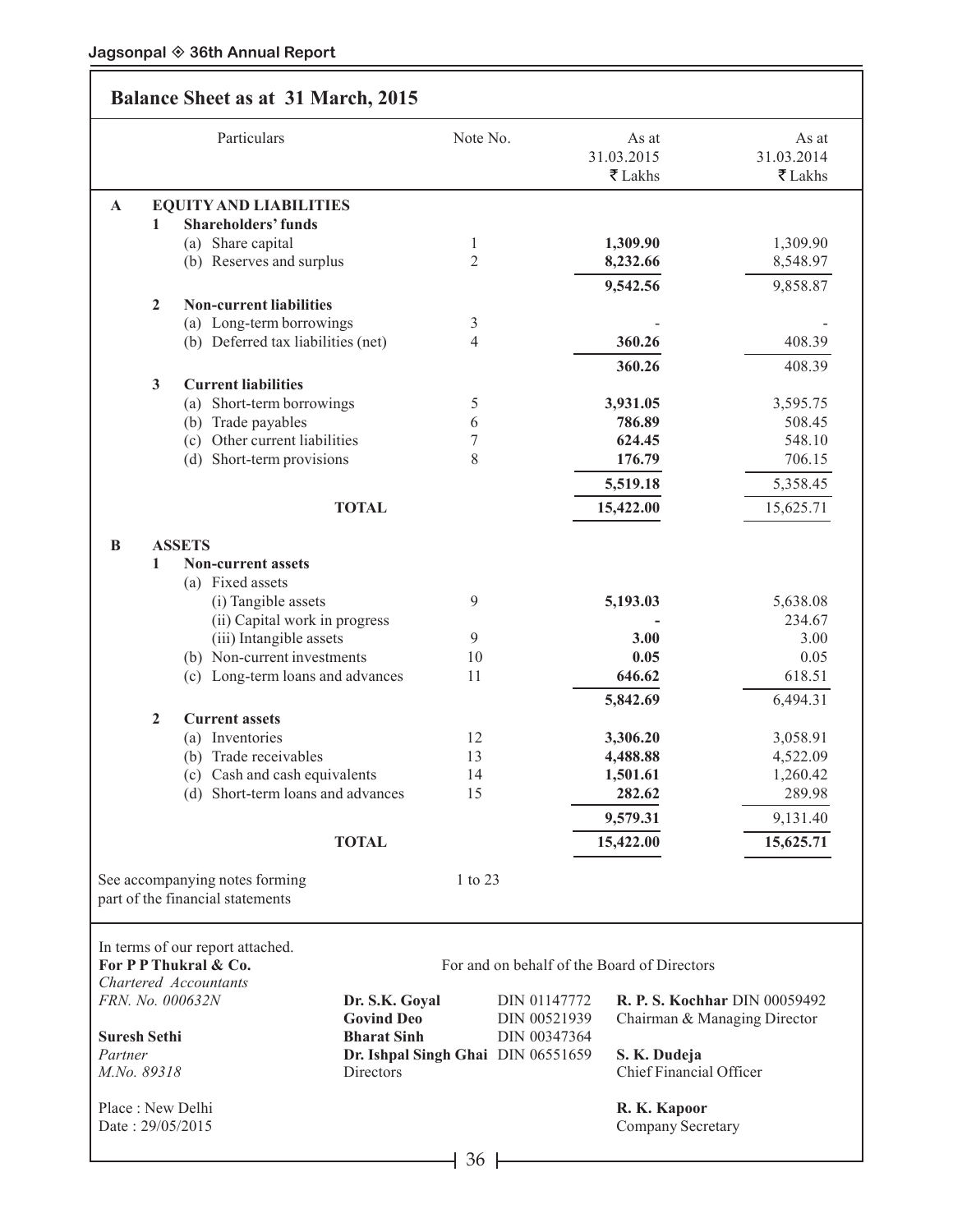|                | Statement of Profit and Loss for the year ended 31 March, 2015           |                                    |                                                                 |                                                                      |
|----------------|--------------------------------------------------------------------------|------------------------------------|-----------------------------------------------------------------|----------------------------------------------------------------------|
|                | Particulars                                                              | Note No.                           | For the year ended<br>31 March, 2015<br>$\overline{\tau}$ Lakhs | For the year ended<br>31 March, 2014<br>$\overline{\tau}$ Lakhs      |
|                | <b>CONTINUING OPERATIONS</b>                                             |                                    |                                                                 |                                                                      |
| 1              | <b>Revenue from operations (gross)</b>                                   | 16                                 | 13909.10                                                        | 14540.57                                                             |
|                | Less: Excise duty                                                        | 16                                 | 94.01                                                           | 155.49                                                               |
|                | Revenue from operations (net)                                            |                                    | 13815.09                                                        | 14385.09                                                             |
| $\overline{2}$ | <b>Other Income</b>                                                      | 17                                 | 11.10                                                           | 6.07                                                                 |
| $\mathbf{3}$   | <b>Total Revenue</b>                                                     |                                    | 13826.19                                                        | 14391.16                                                             |
| 4              | <b>Expenses</b>                                                          |                                    |                                                                 |                                                                      |
|                | Cost of materials consumed<br>(a)                                        | 18                                 | 6,383.36                                                        | 5,461.64                                                             |
|                | Purchases of stock-in-trade<br>(b)                                       | 18                                 | 649.48                                                          | 1,294.90                                                             |
|                | Changes in inventories of finished<br>(c)<br>goods, work-in-progress and | 18                                 | (164.56)                                                        | (285.94)                                                             |
|                | stock-in-trade                                                           |                                    |                                                                 |                                                                      |
|                | Employee benefits expense<br>(d)                                         | 19                                 | 3211.33                                                         | 3783.44                                                              |
|                | Finance costs<br>(e)                                                     | 20                                 | 445.86                                                          | 538.19                                                               |
|                | Depreciation and amortisation expense<br>(f)<br>Other expenses<br>(g)    | 9<br>21                            | 270.69<br>2862.86                                               | 282.54<br>3063.26                                                    |
|                | <b>Total Expenses</b>                                                    |                                    | 13,659.02                                                       | 14,138.03                                                            |
| 5              | Profit / (Loss) before tax                                               |                                    | 167.17                                                          | 253.13                                                               |
| 6              | Tax expense:                                                             |                                    |                                                                 |                                                                      |
|                | Current tax<br>(a)                                                       |                                    | 33.43                                                           | 50.63                                                                |
|                | (b)<br>Deferred tax                                                      |                                    | 16.63                                                           | $-9.57$                                                              |
|                |                                                                          |                                    | 50.06                                                           | 41.06                                                                |
| 7              | Profit for the year                                                      |                                    | 117.11                                                          | 212.07                                                               |
|                |                                                                          |                                    |                                                                 |                                                                      |
| 8              | Earnings per share (of $\bar{z}$ 5/- each):<br><b>Basic</b>              |                                    |                                                                 |                                                                      |
|                | (a) Continuing operations                                                | 22                                 | 0.45                                                            | 0.81                                                                 |
|                | (b) Total operations                                                     | 22                                 | 0.45                                                            | 0.81                                                                 |
|                | See accompanying notes forming part<br>of the financial statements       | 1 to 23                            |                                                                 |                                                                      |
|                |                                                                          |                                    |                                                                 |                                                                      |
|                | In terms of our report attached.<br>For P P Thukral & Co.                |                                    | For and on behalf of the Board of Directors                     |                                                                      |
|                | Chartered Accountants                                                    |                                    |                                                                 |                                                                      |
|                | FRN. No. 000632N<br>Dr. S.K. Goyal<br><b>Govind Deo</b>                  |                                    | DIN 01147772<br>DIN 00521939                                    | <b>R. P. S. Kochhar DIN 00059492</b><br>Chairman & Managing Director |
|                | <b>Bharat Sinh</b><br><b>Suresh Sethi</b>                                |                                    | DIN 00347364                                                    |                                                                      |
| Partner        |                                                                          | Dr. Ishpal Singh Ghai DIN 06551659 | S. K. Dudeja                                                    |                                                                      |
|                | M.No. 89318<br>Directors                                                 |                                    |                                                                 | Chief Financial Officer                                              |

Place : New Delhi

Г

Place : New Delhi<br>Date : 29/05/2015 Company Secretary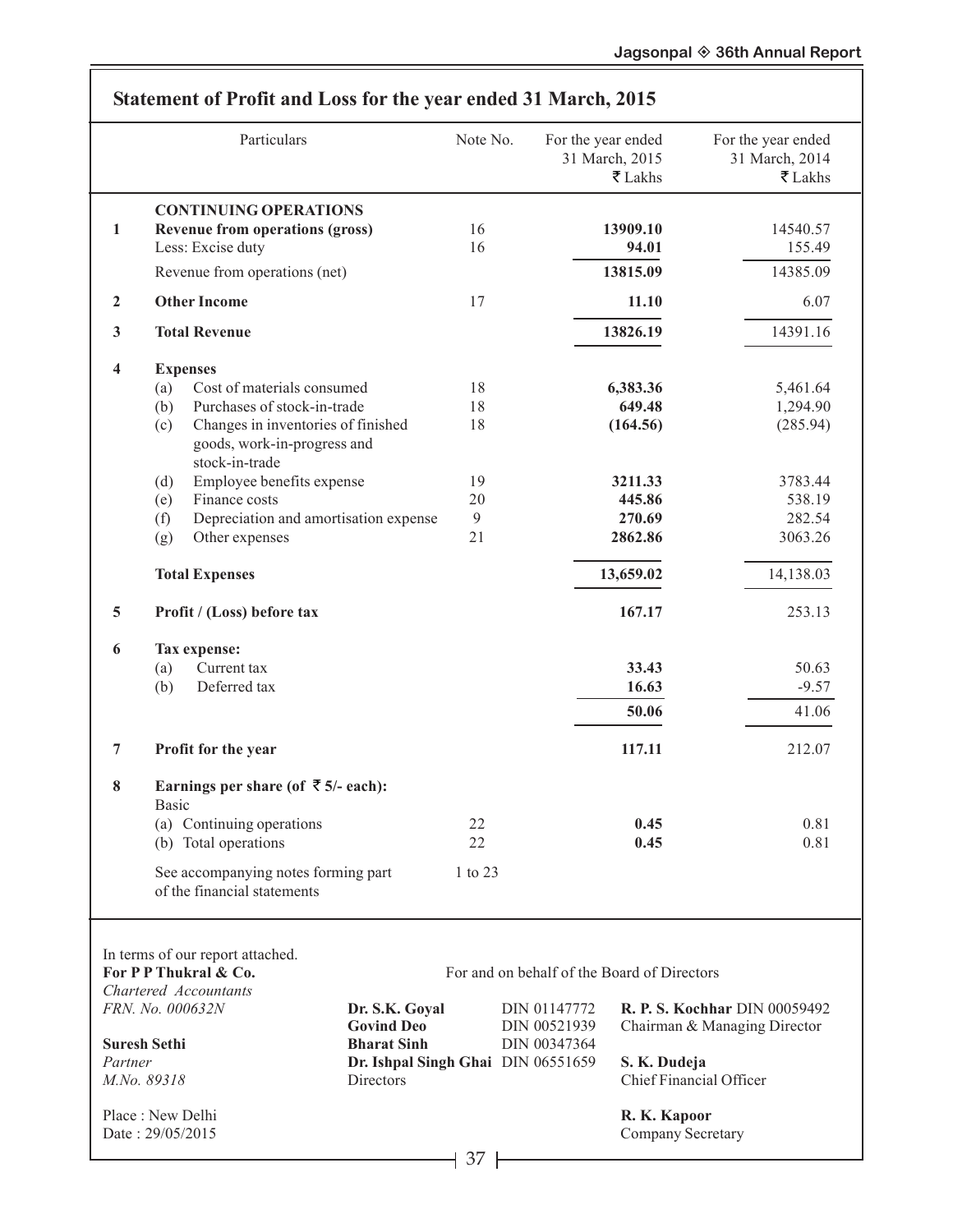# **Cash Flow Statement for the year ended 31 March, 2015**

| <b>Particulars</b>                                                                                                       |                                    |                                             |                         |              |                                      |                    |  |
|--------------------------------------------------------------------------------------------------------------------------|------------------------------------|---------------------------------------------|-------------------------|--------------|--------------------------------------|--------------------|--|
|                                                                                                                          |                                    | For the year ended                          | 31 March, 2015          |              | For the year ended<br>31 March, 2014 |                    |  |
|                                                                                                                          |                                    | ₹ Lakhs                                     | $\overline{\tau}$ Lakhs |              | ₹ Lakhs                              | $\bar{z}$ Lakhs    |  |
| A. Cash flow from operating activities                                                                                   |                                    |                                             |                         |              |                                      |                    |  |
| Net Profit / (Loss) before extraordinary items and tax<br>Adjustments for:                                               |                                    |                                             |                         | 167.17       |                                      | 253.13             |  |
| Depreciation and amortisation                                                                                            |                                    | 270.69                                      |                         |              | 282.54                               |                    |  |
| Finance costs                                                                                                            |                                    | 445.86                                      |                         |              | 538.19                               |                    |  |
| Interest income                                                                                                          |                                    | (11.10)                                     |                         |              | (6.07)                               |                    |  |
|                                                                                                                          |                                    |                                             | 705.45                  |              |                                      | 814.67             |  |
| Operating profit / (loss) before working capital changes                                                                 |                                    |                                             | 872.62                  |              |                                      | 1,067.80           |  |
| Changes in working capital:                                                                                              |                                    |                                             |                         |              |                                      |                    |  |
| Adjustments for (increase) / decrease in operating assets:<br>Inventories                                                |                                    | 247.28                                      |                         |              | 52.08                                |                    |  |
| Trade receivables                                                                                                        |                                    | (33.21)                                     |                         |              | 301.93                               |                    |  |
| Short-term loans and advances                                                                                            |                                    | (7.35)                                      |                         |              | (103.02)                             |                    |  |
| Long-term loans and advances                                                                                             |                                    | 28.10                                       |                         | (234.82)     | 40.61                                | (291.60)           |  |
| Adjustments for increase / (decrease) in operating liabilities:                                                          |                                    |                                             |                         |              |                                      |                    |  |
| Trade payables                                                                                                           |                                    | 278.45                                      |                         |              | (142.08)                             |                    |  |
| Other current liabilities<br>Other long-term liabilities                                                                 |                                    | 76.35<br>0.00                               |                         |              | 148.75                               |                    |  |
| Short-term provisions                                                                                                    |                                    | (529.36)                                    |                         |              | (32.05)<br>51.64                     |                    |  |
|                                                                                                                          |                                    |                                             | (174.57)                |              |                                      | 26.27              |  |
|                                                                                                                          |                                    |                                             | (409.39)                |              |                                      | (265.34)           |  |
| Cash generated from operations                                                                                           |                                    |                                             | 463.23                  |              |                                      | 802.46             |  |
| Net income tax (paid) / refunds                                                                                          |                                    |                                             |                         | 33.43        |                                      | 50.63              |  |
| Net cash flow from $/$ (used in) operating activities $(A)$                                                              |                                    |                                             |                         | 429.80       |                                      | 751.83             |  |
| <b>B.</b> Cash flow from investing activities                                                                            |                                    |                                             |                         |              |                                      |                    |  |
| Capital expenditure on fixed assets                                                                                      |                                    | 57.53                                       |                         |              | 127.52                               |                    |  |
| - Others                                                                                                                 |                                    | (11.10)                                     |                         |              | (6.07)                               |                    |  |
|                                                                                                                          |                                    |                                             |                         |              |                                      |                    |  |
| Net cash flow from / (used in) investing activities (B)<br>C. Cash flow from financing activities                        |                                    |                                             |                         | 46.43        |                                      | 121.45             |  |
| Net increase/(decrease) in working capital borrowings                                                                    |                                    | 708.57                                      |                         |              | (391.53)                             |                    |  |
| Proceeds from other short-term borrowings                                                                                |                                    | (373.27)                                    |                         |              | 678.63                               |                    |  |
| Finance cost                                                                                                             |                                    | (445.85)                                    |                         |              | (538.19)                             |                    |  |
| Dividends paid                                                                                                           |                                    | (26.20)                                     |                         |              | (130.99)                             |                    |  |
| Tax on dividend                                                                                                          |                                    | (5.24)                                      |                         |              | (22.26)                              |                    |  |
| Net cash flow from $/$ (used in) financing activities $(C)$                                                              |                                    |                                             | (141.99)                |              |                                      | (404.36)           |  |
| Net increase / (decrease) in Cash and cash equivalents (A+B+C)<br>Cash and cash equivalents at the beginning of the year |                                    |                                             | 241.37                  |              |                                      | 226.03             |  |
|                                                                                                                          |                                    |                                             | 1260.37<br>1501.74      |              |                                      | 1034.34<br>1260.37 |  |
| Cash and cash equivalents at the end of the year                                                                         |                                    |                                             |                         |              |                                      |                    |  |
| See accompanying notes forming part of the financial statements                                                          |                                    |                                             |                         |              |                                      |                    |  |
|                                                                                                                          |                                    |                                             |                         |              |                                      |                    |  |
|                                                                                                                          |                                    |                                             |                         |              |                                      |                    |  |
| In terms of our report attached.<br>For P P Thukral & Co.                                                                |                                    |                                             |                         |              |                                      |                    |  |
| Chartered Accountants                                                                                                    |                                    | For and on behalf of the Board of Directors |                         |              |                                      |                    |  |
| FRN. No. 000632N                                                                                                         | Dr. S.K. Goyal                     | DIN 01147772                                |                         |              | <b>R. P. S. Kochhar DIN 00059492</b> |                    |  |
|                                                                                                                          | <b>Govind Deo</b>                  | DIN 00521939                                |                         |              | Chairman & Managing Director         |                    |  |
| <b>Suresh Sethi</b>                                                                                                      | <b>Bharat Sinh</b>                 | DIN 00347364                                |                         |              |                                      |                    |  |
| Partner                                                                                                                  | Dr. Ishpal Singh Ghai DIN 06551659 |                                             |                         | S. K. Dudeja |                                      |                    |  |
| M.No. 89318                                                                                                              | Directors                          |                                             |                         |              | Chief Financial Officer              |                    |  |
|                                                                                                                          |                                    |                                             |                         |              |                                      |                    |  |
| Place: New Delhi                                                                                                         |                                    |                                             |                         |              | R. K. Kapoor                         |                    |  |
| Date: 29/05/2015                                                                                                         |                                    |                                             |                         |              | Company Secretary                    |                    |  |

Company Secretary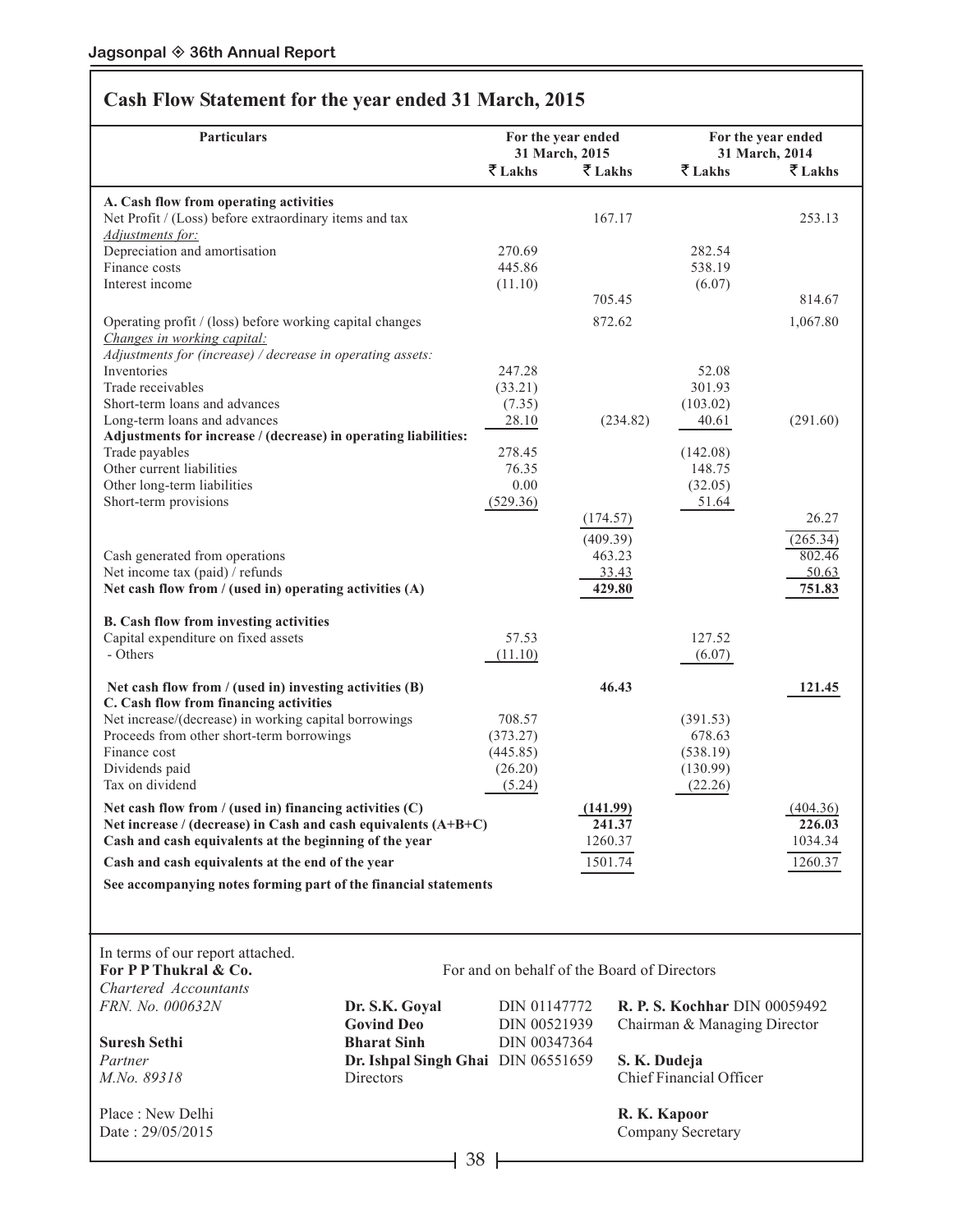# **Significant Accounting Policies**

# **A. Analysis of Preparation of Financial Statements**

The financial statements are prepared under the historical cost convention, except for certain fixed assets which are revalued, in accordance with the generally accepted accounting principles in India and the provisions of the Companies Act, 2013.

# **B. Use of Estimates**

The preparation of financial statements require estimates and assumptions to be made that affect the reported amount of assets and liabilities on the date of the financial statements and the reported amount of revenues and expenses during the reporting period. Difference between the actual results and estimates are recognised in the period in which the results are known/materialised.

# **C. Fixed Assets**

Fixed assets are stated at cost net of recoverable taxes and includes amounts added on revaluation, less accumulated depreciation and impairment loss, if any. All costs, including financing costs till commencement of commercial production, net charges on foreign exchange contracts and adjustments arising from exchange rate variations attributable to the fixed assets are capitalised.

# **D. Intangible Assets**

Intangible Assets are stated at cost of acquisition.

# **E. Depreciation and Amortisation**

Depreciation on fixed assets is provided as per schedule II of the companies act, 2013. The carrying value of useful lives of assets already exhausted has been adjusted in the opening value of reserves as per transition provisions. Leasehold land is not amortised.

# **F. Impairment of Assets**

An asset is treated as impaired when the carrying cast of asset exceeds its recoverable value. An impairment loss is charged to the Profit and Loss Account in the year in which an asset is identified as impaired. The impairment loss recognised in prior accounting period is reversed if there has been a change in the estimate of recoverable amount.

# **G. Foreign Currency Transactions**

- (a) Transactions dominated in foreign currencies are recorded at the exchange rate prevailing on the date of the transaction or that approximates the actual rate at the date of the transaction.
- (b) Monetary items denominated in foreign currencies at the year end are restated at year end rates. In case of items which are covered by forward exchange contracts, the difference between the year end rate on the date of contract is recognised as exchange difference and the premium paid on forward contracts is recognised over the life of the contract.
- (c) Any income or expense on account of exchange difference either on settlement or on translation is recognised in the Profit and Loss account except in case of long term liabilities, where they related to acquisition of fixed assets, in which case they are adjusted to the carrying cost of such assets.

# **H. Investments**

Long Term Investments are stated at cost. Provision for diminution in the value of long-term investments is made inly if such a decline is other than temporary.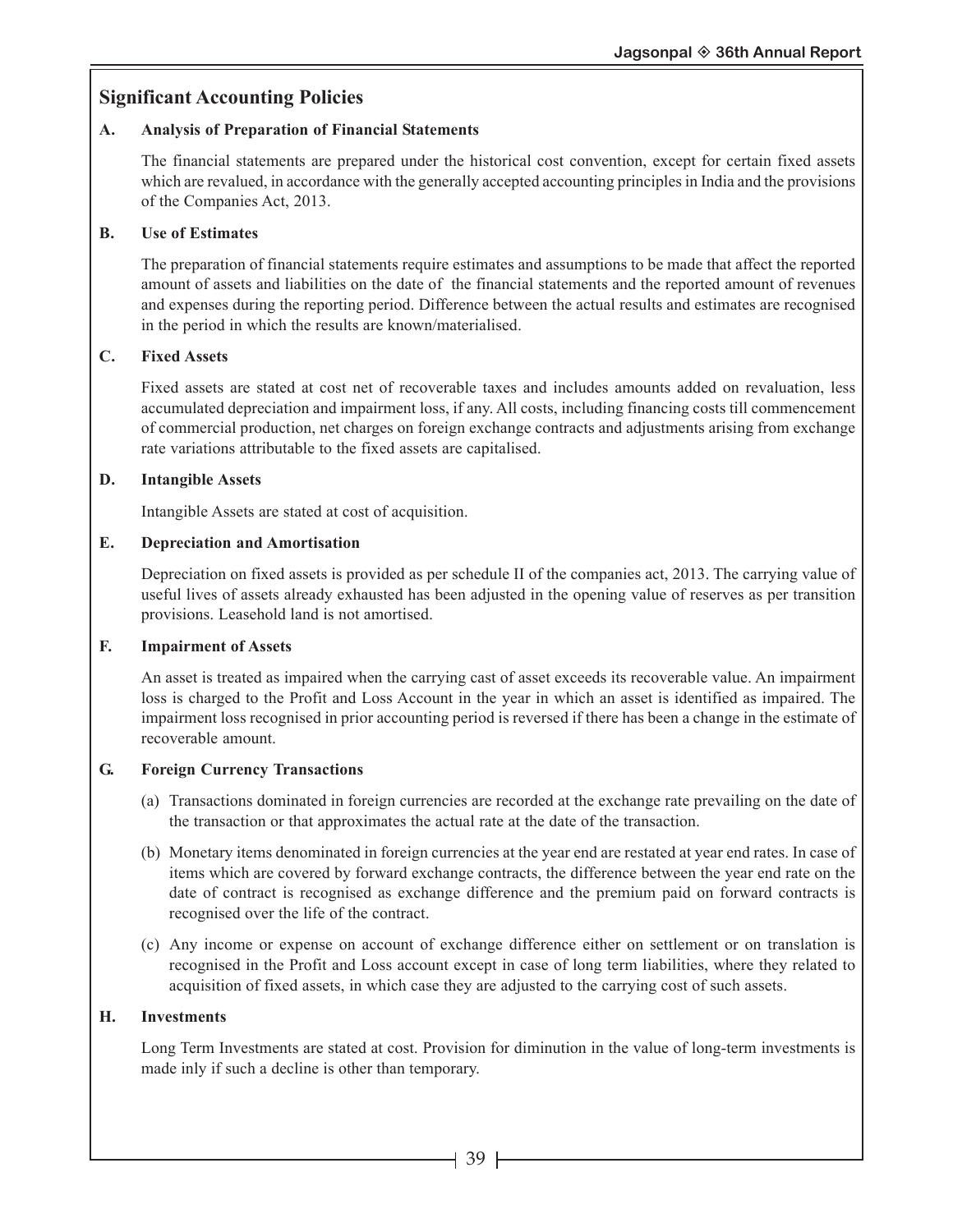## **I. Inventories**

Items of inventories are measured at lower cost and net realisable value after providing for obsolescence, if any. Cost of inventories comprises of cost of purchase, cost f conversion and other costs including manufacturing overheads incurred in bringing them to their respective present location and condition. Cost of raw materials, process chemicals, packing materials, trading and other products are determined on weighted average basis.

#### **J. Revenue Recognition**

Revenue is recognized only when it can be reliably measured and it is reasonable to expect ultimate collection. Revenue from operations includes sale of goods, excise duty, adjusted for discounts (net), goods returned and breakages and expiry. Dividend income is recognized when received. Interest income is recognized on time proportion basis taking into account the amount outstanding and rate applicable.

### **K. Excise Duty**

Excise duty is accounted on the basis of both payments made in respect of good cleared as also provisions made for goods lying in bonded warehouses.

### **L. Employee Benefits**

Long-term employee benefits are recognised as an expense at the undiscounted amount in the profit and loss account of the year in which the related service is rendered.

M. Post employment and other long term employee benefits are recognised as an expense in the Profit and Loss account for the year in which the employee has rendered services. The expense is recognised at the present value of the amounts payable determined using actuarial valuation techniques. Actuarial gains and losses in respect of post employment and other long-term benefits are charged to the Profit and Loss account.

### **N. Provision for Current Deferred Tax**

Provision for current tax is made after taking into consideration benefits admissible under the provisions of the Income Tax Act, 1961. Deferred tax resulting from timing difference between taxable and accounting income is accounted for using the tax rates and laws that are enacted or substantively enacted as on the balance sheet date.

#### **O. Provisions, Contingent Liabilities and Contingent Assets**

Provisions involving substantial degree of estimation in measurement are recognised when there is a present obligation as a result of past events and it is probable that there will be an outflow of resources. Contingent Liabilities are not recognised but are disclosed in the notes. Contingent Assets are neither recognised nor disclosed in the financial statements.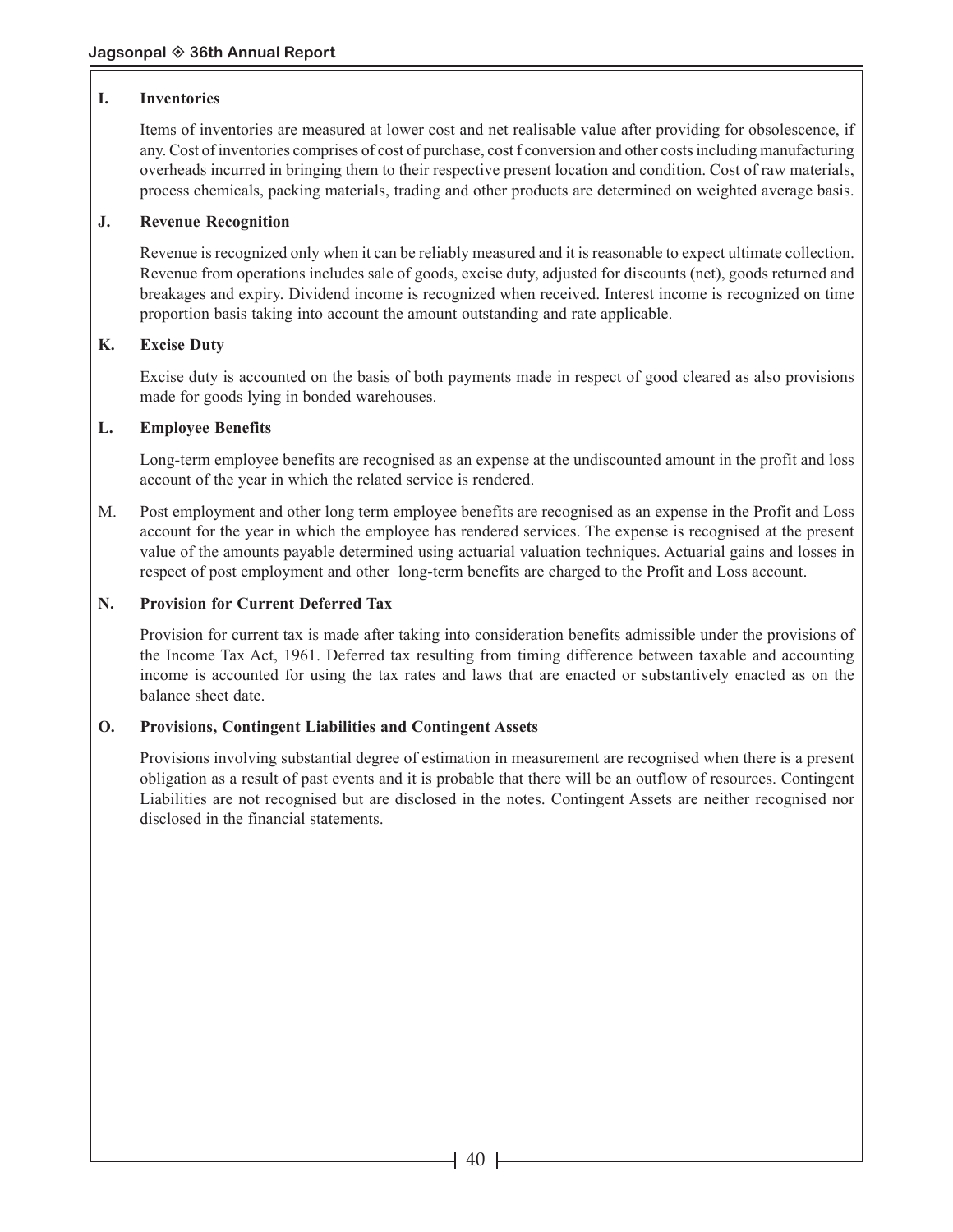| <b>Particulars</b>                                                                                                                                                                                                                                                                                                                                                                                                                                                                                             |                        |                         | As at<br>31 March, 2015<br>₹ Lakhs                                                                             | As at<br>31 March, 2014<br>₹ Lakhs                                                                      |
|----------------------------------------------------------------------------------------------------------------------------------------------------------------------------------------------------------------------------------------------------------------------------------------------------------------------------------------------------------------------------------------------------------------------------------------------------------------------------------------------------------------|------------------------|-------------------------|----------------------------------------------------------------------------------------------------------------|---------------------------------------------------------------------------------------------------------|
| <b>Note 1 Share capital</b>                                                                                                                                                                                                                                                                                                                                                                                                                                                                                    |                        |                         |                                                                                                                |                                                                                                         |
| Authorised<br>(a)<br>3,00,00,000 Equity shares of Rs. 5 each with voting rights<br>2,00,00,000 Unclassified shares of Rs. 5 each with voting rights<br>Issued, Subscribed and fully paid up<br>(b)<br>2,61,98,000 Equity shares of Rs. 5 each with voting rights                                                                                                                                                                                                                                               |                        |                         | 1500.00<br>1000.00<br>1,309.90                                                                                 | 1500.00<br>1000.00<br>1309.90                                                                           |
| <b>Total</b>                                                                                                                                                                                                                                                                                                                                                                                                                                                                                                   |                        |                         | 1,309.90                                                                                                       | 1,309.90                                                                                                |
| Detail of Persons holding more than 5% shares<br>1. Shri Rajpal Singh Kochhar<br>2. Mrs. Jasbir Kaur Kochhar                                                                                                                                                                                                                                                                                                                                                                                                   | 85,27,464<br>83,16,176 | (32.55%)<br>$(31.74\%)$ |                                                                                                                |                                                                                                         |
| <b>Note 2 Reserves and Surplus</b><br>(a) Securities premium account<br>Opening balance<br>Closing balance<br>(b) Revaluation reserve<br>Opening balance<br>Less: Transition adjustment<br>Less: Utilised for set off against depreciation<br>Closing balance<br>(c) General reserve<br>Opening balance<br>Add: Transferred from surplus in Statement of Profit and Loss<br>Closing balance<br>(d) Surplus / (Deficit) in Statement of Profit and Loss<br>Opening balance<br>Add: Profit / (Loss) for the year |                        |                         | 60.00<br>60.00<br>1,250.66<br>450.52<br>16.22<br>783.92<br>4,120.36<br>20.00<br>4,140.36<br>3,182.71<br>117.11 | 60.00<br>60.00<br>1,287.75<br>37.09<br>1,250.66<br>4,035.60<br>20.00<br>4,055.60<br>3,143.89<br>212.607 |
| Less: Dividends proposed to be distributed to<br>equity shareholders ( $\bar{\mathfrak{c}}$ 0.50 per share)<br>Less: Tax on dividend<br>Less: Transferred to General reserve<br>Closing balance<br><b>Total</b><br><b>Note 3 Long-term borrowings</b><br>(a) Deposits<br>Unsecured, due for more than one year.                                                                                                                                                                                                |                        |                         | 26.20<br>5.24<br>20.00<br>3,248.38<br>8,232.66                                                                 | 130.99<br>22.26<br>20.00<br>3,182.71<br>8,548.97                                                        |
| Intt @ 10 % p.a. (pr year $10\%$ p.a.)                                                                                                                                                                                                                                                                                                                                                                                                                                                                         |                        |                         | $\bf{0}$                                                                                                       | $\theta$                                                                                                |
| <b>Total</b>                                                                                                                                                                                                                                                                                                                                                                                                                                                                                                   |                        |                         |                                                                                                                |                                                                                                         |

Ē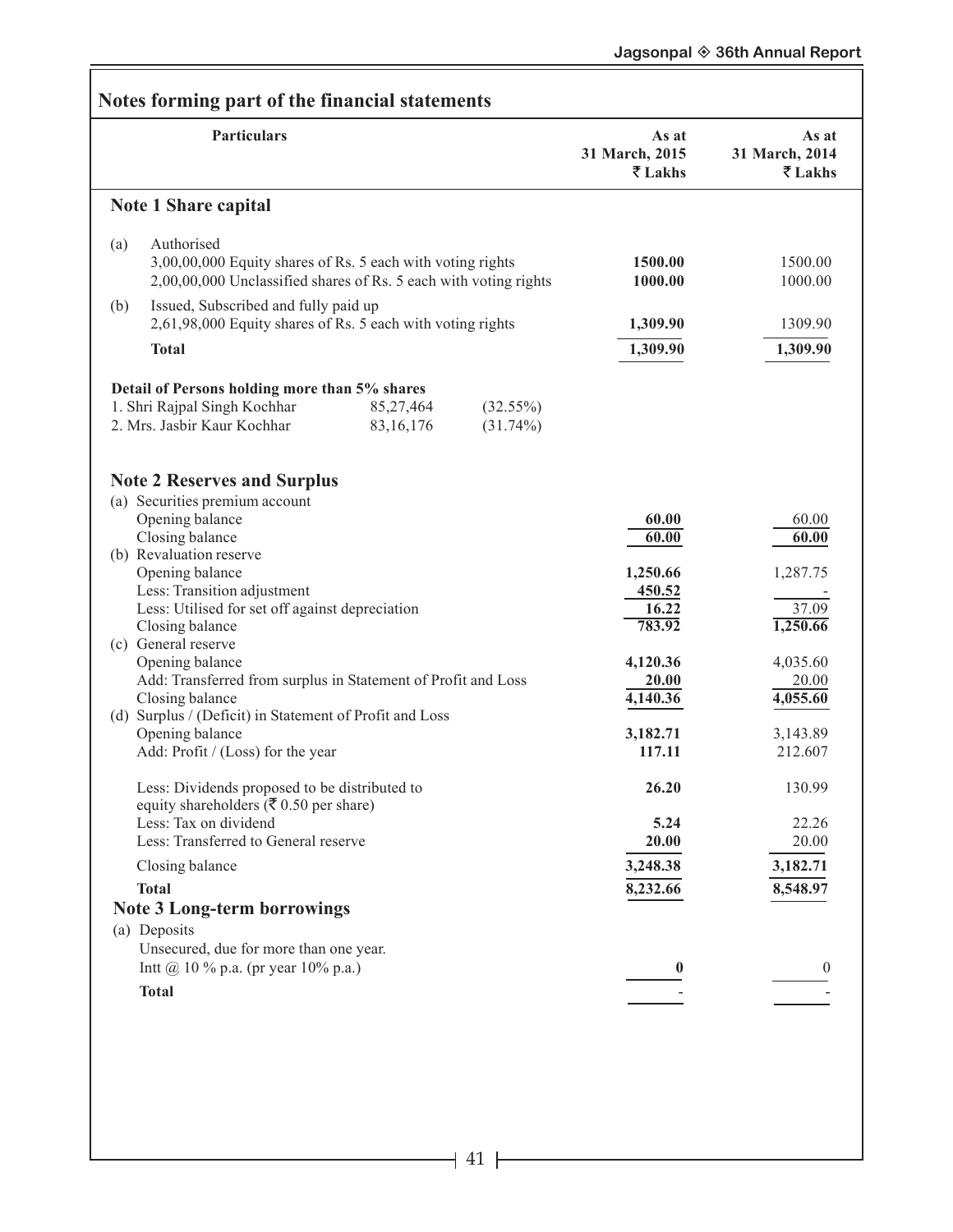# **Jagsonpal 36th Annual Report**

| <b>Particulars</b>                                                                                                                                                                                                                                                                       | As at<br>31 March, 2015<br>₹ Lakhs | As at<br>31 March, 2014<br>₹ Lakhs  |
|------------------------------------------------------------------------------------------------------------------------------------------------------------------------------------------------------------------------------------------------------------------------------------------|------------------------------------|-------------------------------------|
| <b>Note 4 Deferred tax liability</b>                                                                                                                                                                                                                                                     |                                    |                                     |
| Tax effect items constituting deferred tax liability<br>On difference between book balance and tax balance of fixed assets                                                                                                                                                               | 360.26                             | 408.39                              |
| <b>Total</b>                                                                                                                                                                                                                                                                             | 360.26                             | 408.39                              |
| <b>Note 5 Short-term borrowings</b><br>(a) Loans repayable on demand<br>From banks<br>Cash credit facility from banks secured by hypothecation of book debts and<br>inventories comprising of Raw materials, work in process and finished goods                                          | 3,282.94                           | 2,574.37                            |
| (b) Deposits<br><b>Unsecured Loan (from Directors)</b>                                                                                                                                                                                                                                   | 648.10                             | 1,021.37                            |
| <b>Total</b>                                                                                                                                                                                                                                                                             | 3,931.05                           | 3,595.74                            |
| <b>Note 6 Trade payables</b><br>Trade payables:<br>Acceptances<br>Other than Acceptances includes MSM enterprises $\bar{\tau}$ 29 lakhs<br><b>Total</b>                                                                                                                                  | 78.78<br>708.12<br>786.89          | 230.78<br>277.67<br>508.45          |
| <b>Note 7 Other current liabilities</b><br>(a) Interest accrued but not due on borrowings<br>(b) Other payables<br>(i) Trade / security deposits received<br>(ii) Others (includes Statutory remittances, Contributions to PF<br>and ESIC, Withholding Taxes, VAT, etc.)<br><b>Total</b> | 2.93<br>73.99<br>547.53<br>624.45  | 18.24<br>74.04<br>455.82<br>548.10  |
| <b>Note 8 Short-term provisions</b><br>(b) Provision - Others:<br>(i) Provision for tax<br>(ii) Provision for proposed equity dividend<br>(iii) Provision for tax on proposed dividends<br><b>Total</b>                                                                                  | 145.35<br>26.20<br>5.24<br>176.79  | 552.90<br>130.99<br>22.26<br>706.15 |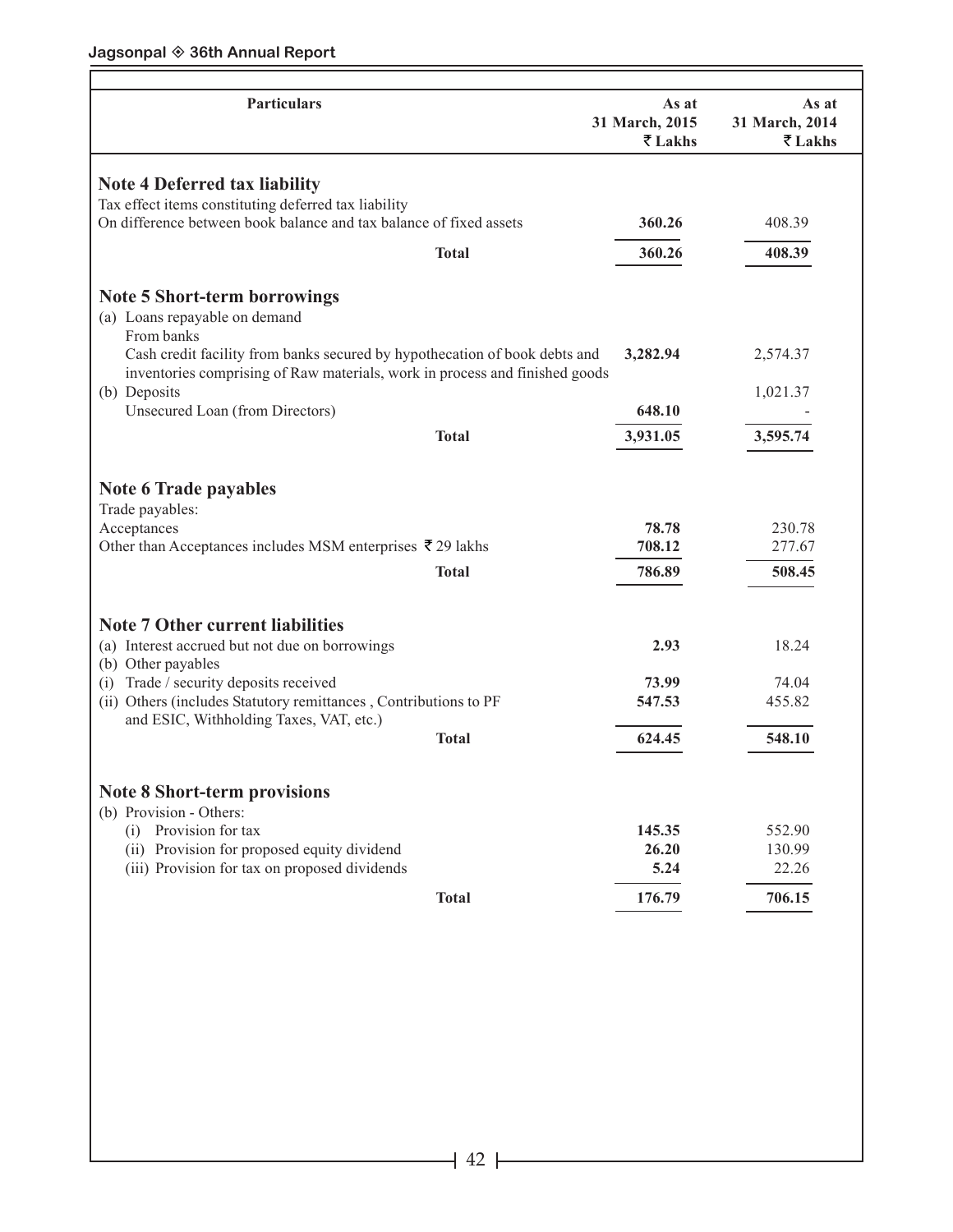|                                                                                                                                                                                                                                                                                                                               | <b>Note 9 Fixed assets</b>                                                                                                                                                              |                     |             |                     |                     |                                         |                                          |                    |                                         |
|-------------------------------------------------------------------------------------------------------------------------------------------------------------------------------------------------------------------------------------------------------------------------------------------------------------------------------|-----------------------------------------------------------------------------------------------------------------------------------------------------------------------------------------|---------------------|-------------|---------------------|---------------------|-----------------------------------------|------------------------------------------|--------------------|-----------------------------------------|
|                                                                                                                                                                                                                                                                                                                               | A. Tangible assets Own                                                                                                                                                                  |                     | Gross Block |                     |                     | Accumulated depreciation and impairment |                                          |                    | Net Block                               |
|                                                                                                                                                                                                                                                                                                                               |                                                                                                                                                                                         | Balance             | Additions   | Balance             | Balance             | Depreciation/                           | Balance                                  | Balance            | Balance                                 |
|                                                                                                                                                                                                                                                                                                                               |                                                                                                                                                                                         | as at<br>01.04.2014 |             | as at<br>31.03.2015 | as at<br>01.04.2014 | impairment ex-<br>pense for the year    | as at<br>31.3.2015                       | as at<br>31.3.2015 | as at<br>31.3.2014                      |
| (a)                                                                                                                                                                                                                                                                                                                           | Land                                                                                                                                                                                    |                     |             |                     |                     |                                         |                                          |                    |                                         |
|                                                                                                                                                                                                                                                                                                                               | Freehold                                                                                                                                                                                | 875.94              | 0.00        | 875.94              |                     |                                         |                                          | 875.94             | 875.94                                  |
|                                                                                                                                                                                                                                                                                                                               | Leasehold                                                                                                                                                                               | 428.06              | 0.00        | 428.06              |                     |                                         |                                          | 428.06             | 428.06                                  |
| (b)                                                                                                                                                                                                                                                                                                                           | <b>Buildings</b>                                                                                                                                                                        | 2,891.39            | 0.00        | 2,891.39            | 780.05              | 82.76                                   | 862.81                                   | 2,028.58           | 2,198.64                                |
| (c)                                                                                                                                                                                                                                                                                                                           | Plant and Equipment                                                                                                                                                                     | 2,147.64            | 34.04       | 2,181.68            | 1,051.60            | 134.79                                  | 1,186.39                                 | 995.29             | 1,190.10                                |
| (d)                                                                                                                                                                                                                                                                                                                           | Vehicles                                                                                                                                                                                | 221.48              | 0.00        | 221.48              | 205.34              | 5.06                                    | 210.40                                   | 11.08              | 34.52                                   |
| (e)                                                                                                                                                                                                                                                                                                                           | Other assets*                                                                                                                                                                           | 2,133.81            | 25.16       | 2,158.97            | 1,240.59            | 64.31                                   | 1,304.90                                 | 854.07             | 1,104.41                                |
|                                                                                                                                                                                                                                                                                                                               | <b>Total</b>                                                                                                                                                                            | 8,698.32            | 59.20       | 8,757.52            | 3,277.58            | 286.91                                  | 3,564.49                                 | 5,193.03           | 5,638.08                                |
|                                                                                                                                                                                                                                                                                                                               | Previous year                                                                                                                                                                           | 8,572.28            | 126.04      | 8,698.32            | 2,740.61            | 319.63                                  | 3,060.24                                 | 5,638.08           | 5,831.67                                |
|                                                                                                                                                                                                                                                                                                                               | * includes Furniture and fixtures and office equipment                                                                                                                                  |                     |             |                     |                     |                                         |                                          |                    |                                         |
|                                                                                                                                                                                                                                                                                                                               | <b>Particulars</b>                                                                                                                                                                      |                     |             |                     |                     |                                         | As at                                    |                    | As at                                   |
|                                                                                                                                                                                                                                                                                                                               |                                                                                                                                                                                         |                     |             |                     |                     | 31 March, 2015                          | ₹ Lakhs                                  |                    | 31 March, 2014<br>$\bar{z}$ Lakhs       |
| В.                                                                                                                                                                                                                                                                                                                            | Intangible assets<br>(a) Goodwill                                                                                                                                                       |                     |             |                     | <b>Total</b>        |                                         | 3.00<br>3.00                             |                    | 3.00<br>3.00                            |
| Depreciation and amortisation relating to continuing operations:<br>C.<br>Depreciation and amortisation for the year on tangible assets as per Note 9<br>286.91<br>319.63<br>Less: Utilised from revaluation reserve<br>16.22<br>37.09<br>Depreciation and amortisation relating to continuing operations<br>270.69<br>282.54 |                                                                                                                                                                                         |                     |             |                     |                     |                                         |                                          |                    |                                         |
|                                                                                                                                                                                                                                                                                                                               | <b>Note 10 Non-current investments</b>                                                                                                                                                  |                     |             |                     |                     |                                         |                                          |                    |                                         |
|                                                                                                                                                                                                                                                                                                                               | Other investments (Quoted)<br>Investment in equity instruments of other entities<br>(1304 fully paid shares of Ranbaxy Labs)<br>Aggregate market value of listed and quoted investments |                     |             |                     | <b>Total</b>        |                                         | 0.05<br>0.05<br>4.3                      |                    | 0.05<br>0.05<br>4.76                    |
|                                                                                                                                                                                                                                                                                                                               | Note 11 Long-term loans and advances<br>Unsecured and considered good<br>(a) Security deposits                                                                                          |                     |             |                     |                     |                                         | 65.88                                    |                    | 65.88                                   |
|                                                                                                                                                                                                                                                                                                                               | (b) Advance income tax                                                                                                                                                                  |                     |             |                     |                     |                                         | 580.74                                   |                    | 552.63                                  |
|                                                                                                                                                                                                                                                                                                                               |                                                                                                                                                                                         |                     |             |                     | <b>Total</b>        |                                         | 646.62                                   |                    | 618.51                                  |
|                                                                                                                                                                                                                                                                                                                               | <b>Note 12 Inventories</b><br>(At lower of cost and net realisable value)<br>(a) Raw materials<br>(b) Work-in-progress<br>(c) Finished goods                                            |                     |             |                     | <b>Total</b>        |                                         | 302.80<br>578.99<br>2,424.40<br>3,306.20 |                    | 220.08<br>355.65<br>2483.19<br>3,058.92 |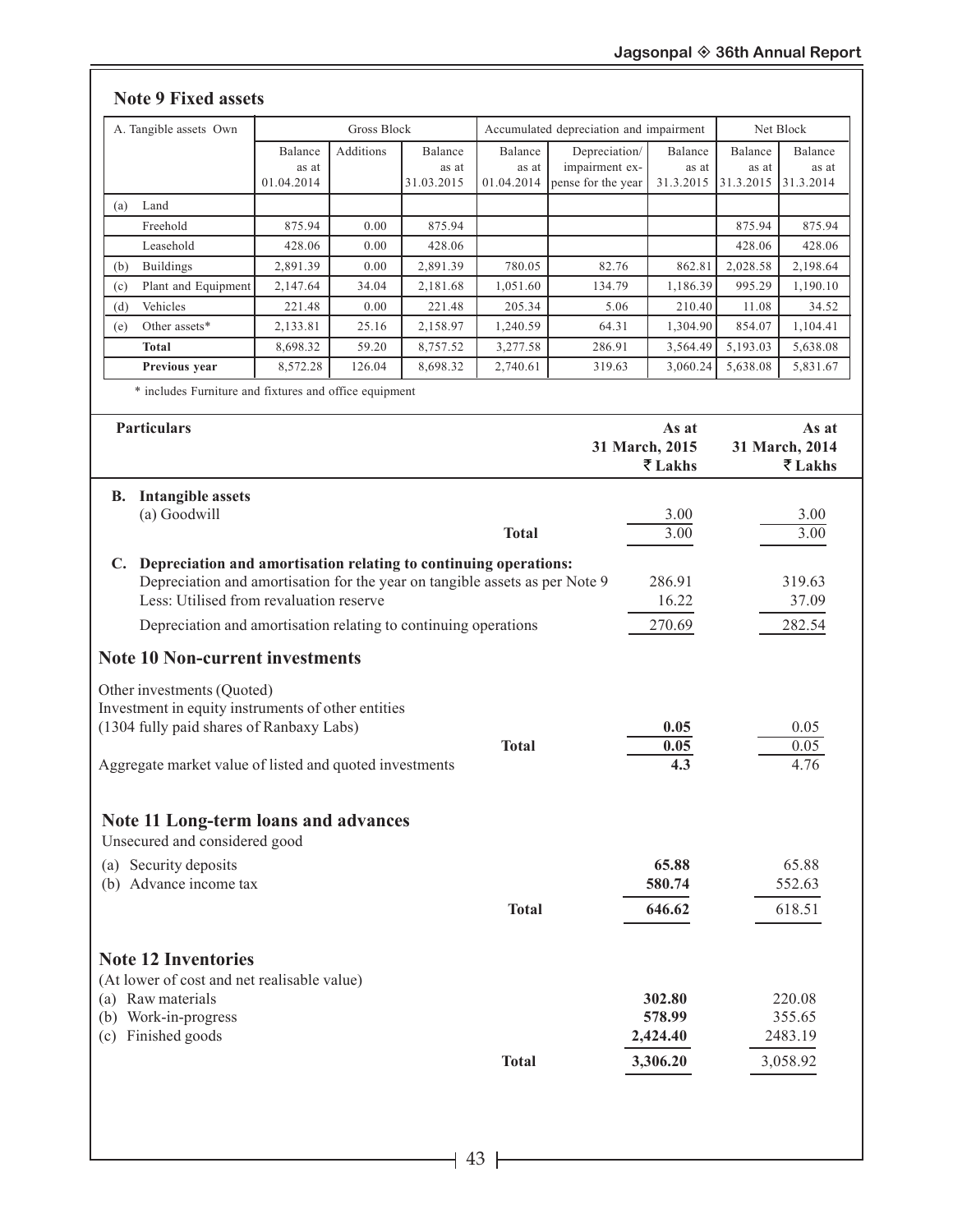# **Jagsonpal 36th Annual Report**

| Particulars                                                   |                               | As at<br>31 March, 2015<br>₹ Lakhs          | As at<br>31 March, 2014<br>₹ Lakhs   |
|---------------------------------------------------------------|-------------------------------|---------------------------------------------|--------------------------------------|
| <b>Note 13 Trade Receivables</b>                              |                               |                                             |                                      |
| Trade receivables outstanding for a period exceeding          |                               |                                             |                                      |
| six months from the date they were due for payment            |                               |                                             |                                      |
| Secured, considered good<br>Doubtful                          |                               | 163.55                                      | 156.99                               |
|                                                               |                               | 0                                           | 0.00                                 |
| Less: Provision for doubtful trade receivables                |                               | 163.55<br>0                                 | 156.99<br>0.00                       |
|                                                               |                               | 163.55                                      | 156.99                               |
| Other Trade receivables                                       |                               |                                             |                                      |
| Secured, considered good                                      |                               | 4,325.33                                    | 4,365.10                             |
| Less: Provision for doubtful trade receivables                |                               | $\boldsymbol{0}$                            | $\mathbf{0}$                         |
|                                                               | <b>Total</b>                  | 4,488.88                                    | 4,522.09                             |
|                                                               |                               |                                             |                                      |
| Note 14 Cash and cash equivalents                             |                               |                                             |                                      |
| (a) Cash in hand                                              |                               | 71.59                                       | 47,61                                |
| (b) Balances with banks:<br>In current accounts<br>(i)        |                               | 1,356.98                                    | 1,133.06                             |
| (ii) In deposit accounts (Maturity less than 12 months)       |                               | 73.05                                       | 79.75                                |
|                                                               | <b>Total</b>                  | 1,501.61                                    | 1,260.42                             |
|                                                               |                               |                                             |                                      |
| <b>Note 15 Short-term loans and advances</b>                  |                               |                                             |                                      |
| (a) Balance with government authorities                       |                               | 199.43                                      | 225.55                               |
| (b) Other                                                     |                               | 83.20                                       | 64.42                                |
| (Includes staff advances, prepaid expenses and earnest money) |                               |                                             |                                      |
|                                                               | <b>Total</b>                  | 282.62                                      | 289.98                               |
|                                                               |                               |                                             |                                      |
|                                                               |                               | For the year ended<br><b>31 March, 2015</b> | For the year ended<br>31 March, 2014 |
| <b>Note 16 Revenue from operations</b>                        |                               |                                             |                                      |
| Sale of products (Refer Note (i) below)<br>(a)                |                               | 13909.10                                    | 14540.57                             |
| Less: Excise duty<br>(b)                                      |                               | 94.01                                       | 155.49                               |
|                                                               | <b>Total</b>                  | 13,815.09                                   | 14,385.09                            |
| Sale of products comprises:<br>(i)                            |                               |                                             |                                      |
| Capsules                                                      |                               | 4027.70                                     | 4934.32                              |
| Tablets                                                       |                               | 4451.77                                     | 2723.12                              |
| Syrups                                                        |                               | 864.65                                      | 2539.89                              |
| Ampoules<br>Vials                                             |                               | 3320.58                                     | 3050.74<br>27.84                     |
| Ointments                                                     |                               | 52.06<br>329.30                             | 167.25                               |
| Bulk drugs and intermediates                                  |                               | 604.37                                      | 970.23                               |
| Dry powder                                                    |                               | 184.62                                      | 75.76                                |
| Infusion                                                      |                               | 74.05                                       | 51.43                                |
|                                                               | <b>Total-Sale of products</b> | 13909.10                                    | 14540.58                             |
|                                                               |                               |                                             |                                      |
|                                                               |                               |                                             |                                      |
|                                                               | 44 F                          |                                             |                                      |
|                                                               |                               |                                             |                                      |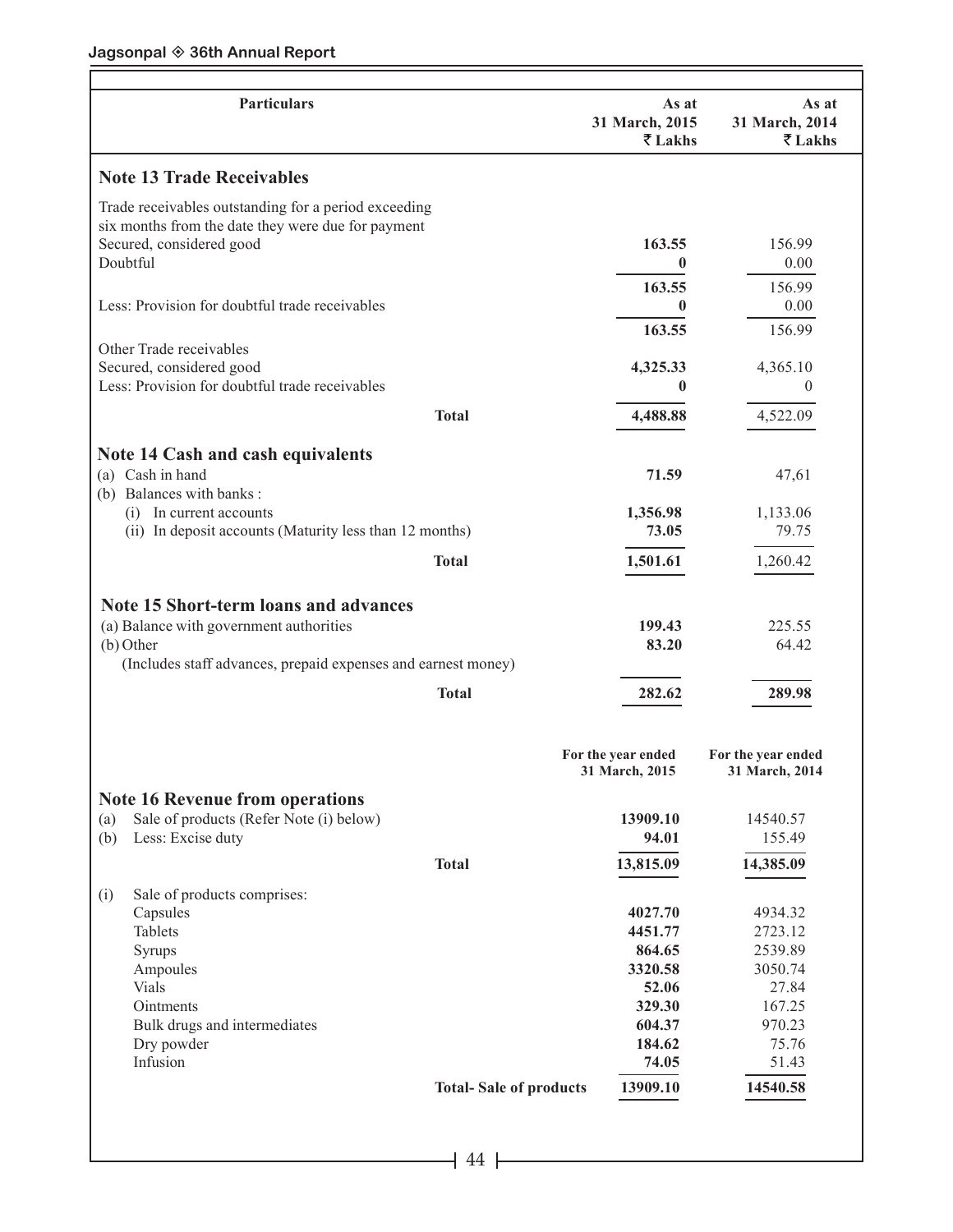| <b>Particulars</b>                                                                            | For the year ended<br>31 March, 2015<br>$\bar{z}$ Lakhs | For the year ended<br>31 March, 2014<br>₹ Lakhs |
|-----------------------------------------------------------------------------------------------|---------------------------------------------------------|-------------------------------------------------|
| <b>Note 17 Other income</b>                                                                   |                                                         |                                                 |
| Interest income (Refer Note (i) below)<br>(a)                                                 | 1.31                                                    | 5.92                                            |
| (b)<br>Other non - operating income (net of expenses<br>directly attributable to such income) | 9.80                                                    | 0.15                                            |
| <b>Total</b>                                                                                  | 11.10                                                   | 6.07                                            |
| Interest income comprises:<br>(i)                                                             |                                                         |                                                 |
| Interest from bank on:                                                                        |                                                         |                                                 |
| Deposits<br>Other interest                                                                    | 1.31                                                    | 3.19                                            |
| <b>Total</b>                                                                                  | 1.31                                                    | 3.19                                            |
|                                                                                               |                                                         |                                                 |
| <b>Note18.a Cost of materials consumed</b>                                                    |                                                         |                                                 |
| Opening stock                                                                                 | 220.08                                                  | 453.93                                          |
| Add: Purchases                                                                                | 6,466.08                                                | 5,227.79                                        |
|                                                                                               | 6,686.16<br>302.80                                      | $5,681.\overline{72}$                           |
| Less: Closing stock<br><b>Cost of material consumed</b>                                       | 6,383.36                                                | 220.08<br>5,461.64                              |
| Material consumed comprises:                                                                  |                                                         |                                                 |
| D L Oxephene                                                                                  |                                                         |                                                 |
| Others                                                                                        | 6,383.36                                                | 5,461.64                                        |
| <b>Total</b>                                                                                  | 6,383.36                                                | 5,461.64                                        |
|                                                                                               |                                                         |                                                 |
| <b>Note 18.b Purchase of traded goods</b>                                                     |                                                         |                                                 |
| Capsules<br>Tablets                                                                           | 278.73<br>258.92                                        | 491.85<br>483.00                                |
| Syrups                                                                                        | 41.28                                                   | 246.34                                          |
| Vials                                                                                         | 10.63                                                   | 14.79                                           |
| Ointments                                                                                     | 24.53                                                   | 12.51                                           |
| Dry powder                                                                                    | 3.35                                                    |                                                 |
| Infusion                                                                                      | 32.04                                                   | 46.41                                           |
| <b>Total</b>                                                                                  | 649.48                                                  | 1,294.90                                        |
| Note 18.c Changes in inventories of finished goods,                                           |                                                         |                                                 |
| work-in-progress and stock-in-trade                                                           |                                                         |                                                 |
| Inventories at the end of the year:                                                           |                                                         |                                                 |
| Finished goods                                                                                | 2,424.40                                                | 2,483.19                                        |
| Work-in-progress                                                                              | 578.99                                                  | 355.65                                          |
|                                                                                               | 3,003.39                                                | 2,838.84                                        |
| Inventories at the beginning of the year:                                                     |                                                         |                                                 |
|                                                                                               |                                                         |                                                 |
| Finished goods<br>Work-in-progress                                                            | 2,483.19<br>355.65                                      | 1,808.19<br>744.70                              |
|                                                                                               |                                                         |                                                 |
|                                                                                               | 2,838.84                                                | 2,552.90                                        |
| Net (increase) / decrease                                                                     | $-164.55$                                               | $-285.94$                                       |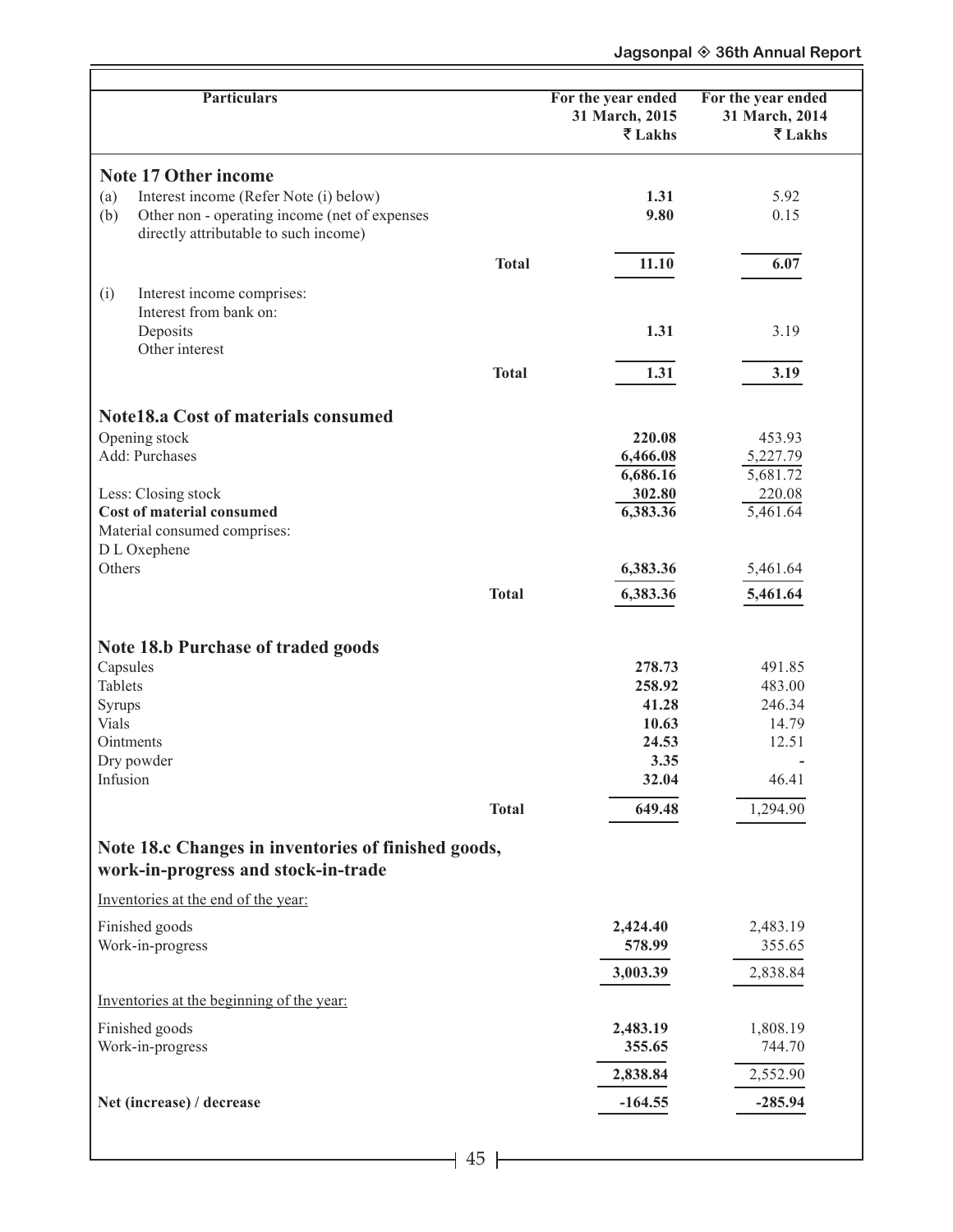| <b>Particulars</b>                                                                                         |              | For the year ended<br>31 March, 2015<br>₹ Lakhs | For the year ended<br>31 March, 2014<br>$\bar{z}$ Lakhs |
|------------------------------------------------------------------------------------------------------------|--------------|-------------------------------------------------|---------------------------------------------------------|
| Note 19 Employee benefits expense                                                                          |              |                                                 |                                                         |
| Salaries and wages<br>Contributions to provident and other funds (Refer Note 23)<br>Staff welfare expenses |              | 2988.04<br>157.49<br>65.80                      | 3597.38<br>116.48<br>69.57                              |
|                                                                                                            | <b>Total</b> | 3211.33                                         | 3783.43                                                 |

# **Employee benefit plans**

#### **a Defined contribution plans**

The Company makes Provident Fund and pension fund contributions to defined contribution plans for qualifying employees. Under the Schemes, the Company is required to contribute a specified percentage of the payroll costs to fund the benefits. The Company recognised  $\bar{\tau}$  159.47 lakhs during the year (Year ended 31 March, 2014  $\bar{\tau}$  116.48lakhs) for Provident Fund and pension fund contributions in the Statement of Profit and Loss. The contributions payable to these plans by the Company are at rates specified in the rules of the schemes.

#### **b Defined benefit plans**

The Company offers the following employee benefit schemes to its employees:

i. Gratuity

The following table sets out the funded status of the defined benefit schemes and the amount recognised in the financial statements:

| <b>Components of employer expense</b>                        |          |          |
|--------------------------------------------------------------|----------|----------|
| Current service cost                                         | 16.03    | 15.90    |
| Interest cost                                                | 23.34    | 21.80    |
| Expected return on plan assets                               | (32.02)  | (28.45)  |
| Actuarial losses/(gains)                                     | (74.32)  | (16.01)  |
| Total expense recognised in the Statement of Profit and Loss | (66.97)  | (6.75)   |
| Actual contribution and benefit payments for year            |          |          |
| Actual benefit payments                                      | 0.70     | 2.50     |
| Actual contributions                                         | 3.83     | 3.78     |
| Net asset / (liability) recognised in the Balance Sheet      |          |          |
| Present value of defined benefit obligation                  | 256.08   | 291.73   |
| Fair value of plan assets                                    | 387.79   | 352.63   |
| Funded status [Surplus / (Deficit)]                          | 131.71   | 60.91    |
| Unrecognised past service costs                              | $\theta$ | $\theta$ |
| Net asset / (liability) recognised in the Balance Sheet      | 131.71   | 60.91    |
| Change in defined benefit obligations (DBO) during the year  |          |          |
| Present value of DBO at beginning of the year                | 291.73   | 272.54   |
| Current service cost                                         | 16.03    | 15.90    |
| Interest cost                                                | 23.34    | 21.80    |
| Actuarial (gains) / losses                                   | (74.32)  | (16.01)  |
| Benefits paid                                                | (0.70)   | (2.50)   |
| Present value of DBO at the end of the year                  | 256.08   | 291.73   |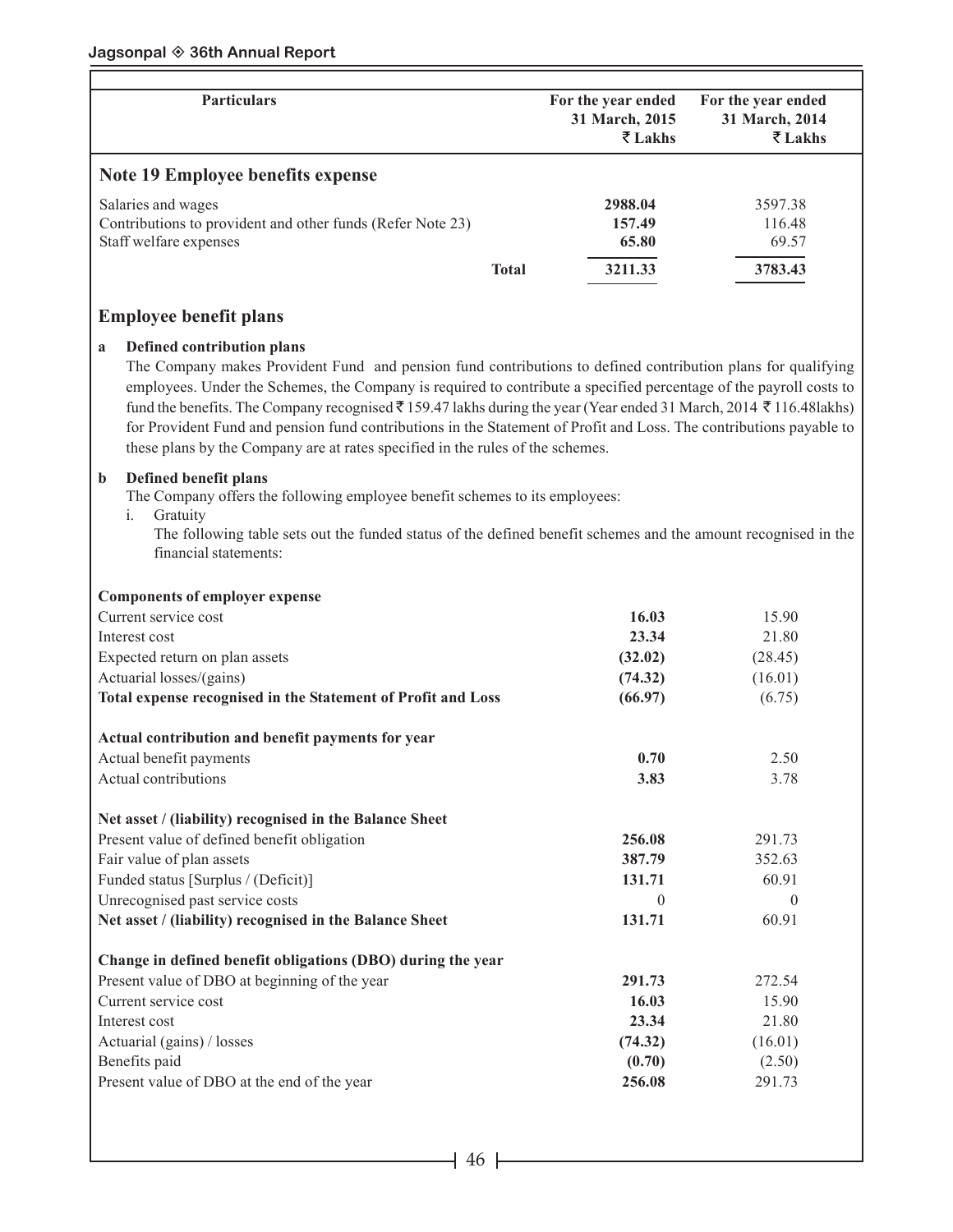| <b>Particulars</b>                             |              | For the year ended<br>31 March, 2015<br>$\bar{z}$ Lakhs | For the year ended<br>31 March, 2014<br>₹ Lakhs |
|------------------------------------------------|--------------|---------------------------------------------------------|-------------------------------------------------|
| Change in fair value of assets during the year |              |                                                         |                                                 |
| Plan assets at beginning of the year           |              | 352.63                                                  | 322.90                                          |
| Acquisition adjustment                         |              |                                                         |                                                 |
| Expected return on plan assets                 |              | 32.02                                                   | 28.45                                           |
| Actual company contributions                   |              | 3.83                                                    | 3.79                                            |
| Actuarial gain / (loss)                        |              |                                                         | (16.01)                                         |
| Benefits paid                                  |              | (0.70)                                                  | (2.50)                                          |
| Plan assets at the end of the year             |              | 387.79                                                  | 352.63                                          |
| Actual return on plan assets                   |              | 32.02                                                   | 28.44                                           |
| <b>Actuarial assumptions</b>                   |              |                                                         |                                                 |
| Discount rate                                  |              | 8.00%                                                   | 8.00%                                           |
| Salary escalation                              |              | 6.00%                                                   | $6.00\%$                                        |
| <b>Note 20 Finance costs</b>                   |              |                                                         |                                                 |
| (a) Interest expense on:                       |              |                                                         |                                                 |
| (i) Borrowings                                 |              | 412.74                                                  | 501.20                                          |
| (b) Other borrowing costs                      |              | 33.12                                                   | 36.99                                           |
|                                                | <b>Total</b> | 445.86                                                  | 538.19                                          |
| <b>Note 21 Other expenses</b>                  |              |                                                         |                                                 |
| Consumption of stores and spare parts          |              | 24.11                                                   | 43.07                                           |
| Power and fuel                                 |              | 177.24                                                  | 222.75                                          |
| Rent including lease rentals                   |              | 131.00                                                  | 123.67                                          |
| Repairs and maintenance - Buildings            |              | 9.80                                                    | 18.91                                           |
| Repairs and maintenance - Machinery            |              | 3.40                                                    | 5.55                                            |
| Repairs and maintenance - Others               |              | 63.73                                                   | 89.89                                           |
| Insurance                                      |              | 64.84                                                   | 50.43                                           |
| Rates and taxes                                |              | 9.20                                                    | 25.04                                           |
| Travelling and conveyance                      |              | 754.12                                                  | 651.60                                          |
| Freight and forwarding                         |              | 352.17                                                  | 385.47                                          |
| Sales administration expenses                  |              | 800.81                                                  | 1,050.46                                        |
| Donations and contributions                    |              | 0.44                                                    | 1.19                                            |
| Payments to auditors (Refer Note (i) below)    |              | 5.02                                                    | 4.52                                            |
| Miscellaneous expenses                         |              | 466.99                                                  | 390.71                                          |
|                                                | <b>Total</b> | 2,862.86                                                | 3,063.26                                        |
| Payments to the auditors comprises :           |              |                                                         |                                                 |
| Statutory audit                                |              | 1.75                                                    | 1.75                                            |
| Cost audit                                     |              | 1.00                                                    | 1.00                                            |
| Reimbursement of expenses                      |              | 2.27                                                    | 1.77                                            |
|                                                | <b>Total</b> | 5.02                                                    | 4.52                                            |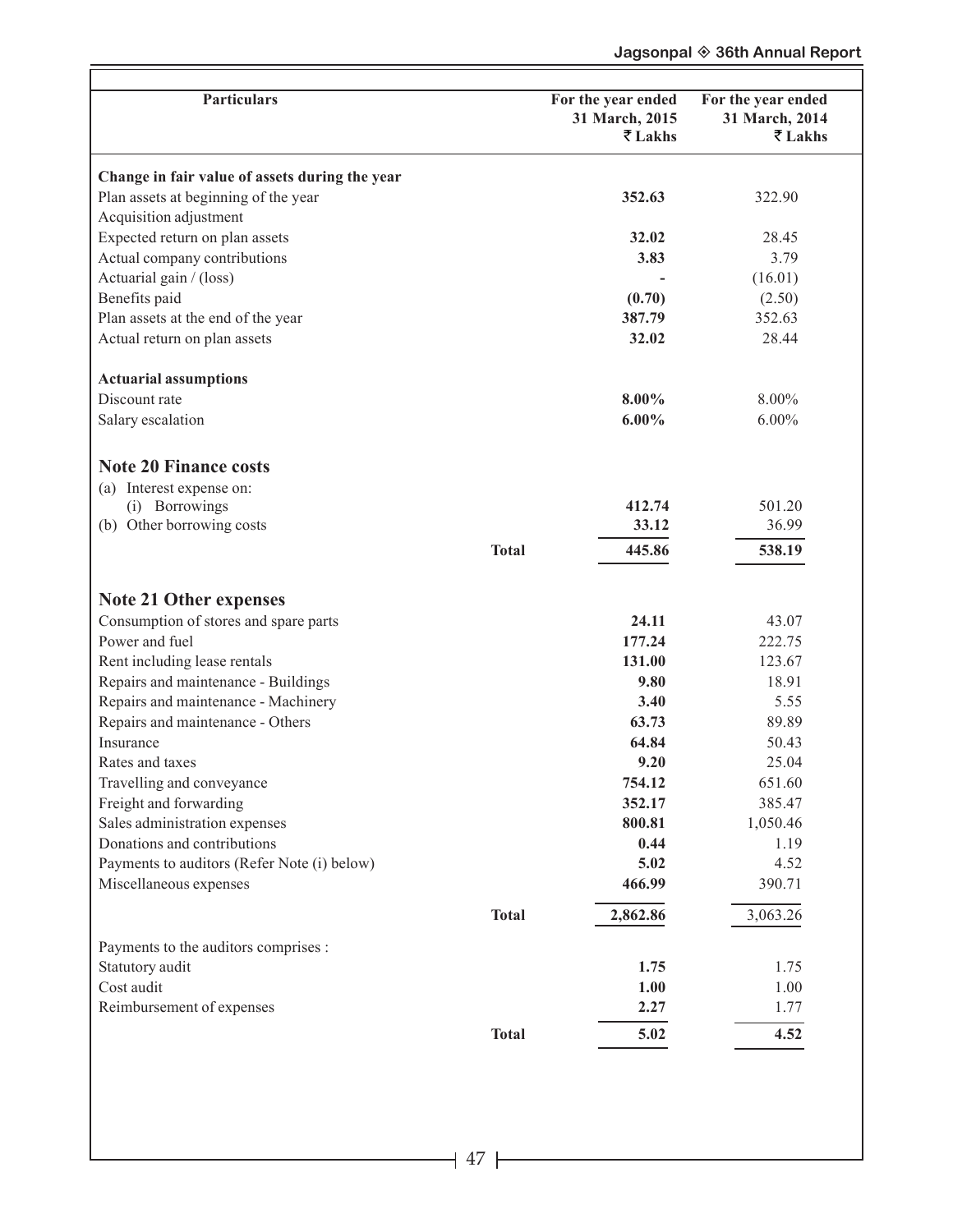# **Jagsonpal 36th Annual Report**

|             | <b>Particulars</b>                                                                                                                                                                                             | For the year ended<br>31 March, 2015<br>₹ Lakhs | For the year ended<br>31 March, 2014<br>₹ Lakhs |
|-------------|----------------------------------------------------------------------------------------------------------------------------------------------------------------------------------------------------------------|-------------------------------------------------|-------------------------------------------------|
|             | <b>Note 22 Earning per share</b>                                                                                                                                                                               |                                                 |                                                 |
|             | <b>Basic and Diluted</b>                                                                                                                                                                                       |                                                 |                                                 |
| a           | <b>Continuing operations</b>                                                                                                                                                                                   |                                                 |                                                 |
|             | Net profit $/(loss)$ for the year from continuing operations                                                                                                                                                   |                                                 |                                                 |
|             | attributable to the equity shareholders<br>Weighted average number of equity shares                                                                                                                            | 117.11<br>261.98                                | 212.07<br>261.98                                |
|             | Par value per share (₹)                                                                                                                                                                                        | 5.00                                            | 5.00                                            |
|             | Earnings per share from continuing operations - Basic $(\bar{\tau})$                                                                                                                                           | 0.45                                            | 0.81                                            |
| $\mathbf b$ | <b>Total operations</b>                                                                                                                                                                                        |                                                 |                                                 |
|             | Net profit / (loss) for the year attributable to the equity shareholders                                                                                                                                       | 117.11                                          | 212.07                                          |
|             | Weighted average number of equity shares                                                                                                                                                                       | 261.98                                          | 261.98                                          |
|             | Par value per share (₹)                                                                                                                                                                                        | 5.00                                            | 5.00                                            |
|             | Earnings per share - Basic $(\bar{\zeta})$                                                                                                                                                                     | 0.45                                            | 0.81                                            |
|             | Note 23 Additional information to the financial statements                                                                                                                                                     |                                                 |                                                 |
|             | <b>Contingent liabilities and commitments</b><br>(to the extent not provided for)<br>Contingent liabilities                                                                                                    | 332.00                                          | 144.10                                          |
|             |                                                                                                                                                                                                                |                                                 |                                                 |
|             | Disclosures required under Section 22 of the Micro, Small and                                                                                                                                                  |                                                 |                                                 |
|             | <b>Medium Enterprises Development Act, 2006</b>                                                                                                                                                                |                                                 |                                                 |
| (i)         | Principal amount remaining due and unpaid to any supplier as at<br>the end of the accounting year                                                                                                              |                                                 | 29<br>44                                        |
| (ii)        | Interest due thereon remaining unpaid to any supplier as at the<br>end of the accounting year                                                                                                                  |                                                 | $\theta$<br>$\theta$                            |
| (iii)       | The amount of interest paid along with the amounts of the payment<br>made to the supplier beyond the appointed day                                                                                             |                                                 | $\overline{0}$<br>$\overline{0}$                |
| (iv)        | The amount of interest due and payable for the year                                                                                                                                                            |                                                 | 0<br>0                                          |
| (v)         | The amount of interest accrued and remaining unpaid at the end of<br>the accounting year                                                                                                                       |                                                 | $\theta$<br>0                                   |
| (vi)        | The amount of further interest due and payable even in the succeeding<br>year, until such date when the interest dues as above are actually paid                                                               |                                                 | $\overline{0}$<br>$\theta$                      |
|             | Dues to Micro and Small Enterprises have been determined to the extentsuch parties have been identified on<br>the basis of information collected by the Management. This has been relied upon by the auditors. |                                                 |                                                 |
|             | Disclosure as per Clause 32 of the Listing Agreements with the Stock Exchanges                                                                                                                                 |                                                 |                                                 |
|             | Loans and advances in the nature of loans given to subsidiaries, associates and others and investment<br>in shares of the Company by such parties:                                                             |                                                 |                                                 |
|             | Name of the party<br>Relationship<br><b>Amount outstanding as</b>                                                                                                                                              |                                                 | <b>Maximum balance</b>                          |

| Name of the party | <b>Relationship</b> | Amount outstanding as<br>at 31 March, 2015 | <b>Maximum balance</b><br>outstanding during the year |
|-------------------|---------------------|--------------------------------------------|-------------------------------------------------------|
| N.A.              | <b>N.A.</b>         | N.A.                                       | N.A.                                                  |
|                   |                     | 48                                         |                                                       |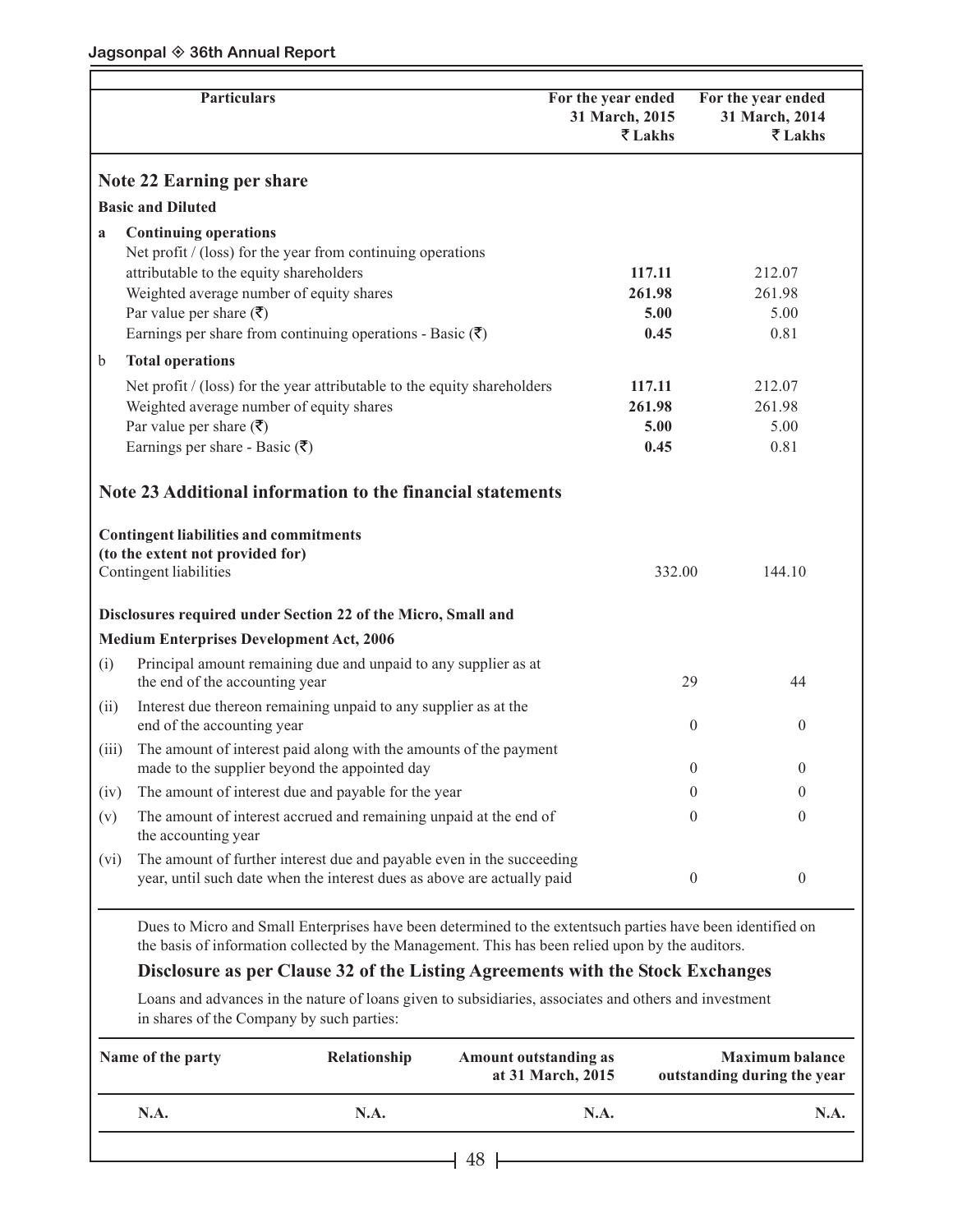| <b>Particulars</b>                                                                                                                              |              | For the year ended<br>31 March, 2015<br>₹ Lakhs | For the year ended<br>31 March, 2014<br>₹ Lakhs         |
|-------------------------------------------------------------------------------------------------------------------------------------------------|--------------|-------------------------------------------------|---------------------------------------------------------|
| Value of imports calculated on CIF basis:                                                                                                       |              |                                                 |                                                         |
| Raw materials                                                                                                                                   |              | 1081.94                                         | 974.62                                                  |
| <b>Expenditure in foreign currency:</b>                                                                                                         |              |                                                 |                                                         |
| Other matters                                                                                                                                   |              | 33.78                                           | 20.28                                                   |
| Details of consumption of imported and indigenous items<br><b>Imported</b>                                                                      |              |                                                 |                                                         |
| Raw materials                                                                                                                                   |              | 1043.30                                         | 1250.24                                                 |
| Percentage                                                                                                                                      |              | 16%                                             | 22%                                                     |
|                                                                                                                                                 | <b>Total</b> | 1043.30                                         | 1250.24                                                 |
| Indigenous                                                                                                                                      |              |                                                 |                                                         |
| Raw materials                                                                                                                                   |              | 5340.06                                         | 4501.20                                                 |
| Percentage                                                                                                                                      |              | 84%                                             | 78%                                                     |
|                                                                                                                                                 | <b>Total</b> | 6383.36                                         | 4501.20                                                 |
| Earnings in foreign exchange :                                                                                                                  |              |                                                 |                                                         |
| Export of goods calculated on FOB basis                                                                                                         |              | 1232.63                                         | 755.49                                                  |
| <b>Segment information</b><br>The Company has identified Pharmaceutical business segment as its primary segment                                 |              |                                                 |                                                         |
| Revenue                                                                                                                                         |              | 13909.10                                        | 14540.57                                                |
| Profit before taxes                                                                                                                             |              | 167.17                                          | 253.13                                                  |
| Tax expense                                                                                                                                     |              | 50.06<br>117.11                                 | 41.06<br>212.07                                         |
| Net profit for the year                                                                                                                         |              |                                                 |                                                         |
| <b>Related party transactions</b>                                                                                                               |              |                                                 | <b>Names of related Party</b>                           |
| (a) Details of related parties:                                                                                                                 |              |                                                 |                                                         |
| Key Management Personnel (KMP)<br>Relatives of KMP                                                                                              |              |                                                 | Mr. Raipal Singh Kochhar<br>Mr. Prithipal Singh Kochhar |
| Note: Related parties have been identified by the Management.                                                                                   |              |                                                 |                                                         |
| Details of related party transactions                                                                                                           |              | Remuneration                                    | Remuneration                                            |
| <b>KMP</b>                                                                                                                                      |              | 76.88                                           | 76.88                                                   |
| Relatives of KMP                                                                                                                                |              | 8.28                                            | 32.90                                                   |
|                                                                                                                                                 | <b>Total</b> | 85.16                                           | 109.78                                                  |
| Details of research and development expenditure recognised as an expense                                                                        |              |                                                 |                                                         |
| Others                                                                                                                                          |              | 32.85                                           | 55.48                                                   |
|                                                                                                                                                 | <b>Total</b> | 32.85                                           | 55.48                                                   |
| Previous year's figures                                                                                                                         |              |                                                 |                                                         |
| Previous year's figures have been regrouped/reclassified wherever necessary to correspond with the current year's<br>classification/disclosure. |              |                                                 |                                                         |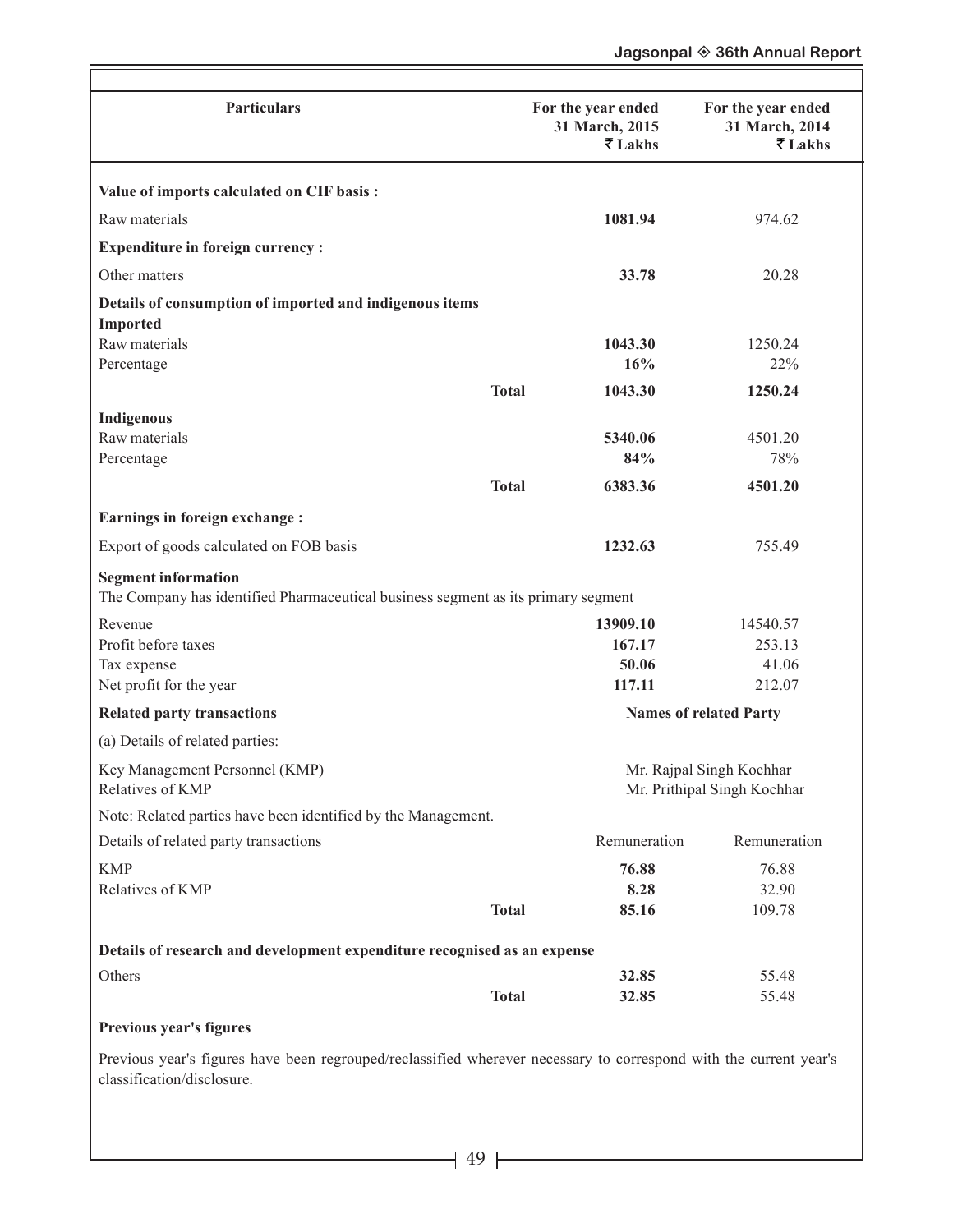| 3651.87 5690.26 15446.93 17278.09<br>03/2001 09/2001 12/2002<br>Total Capital Employed   7282.52   7584.45<br>4465.56 4790.28<br>6023.78<br>0.05<br>1975.24<br>2816.91<br>21.74<br>Shareholders' Funds<br>Net Current Assets<br>Operating Profit<br>Other income<br>Fixed Assets<br>Investments<br>Particulars<br>Sales | 2794.12 |         |                                |                                |                                |          |          |          |         |                            |                  |          |          | (Rs. in Lacs) |
|-------------------------------------------------------------------------------------------------------------------------------------------------------------------------------------------------------------------------------------------------------------------------------------------------------------------------|---------|---------|--------------------------------|--------------------------------|--------------------------------|----------|----------|----------|---------|----------------------------|------------------|----------|----------|---------------|
|                                                                                                                                                                                                                                                                                                                         |         |         |                                |                                | Financial Year Ending          |          |          |          |         |                            |                  |          |          |               |
|                                                                                                                                                                                                                                                                                                                         |         |         | $(6 \text{ mths.})$<br>03/2004 | 03/2005<br>$(15 \text{ mths})$ | 03/2006<br>$(15 \text{ mths})$ | 03/2007  | 03/2008  | 3/2009   | 3/2010  | 3/2011                     | 3/2012           | 3/2013   | 3/2014   | 3/2015        |
|                                                                                                                                                                                                                                                                                                                         |         | 2845.60 | 3076.20                        | 3154.82                        | 3669.37                        | 4372.50  | 4652.85  | 5348.63  | 5318.80 | 5768.28                    | 5911.54          | 5831.67  | 5638.08  | 5193.03       |
|                                                                                                                                                                                                                                                                                                                         | 0.05    | 0.05    | 0.05                           | 0.05                           | 0.05                           | 0.05     | 0.05     | 0.05     | 0.05    | 0.05                       | 0.05             | 00.05    | 0.05     | 0.05          |
|                                                                                                                                                                                                                                                                                                                         |         | 4223.88 | 4031.09                        | 4320.64                        | 4326.69                        | 4516.88  | 4392.98  | 3253.95  | 4204.95 | 4388.25                    | 4746.65          | 4561.95  | 5566.10  | 5648.27       |
|                                                                                                                                                                                                                                                                                                                         |         | 7069,53 | $\circ$<br>7107.1              | 7475.51                        | 7738.05                        | 7836.79  | 7956.61  | 8346.40  | 9214.23 |                            | 9819.81 10356.13 | 10211.93 | 10580.24 | 10190.66      |
|                                                                                                                                                                                                                                                                                                                         | 5919.38 | 6157.61 | 6601.21                        | 6814.25                        | 7023.54                        | 7249.80  | 7503.37  | 8016.83  | 8756.97 | 9291.39                    | 9846.94          | 9837.14  | 9858.87  | 9542.56       |
|                                                                                                                                                                                                                                                                                                                         |         |         |                                | 14801.11                       | 17213.43                       | 14252.62 | 15779.95 | 14201.48 |         | 14318.55 16535.26 18066.51 |                  | 17037.53 | 14540.57 | 13909.10      |
|                                                                                                                                                                                                                                                                                                                         | 28.11   | 63.23   | 81.46                          | 25.86                          | 48.82                          | 77.28    | 25.50    | 27.06    | 36.30   | 26.02                      | 36.92            | 32.31    | 6.07     | 11.10         |
|                                                                                                                                                                                                                                                                                                                         | 606.31  | 1435.74 | 1710.50                        | 1288.11                        | 1463.41                        | 1193.76  | 1323.04  | 1572.76  | 1608.13 | 1479.08                    | 1698.39          | 1037.73  | 1073.86  | 883.72        |
| 509.19<br>Interest                                                                                                                                                                                                                                                                                                      | 283.77  | 570.34  | $\sim$<br>405.1                | 329.80                         | 469.87                         | 563.02   | 635.14   | 457.93   | 349.62  | 332.18                     | 435.82           | 513.35   | 538.19   | 445.86        |
| 89.95<br>Depreciation                                                                                                                                                                                                                                                                                                   | 50.57   | 129.74  | 144.66                         | 131.71                         | 150.93                         | 165.19   | 168.72   | 124.98   | 208.50  | 220.09                     | 253.58           | 270.76   | 282.54   | 270.69        |
| 361.00<br>$\operatorname{Tax}$                                                                                                                                                                                                                                                                                          | 90.00   | 220.00  | 366.00                         | 280.14                         | 282.36                         | 161.86   | 188.74   | 319.30   | 72.46   | 208.85                     | 263.30           | 70.36    | 41.06    | 50.06         |
| 1015.10<br>Profit after Tax                                                                                                                                                                                                                                                                                             | 181.98  | 515.66  | 794.71                         | 546.47                         | 497.18                         | 280.29   | 307.60   | 617.23   | 924.20  | 717.96                     | 745.69           | 183.26   | 212.07   | 117.11        |
| 885.97<br>Retained Earnings                                                                                                                                                                                                                                                                                             | 109.37  | 282.25  | 471.08                         | 236.43                         | 470.20                         | 249.64   | 276.69   | 540.16   | 771.45  | 565.73                     | 593.44           | 31.02    | 58.52    | 85.67         |
| 108.26<br>Dividend (including tax)                                                                                                                                                                                                                                                                                      | 72.17   | 138.15  | 295.54                         | 295.38                         | 29.87                          | 30.65    | 30.65    | 76.63    | 152.75  | 152.25                     | 152.25           | 152.25   | 153.25   | 31.44         |
| 30.00<br>Dividend (%)                                                                                                                                                                                                                                                                                                   | 20.00   | 37.50   | 80.00                          | 20.00                          | 2.00                           | 2.00     | 2.00     | 5.00     | 10.00   | 10.00                      | 10.00            | 10.00    | 10.00    | 2.00          |
| 31.00<br>Earning Per Share (Rs.)                                                                                                                                                                                                                                                                                        | 5.56    | 15.75   | Ù<br>23.4                      | 2.03                           | 1.89                           | $1.07\,$ | 1.17     | 2.36     | 3.53    | 2.54                       | 2.85             | 0.70     | 0.81     | 0.45          |

#### **Jagsonpal 36th Annual Report**